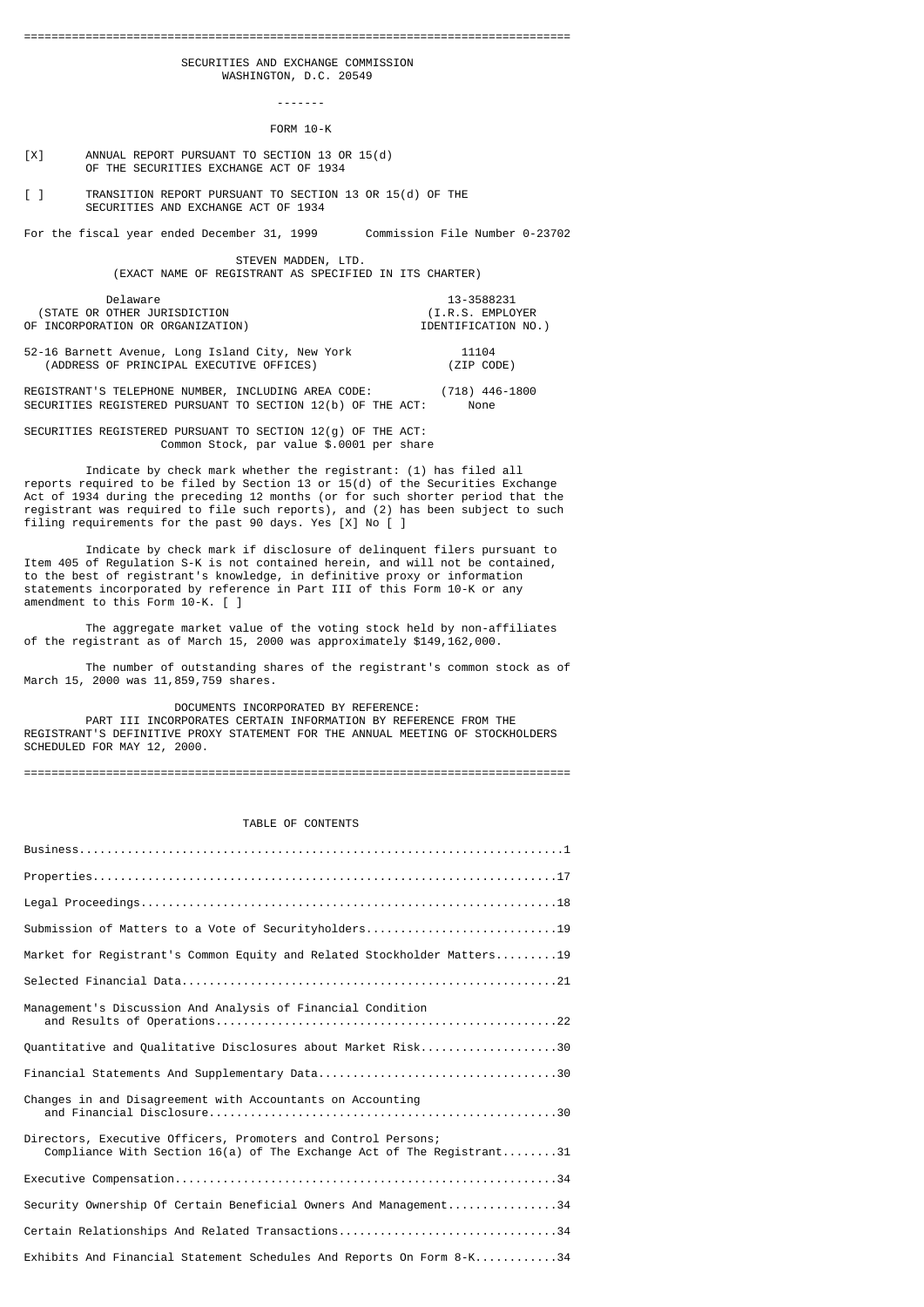### ITEM 1. BUSINESS.

 Steven Madden, Ltd. (together with its subsidiaries, the "Company") designs, sources and sells fashion footwear under the Steve Madden(R), l.e.i.(R) and David Aaron(R) brands for women and girls ages 6 to 45 years. The Company's branded products are designed to appeal to style-conscious consumers in the girls, juniors and better market segments. As of December 31, 1999, the Company distributed its products through its forty one (41) Steve Madden(R) retail stores, one (1) David Aaron(R) store, six (6) outlet stores, its e-commerce website (WWW.STEVEMADDEN.COM) and more than three thousand (3,000) department and specialty store locations in the United States and Canada. The Company's product line includes core products, which are sold year-round, complemented by a broad range of updated styles which are designed to establish or capitalize on market trends.

 The Company's business is comprised of three (3) distinct segments: a wholesale division which includes the Steve Madden(R), l.e.i.(R) and David Aaron(R) brands, a retail subsidiary; and a private label subsidiary. The Company also has an aggressive licensing program and as of December 31, 1999 had entered into licensing agreements for belts, sportswear and jeanswear, outerwear, handbags, sunglasses, hosiery, intimate apparel, hair accessory products and jewelry. The Company also has the right to source, distribute and market footwear under the l.e.i.(R) and Jordache(R) trademarks.

 The Company anticipates continuing the execution of its strategy to increase sales in each of its wholesale, retail and private label divisions. The wholesale division expects growth in the number of locations selling the Steve Madden(R),  $l.e.$  i.(R) and David Aaron(R) brands which will in part be due to adding new department store and specialty store accounts. The Company expects to add approximately nine (9) Steve Madden retail stores and one (1) David Aaron Store during the 2000 fiscal year which the Company believes will increase revenues for its retail division. Adesso-Madden, a subsidiary of the Company specializing in sourcing product for mass merchandisers and other high volume purchasers, anticipates higher revenues in 2000 because of increased sales of the Jordache(R) footwear line as well as growth with existing accounts. And while the Company does not anticipate replicating its rate of sales growth from its e-commerce website (700% in fiscal 1999), the Company expects internet sales to increase considerably.

 Steven Madden, Ltd., was incorporated as a New York corporation on July 9, 1990 and reincorporated under the same name in Delaware in November 1998. The Company was founded and developed by Steven Madden, its principal designer, and Chief Executive Officer and Chairman of the Board, who has established a reputation for his creative designs, popular styles and quality products at accessible price points. The Company completed its initial public offering in December 1993 and its shares of Common Stock currently trade trading on The Nasdaq National Market under the symbol "SHOO".

### PART I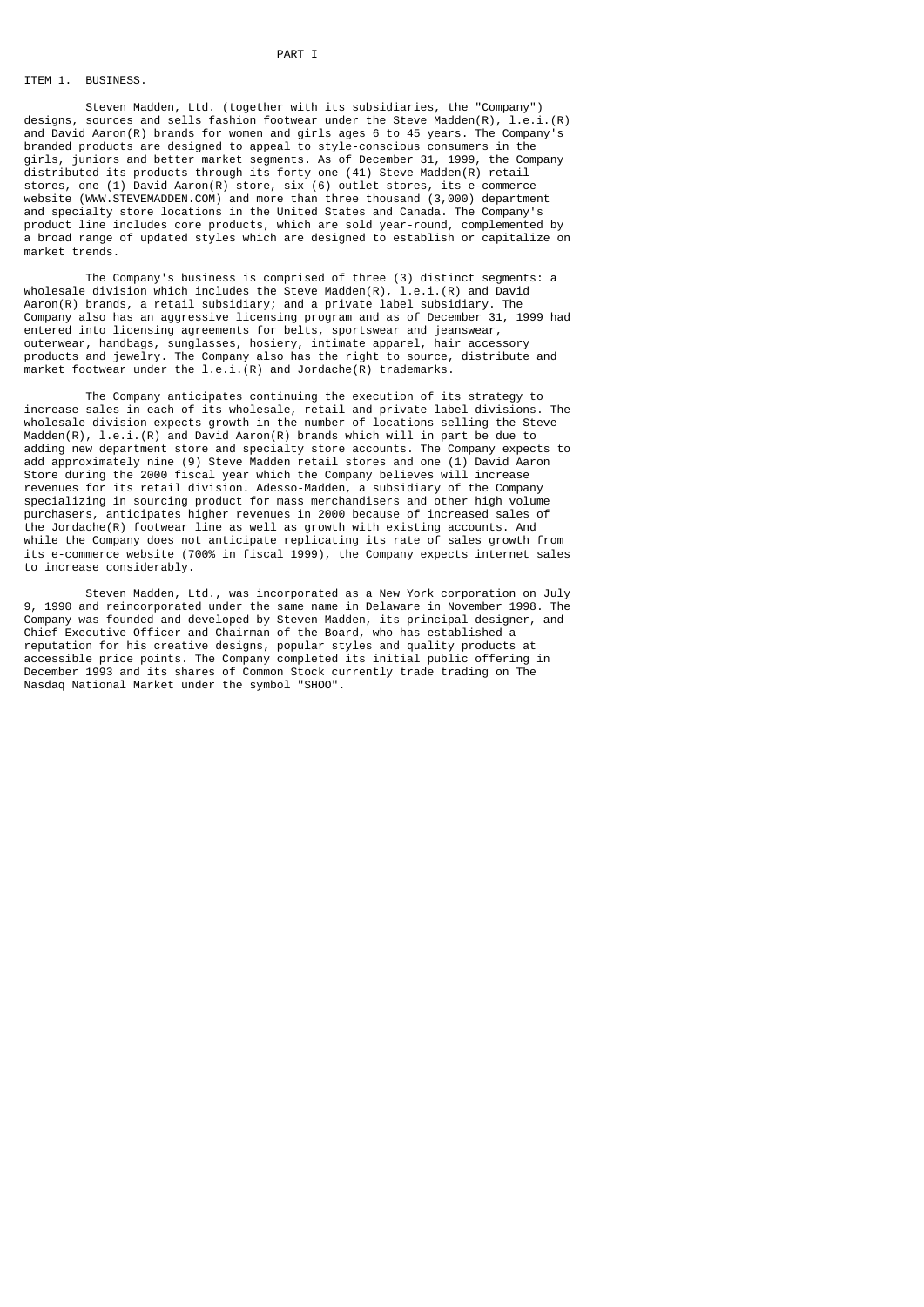#### RECENT DEVELOPMENTS

 In January 2000, the Company announced the launch of its new Stevies(TM) brand which will be marketed to girls ages 6 to 12 years old. The new shoe line will mirror some of the design concepts and attitude present in the Steve Madden(R) brand and will be initially distributed through moderate and better department stores and footwear specialty stores. The Company expects to commence shipping of the Stevies products in time for the back-to-school season. It also anticipates that the Company will license the Stevies(TM) trademark for additional product categories and that the launch of the e-commerce website, WWW.STEVIES.COM, will occur in July 2000.

 The Company maintains its principal executive offices at 52-16 Barnett Avenue, Long Island City, NY 11104, telephone number (718) 446-1800.

# STEVEN MADDEN - WHOLESALE DIVISION

 The wholesale division sources, sells and markets the Company's Steve Madden(R) brand to major department stores, better specialty stores, and shoe stores throughout the country and Canada. During the last few years the Steve Madden(R) product line has become a leading footwear brand in the fashion conscious junior marketplace. To serve its customers (women primarily ages 16 to 25), the wholesale division creates and markets fashion forward footwear designed to appeal to customers seeking exciting, new footwear designs at reasonable prices.

 As the Company's largest division, the Steve Madden(R) wholesale division accounted for \$78,890,000 in sales in 1999, or approximately 48% of the Company's total sales. Many of the wholesale division's newly created styles are test marketed at the Company's retail stores. Within a few days, the Company can determine if a test product appeals to customers. This enables the Company to use its flexible sourcing model to rapidly respond to changing preferences which is essential for success in the fashion footwear marketplace.

# DIVA ACQUISITION CORP. - THE DAVID AARON(R) WHOLESALE DIVISION

 Diva Acquisition Corp. ("Diva") designs and markets fashion footwear to women under the "David Aaron(R)" trademark through major department stores and better footwear specialty stores and one (1) Company owned retail shoe store located in the Soho area of Manhattan. Priced a tier above the Steve Madden(R) brand, Diva's products are designed to appeal principally to fashion conscious women, ages 26 to 45, who shop at department stores and footwear boutiques. The Company recorded sales from the David Aaron(R) brand of \$7,970,000 for the year ended December 31, 1999, or approximately 5% of the Company's total sales.

### L.E.I.(R)- WHOLESALE DIVISION

 In April, 1998, the Company entered into a license agreement with R.S.V. Sport, Inc. pursuant to which the Company was granted the license to use the l.e.i.(R)trademark in connection with the sale and marketing of footwear. The  $l.e.i.$   $(R)$  trademark is well known for jeanswear in the junior marketplace and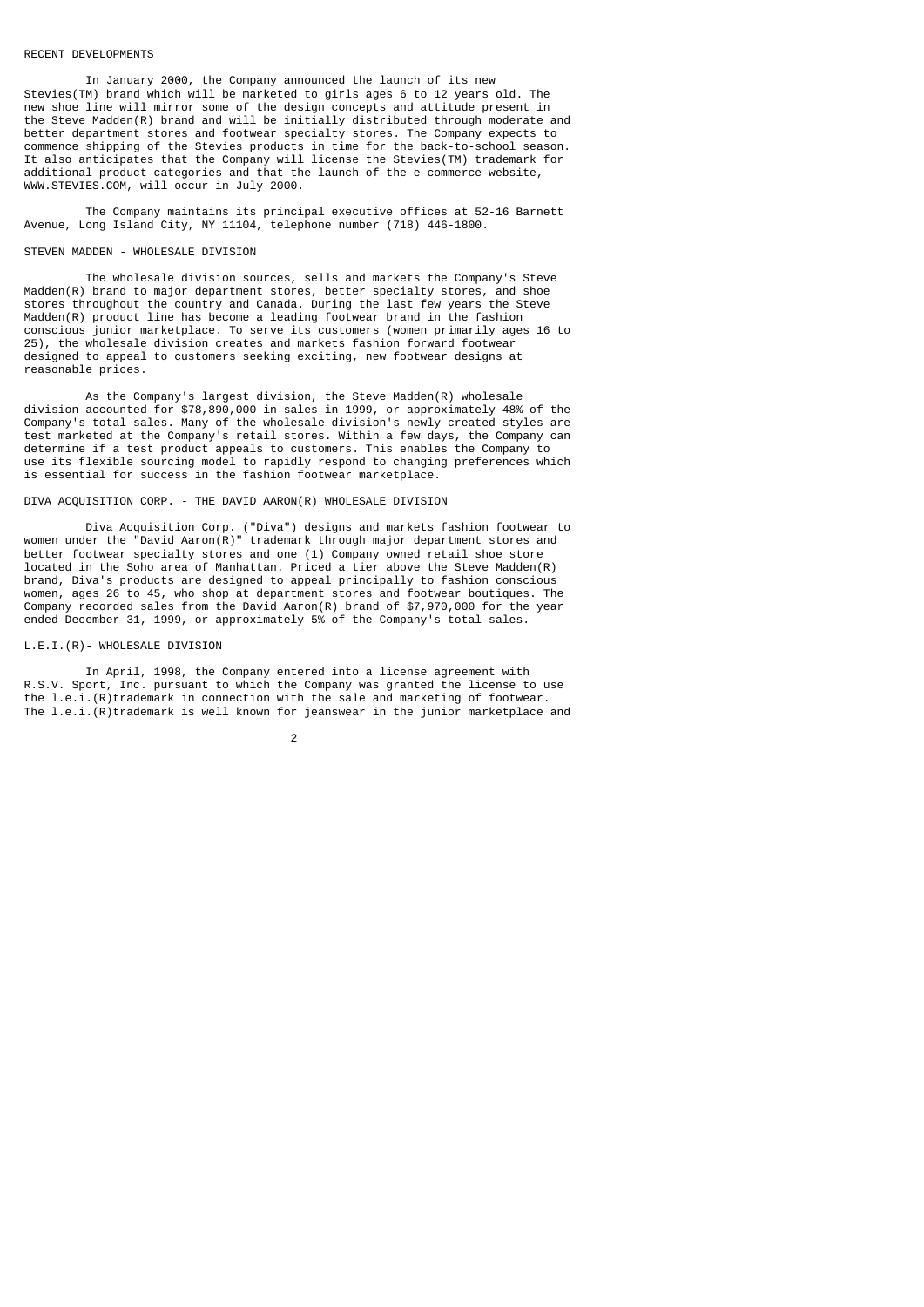nationally through department and specialty stores. The Company's l.e.i.(R)footwear products were targeted to attract girls ages 6 to 11 years old and young women ages 12 to 20 years old a majority of which are younger than the typical Steve Madden(R)brand customer. Despite having only started selling l.e.i.(R)products at retail in August 1998, the l.e.i. Wholesale Division generated revenue of \$27,546,000 for the year ended December 31, 1999.

### STEVEN MADDEN RETAIL, INC. - RETAIL DIVISION

 As of December 31, 1999, the Company owned and operated forty one (41) retail shoe stores under the Steve Madden(R) name, one (1) under the David Aaron(R) name and six (6) outlet stores. Four (4) stores are located in Manhattan (two (2) in Soho, one (1) on the Upper Westside and one (1) on the Upper Eastside), forty one (41) stores are located in major shopping malls in California, Colorado, Florida, Georgia, Illinois, Maryland, Massachusetts, Michigan, Minnesota, New Jersey, New York, Ohio, Pennsylvania, Texas and Virginia and three (3) stores are located in highly traveled urban street locations in Coconut Grove, Florida, Philadelphia, Pennsylvania and Washington, D.C. Each of the Steve Madden(R) stores has been designed to appeal to young fashion conscious women by creating a "nightclub" type atmosphere. The retail stores have been very successful for the Company, generating annual sales in excess of \$700 per square foot. Sales are primarily from the sale of the Company's Steve Madden(R) produc line. Same store sales increased 26% in 1999 over 1998 sales and total sales for the retail division were \$48,630,000 compared to \$26,563,000 for 1998. Sales from the retail division for year ended December 31, 1999 were approximately 30% of the Company's total sales.

 The Company believes that the Retail Division will continue to enhance overall sales and profits while building equity in the Steve Madden brand. It is for these reasons that the Company has embarked upon an aggressive expansion plan and intends to add approximately ten (10) new retail stores during the 2000 calendar year. Additionally, the expansion of the Retail Division enables the Company to test and react to new products and classifications which strengthens the product development efforts of the Steve Madden wholesale division.

### THE ADESSO-MADDEN, INC. - PRIVATE LABEL DIVISION

 In September 1995, the Company incorporated Adesso-Madden, Inc. as a wholly owned subsidiary ("A-M"). A-M was formed to serve as a buying agent to mass market merchandisers, shoe store chains and other off-price retailers in connection with their purchase of private label shoes. As a buying agent, A-M arranges with shoe manufacturers in Asia and South America for them to manufacture private label shoes to the specifications of its clients. The Company believes that by operating in the private label, mass merchandising market, the Company is able to maximize additional non-branded sales opportunities. This leverages the Company's overall sourcing, design and distribution capabilities. Currently, this division manufactures women's footwear for large retailers including J.C. Penny, Sears, Mervyn's, Wal-Mart and Target. A-M receives commissions in connection with the purchase of private label shoes by its clients. A-M also sources and sells footwear under the Soho Cobbler(R) trademark, and in 1999, commenced sales under the Jordache(R) trademark. The private label division generated commission revenue of \$2,560,000 for the year ended December 31, 1999 compared to \$2,679,000 in 1998.

 $\sim$  3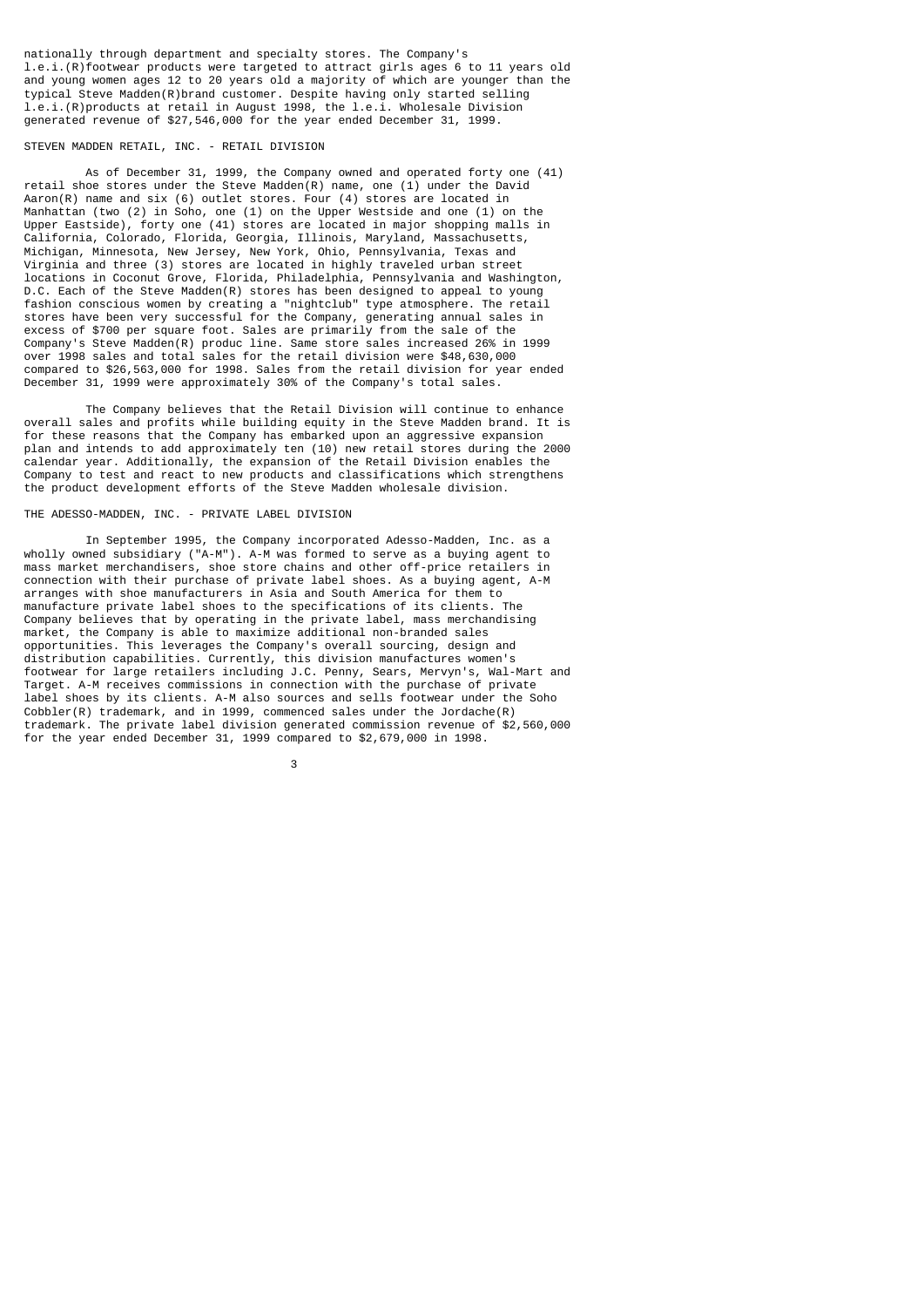#### PRODUCTS AND LICENSING

 The Company's products emphasize youthful styling and contemporary design and are marketed at moderate to better price points. The Company's primary products include Steve Madden(R), l.e.i.(R) and David Aaron(R) branded shoes. In addition, the Company has a private label shoe operation, Adesso-Madden, Inc., and has also entered into strategic licensing agreements for additional Steve Madden(R) branded products. The following paragraphs describe the Company's products:

### STEVE MADDEN(R)

 Steve Madden(R) branded products are designed to appeal to style conscious consumers in the junior market (ages 16 to 25 years). The Steve Madden(R) line emphasizes up-to-date fashion and includes a wide range of women's footwear including boots, sneakers, evening shoes, slippers, casual and tailored shoes and sandals. Steve Madden(R) brand shoes sell at retail price points generally ranging from \$48 to \$70 for shoes and up to \$99 for boots.

 In order to reduce the impact of changes in fashion trends on the Steve Madden(R) brand product sales, the Company designs and classifies its product line into three categories: CORE, CORE-PLUS, and FASHION. The Company's CORE line is available year round and consists of classic products which have proven to be consistent sellers over several seasons. The CORE line currently includes twelve (12) style/color combinations six (6) of which can be reordered using the Company's EDI system and shipped to retailers within one to two weeks. This results in rapid replenishment of the most popular Steve Madden styles. The Company's CORE-PLUS line consists of basic styles whose patterns and colors are updated each season to keep pace with changing trends. Finally, the Company's FASHION line consists of styles that are designed close to or in season and capitalize on the Company's ability to design, test, manufacture and market products quickly. CORE and CORE-PLUS products account for a majority of Steve Madden(R) brand sales.

## DAVID AARON(R)

 The Company acquired the David Aaron(R) brand in 1996, and David Aaron(R) products are marketed through the Company's Diva subsidiary. David Aaron(R) branded products are designed to appeal to more sophisticated, career and fashion oriented consumers (ages 26 to 45 years) in the better market segment. David Aaron(R) products are priced at a tier above the Steve Madden(R) brand and have retail price points generally ranging from \$70 to \$85 for shoes and up to \$150 for boots. Similar to the Steve Madden(R) line, the Company's David Aaron(R) line is organized into CORE, CORE-PLUS, and FASHION categories with CORE and CORE-PLUS products accounting for a large majority of David Aaron(R) brand sales.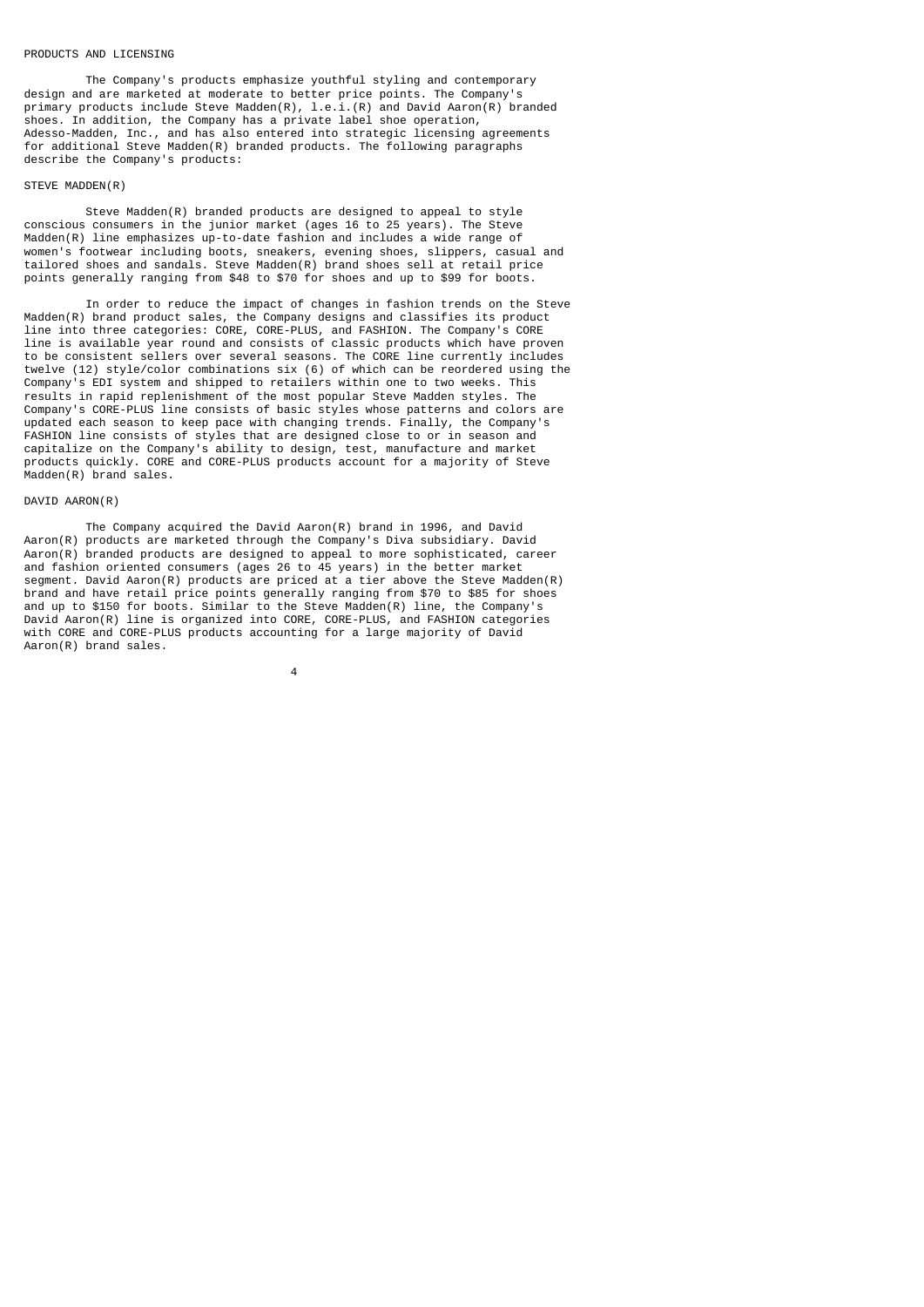### $L.E.I.(R)$

 In April 1998, the Company entered into a license agreement with R.S.V. Sport, Inc. pursuant to which the Company was granted the license to use the l.e.i.(R)trademark in connection with the sale and marketing of footwear in exchange for which the Company is required to make periodic royalty payments based on its net sales of l.e.i.(R)footwear. The l.e.i.(R)trademark is well known for jeanswear in the junior marketplace and l.e.i.(R)jeans are sold in department and specialty stores nationwide. The Company's l.e.i.(R)footwear products were targeted to attract girls ages 6 to 11 years old and young women ages 12 to 20 years old, the majority of which are younger than the typical Steve Madden(R)brand customer. Despite having only started selling l.e.i.(R)products at retail in August, 1998, sales of l.e.i.(R)products increased considerably in 1999. The license agreement with R.S.V. Sport terminates on September 30, 2000, however, it may be renewed, upon the satisfaction of certain conditions, for the re (3) additional terms of two (2) years each.

### JORDACHE

 In January 1999, the Company entered into a license agreement with Jordache Enterprises, Inc. pursuant to which the Company was granted a license to use the Jordache(R) trademark in connection with sale and marketing of footwear in exchange for which the Company has agreed to make periodic royalty payments based on its net sales of Jordache $(R)$  footwear. The Jordache $(R)$ trademark is well known for jeanswear and Jordache(R) jeans are sold nationwide in the mass merchandise market. The Company's Jordache(R) footwear products are targeted to attract girls ages 10 to 16 years old. The license agreement with Jordache terminates on June 30, 2002, however, it may be renewed, upon the satisfaction of certain conditions, for two (2) additional terms of three (3) years each.

### LICENSING

 The Company believes that strategic licensing will enhance the Steve Madden brand(R), leverage brand equity and increase customer loyalty. During 1997, the Company began to license the Steve Madden(R) brand selectively while attempting to maintain strict design, merchandising and marketing control over its licensees. In 1998, the Company terminated licenses with its sportswear licensees and entered into a new license with an affiliate of the Jordache organization as of January 1, 1999. Pursuant to the Agreement, a Jordache entity agreed to manufacture, market, sell and distribute sportswear and jeanswear under the Company's Steve Madden trademark to better department stores and specialty shops.

 Presently, the Company has licensed the Steve Madden trademark for use in connection with the manufacturing, marketing and sale of sportswear and jeanswear, outerwear, belts, handbags, sunglasses, hosiery, intimate apparel, hair accessory products and jewelry. Each license agreement requires the licensee to pay to the Company a royalty based on net sales, a minimum royalty in the event that net sales fail to reach specified targets and a percentage of sales for advertising of the Steve Madden(R) brand. During 2000, the Company may

 $5<sub>5</sub>$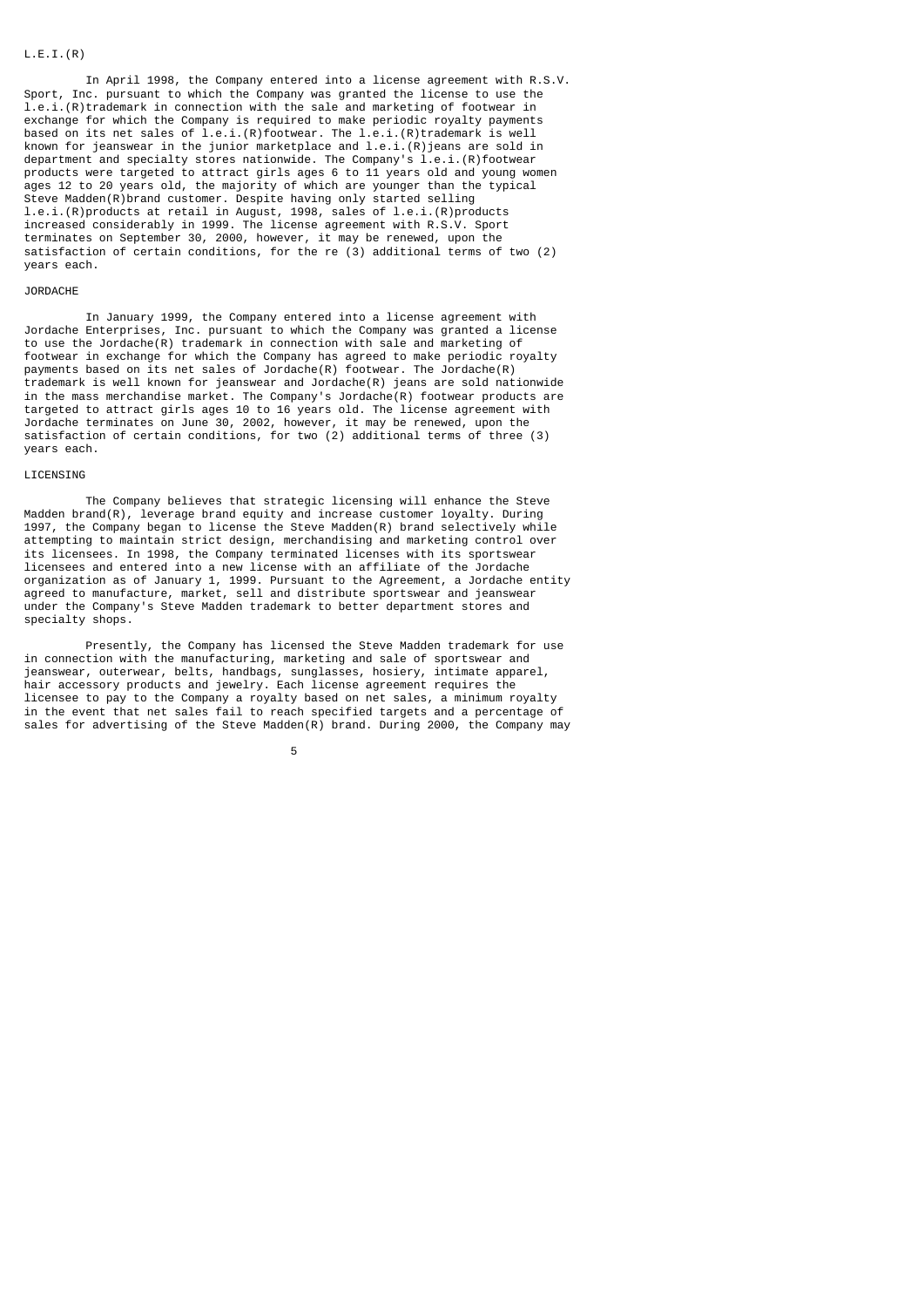continue to pursue additional licensees in new product categories, including licenses for the Company's new Stevies(TM) brand, as well as to seek expansion into certain markets outside the United States.

### **DESTGN**

 Steve Madden, the principal designer of the Company, has established a reputation for his creative designs, popular styles and quality products at accessible price points. Mr. Madden has been involved in the footwear industry for over twenty (20) years and is responsible for the Company's overall fashion direction, maintaining direct, day-to-day supervision of the Company's ten (10) person product design and development team.

 The Company believes that its future success will depend in substantial part on its ability to continue to anticipate and react to changing consumer demands in a timely manner. To meet this objective, the Company has developed a unique design process that allows it to recognize and adapt quickly to changing consumer demands. Mr. Madden and his design team work together to create a design which they believe fits the Company's image, reflects current or approaching trends and can be manufactured in a timely and cost-effective manner. Once the initial design is complete, a prototype is developed, which is reviewed and refined prior to the commencement of limited production. Most new designs are then tested in the Steve Madden(R) retail stores. Designs that prove popular are then scheduled for mass production overseas and wholesale and retail distribution nationwide. The Company believes that its unique design and testing process and flexible sourcing model is a significant competitive advantage allowing the Company to cut mass production lead times and avoid the costly production and distribution of unpopular designs.

### PRODUCT SOURCING

 The Company sources each of its product lines separately based on the individual design, styling and quality specifications of such products. The Company does not own or operate any mass manufacturing facilities and sources its branded products directly or indirectly through independently owned manufacturers in Brazil, China, Italy, Mexico, Spain, Taiwan and the United States. The Company has established relationships with a number of manufacturers in each country. The Company believes that this sourcing of footwear products minimizes its investment and inventory risk, and enables efficient and timely introduction of new product designs. Although the Company has not entered into any long-term manufacturing or supply contracts, the Company believes that a sufficient number of alternative sources exist for the manufacture of its products. The principal materials used in the Company's footwear are available from any number of sources, both within the United States and in foreign countries.

 The Company's design and distribution processes are intended to be flexible, allowing the Company to respond to and accommodate changing consumer demand. The Company's production staff tracks warehouse inventory on a daily basis, monitors sell through data and incorporates input on product demand from wholesale customers. The Company can use product feedback to adjust production or manufacture new products in as little as five weeks. Constant inventory tracking allows the Company to manage inventory on a continuous flow basis with

 $\sim$  6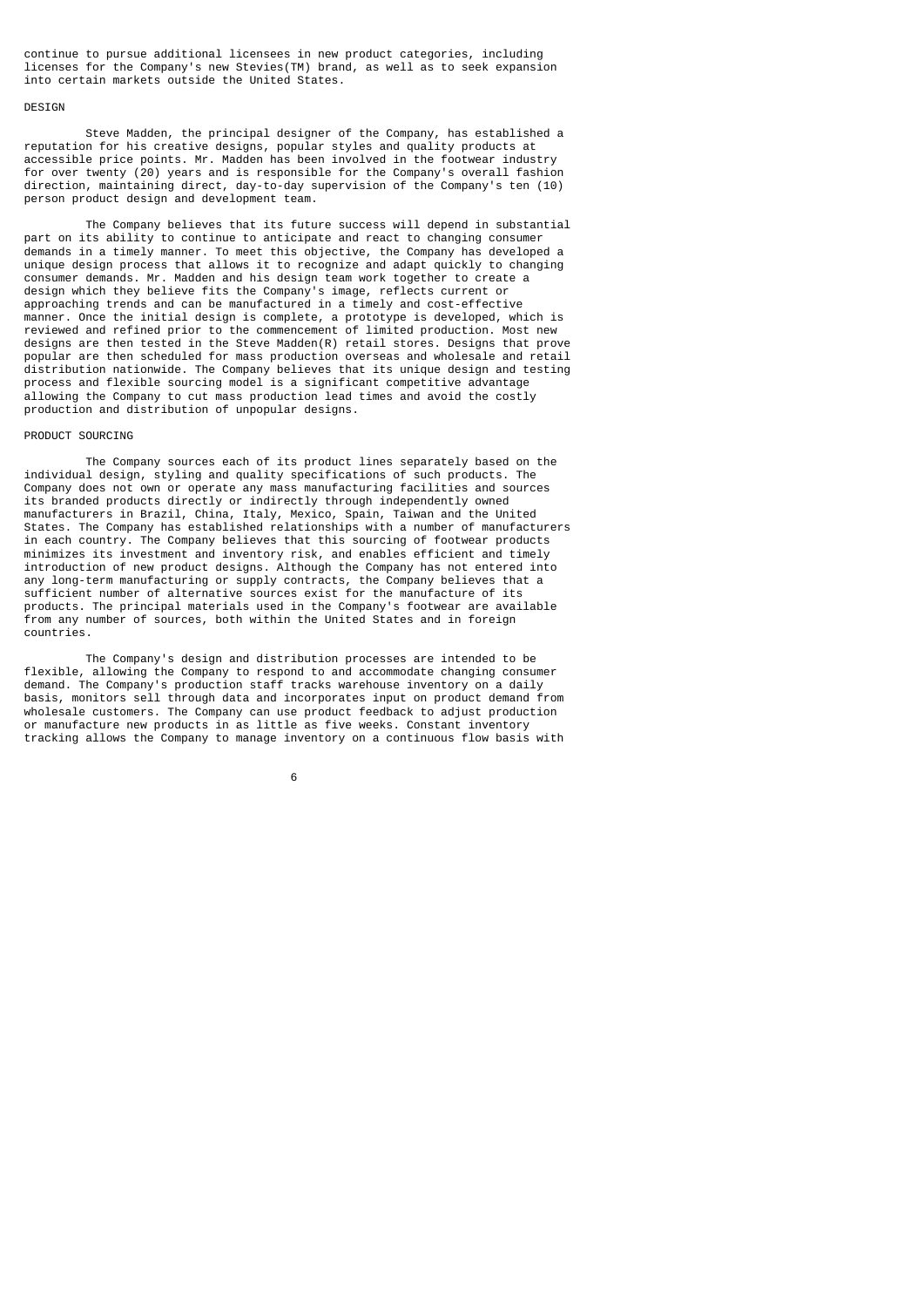the goal of optimizing inventory turns. More specifically, all inventory is classified into three categories: CORE products, which are sold year round, CORE-PLUS products which are in-season styles that are experiencing unusually strong sell through, and FASHION products. The Company strives to only have reorder inventory in selected CORE and CORE-PLUS products that are proven best-sellers.

 In 1999, the Company expanded its use of electronic data interchange ("EDI") quick replenishment system to its department store accounts on designated CORE items and offered EDI to all of its significant wholesale accounts. Sales resulting from EDI replenishment increased 86% during 1999 compared to 1998. The Company believes that its flexible product introduction schedule and perpetual inventory control system are competitive advantages in an industry that is subject to high fashion risks.

### **CUSTOMERS**

 The Company's customers purchasing shoes consist principally of department stores and specialty stores, including shoe boutiques. Presently, the Company sells approximately sixty percent (60%) of its products to department stores, including Federated Department Stores (Bloomingdales, Bon Marche, Burdines, Macy's and Rich's), May Department Stores (Famous Barr, Filene Foley's, Hecht's, Kaufmann's, Meier & Frank, Lord and Taylor and Robinsons May), Dillard's, Dayton-Hudson and Nordstrom; and approximately forty percent (40%) to specialty stores, including Journey's, Wet Seal and The Buckle; and catalog retailers, including Victoria's Secret and Fingerhut. Federated Department Stores and May Department Stores presently account for approximately twenty one percent (21%) and fifteen percent (15%) of the Company's wholesale sales, respectively.

## DISTRIBUTION CHANNELS

 The Company sells it products principally through its Company-owned retail stores, better department stores and specialty shoe stores in the United States and abroad. Retail stores and wholesale sales account for approximately thirty percent (30%) and seventy percent (70%) of total sales, respectively. The following paragraphs describe each of these distribution channels:

# STEVE MADDEN AND DAVID AARON RETAIL STORES

7

 As of December 31, 1999, the Company operated forty one (41) Company-owned retail stores under the Steve Madden(R) name and one (1) under the David Aaron(R) name. The Company believes that its retail stores will continue to enhance overall sales, profitability, and its ability to react to changing consumer trends. The design, format and environment of the Steve Madden(R) retail stores resemble a nightclub type atmosphere which has become a popular destination and gathering place for young women. The David Aaron(R) store has a more sophisticated design and format styled to appeal to its more mature target audience. These stores are used as a marketing tool which allow the Company to strengthen brand recognition and to showcase certain of its full line of branded and licensed products. Furthermore, the retail stores provide the Company with a venue to test and introduce new products and merchandising strategies. Specifically, the Company often tests new designs at its Steve Madden(R) retail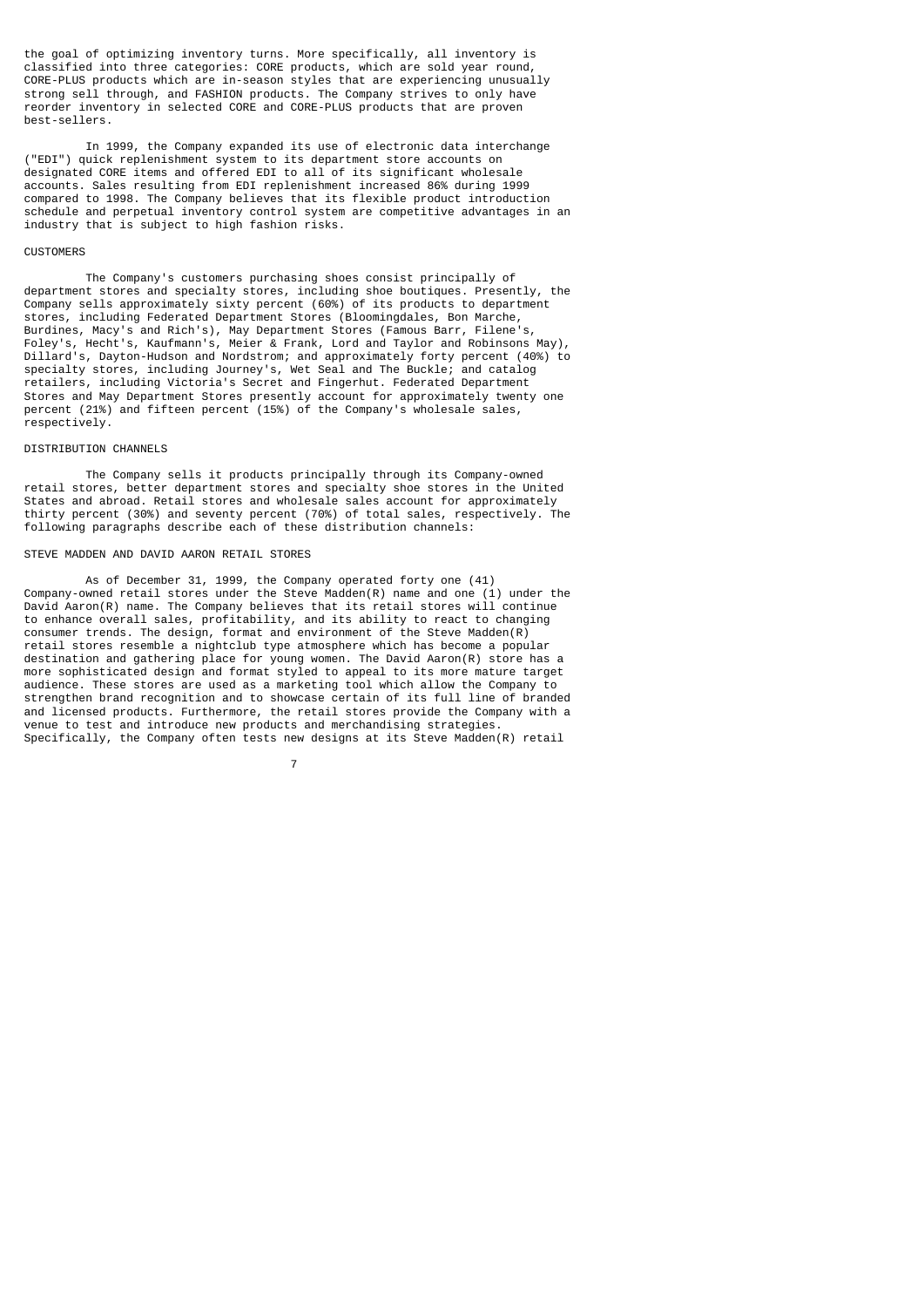stores be scheduling them for mass production and wholesale distribution. In addition to these test marketing benefits, the Company has been able to leverage sales information gathered at Steve Madden(R) retail stores to assist its wholesale accounts in order placement and inventory management.

 The Company's prototype Steve Madden(R) store is approximately 1,400 to 1,600 square feet and is located in malls and street locations which attract the highest concentration of the Company's core demographic -- style-conscious young women ages 16 to 25 years old. In addition to carefully analyzing mall demographics, the Company also sets profitability guidelines for each potential store site. Specifically, the Company targets sites at which the demographics fit the consumer profile, the positioning of the site is well trafficked and the projected fixed annual rent expense does not exceed a specified percentage of sales over the life of the lease. By setting these standards, the Company believes that each store will contribute to the Company's overall profits both in the near- and longer-terms.

### OUTLET STORES

 In May 1998, Shoe Biz, Inc. (formerly known as Steven Madden Outlets, Inc.) a wholly owned subsidiary of the Company ("Shoe Biz"), purchased certain assets from and assumed certain liabilities of, Daniel Scott, Inc. with respect to its Shoe Biz outlet store located in Mineola, New York. In connection with the transaction, the Company hired Robert Schmertz, the former President and sole stockholder of Daniel Scott, as the President of Shoe Biz. Shoe Biz operates the six (6) outlet stores in New Jersey and New York, four (4) of which operate under the Shoe Biz name and two (2) of which operate as Steve Madden Outlet stores. Shoe Biz sells many product lines, including Steve Madden, David Aaron and l.e.i.(R) footwear, at significantly lower prices than prices typically charged by other "full price" retailers.

### DEPARTMENT STORES

 The Company currently sells to over 2,000 locations of twenty five (25) better department stores throughout the United States and Canada. The Company's top accounts include Federated Department Stores (Bloomingdale's, Bon Marche, Burdine's, Macy's and Rich's), May Department Stores (Hecht's, Famous Barr, Filene's, Foley's, Kaufmann's, Meier & Frank, Lord and Taylor and Robinson's May), Dillard's, Dayton-Hudson and Nordstrom.

 Department store accounts are offered merchandising support which includes in-store fixtures and signage, supervision of displays and merchandising of the Company's various product lines. An important development in the Company's wholesale merchandising effort is the creation of in-store concept shops, where a broader collection of the Company's branded products are showcased. These in-store concept shops create an environment that is consistent with the Company's image and enable the retailer to display and stock a greater volume of the Company's products per square foot of retail space. In addition, these in-store concept shops encourage longer term commitment by the retailer to the Company's products and enhance consumer brand awareness. Currently, the Steve Madden(R) brand is featured in over eight hundred (800) in-store concept shops in leading department and specialty stores which represents an increase of sixty percent (60%) compared to last year.

en andere de la provincia de la provincia de la provincia de la provincia de la provincia de la provincia del<br>En 1888, en 1888, en 1888, en 1888, en 1888, en 1888, en 1888, en 1888, en 1888, en 1888, en 1888, en 1888, en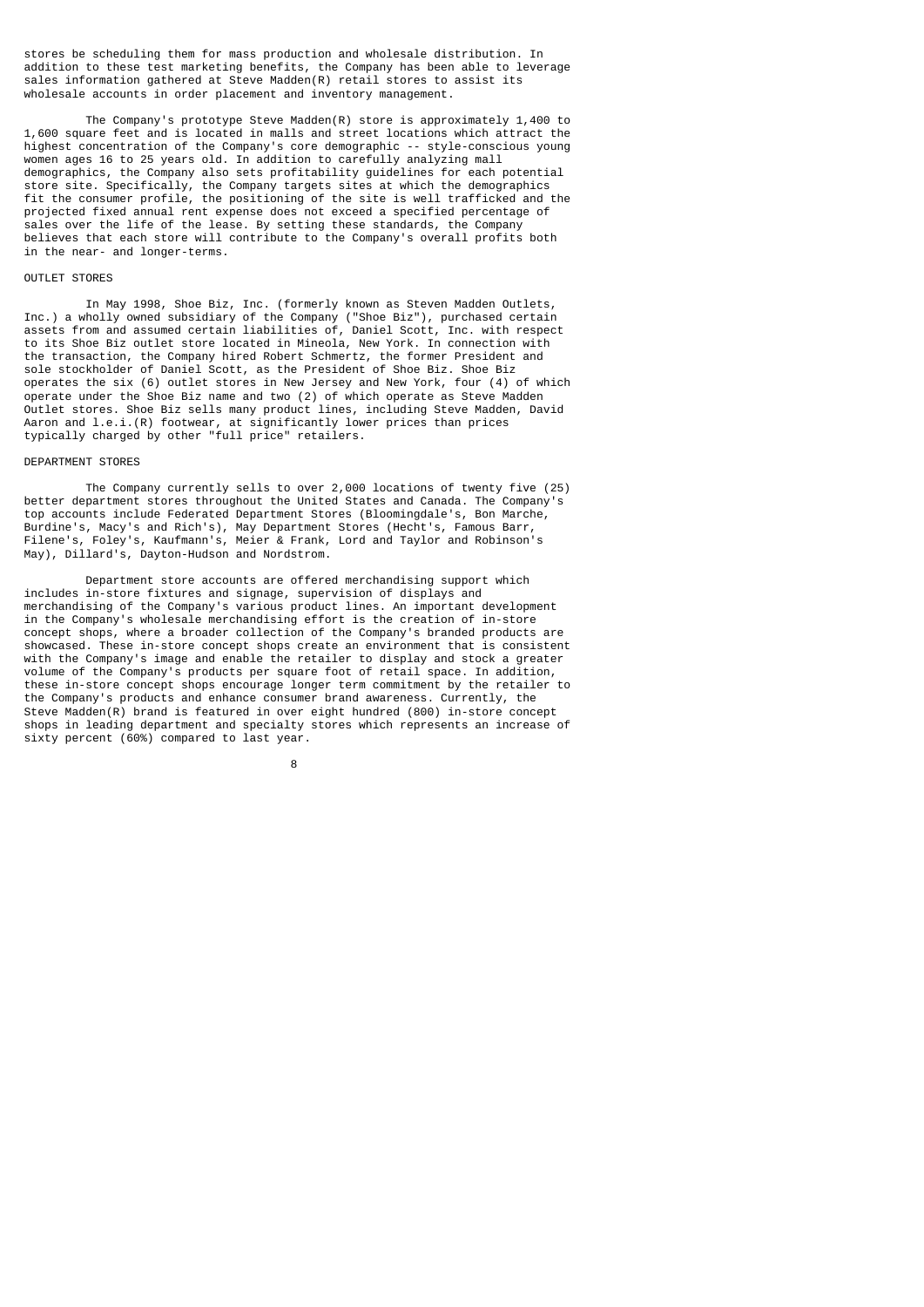In addition to merchandising support, the Company's customer service representatives maintain weekly communications with their accounts to guide them in placing orders and to assist them in managing inventory, assortment and retail sales. The Company leverages its sell-through data gathered at its retail stores to assist department stores in allocating their open-to-buy dollars to the most popular styles in the product line and to phase out styles with poor sales records. In addition to this account order support, the Company has implemented an electronic data interchange ("EDI") program which allows top accounts rapid size replenishment of six (6) style/color combinations of certain core products within one to two weeks. EDI replenishment of key core styles is offered to all of the Company's retail customer accounts.

### INTERNET SALES

 In 1999, the Company updated its internet site, WWW.STEVEMADDEN.COM, with improved graphics and more efficient e-commerce capabilities. Customers can now purchase numerous styles of the Company's footwear, accessory and clothing products. As a result of the Company's increased focus on e-commerce, sales in 1999 derived from WWW.STEVEMADDEN.COM increased 700% compared with sales in 1998. In August 1999, the Company signed an agreement with America Online pursuant to which the Company has a presence in Shop AOL in both the footwear and apparel areas.

### SPECIALTY STORES/CATALOG SALES

 The Company currently sells to approximately one thousand (1,000) specialty store locations throughout the United States and Canada. The Company's top specialty store accounts include Journey's, The Buckle and Wet Seal. The Company offers specialty store accounts the same merchandising, sell-through and inventory tracking support offered to its department store accounts. Sales of the Company's products are also made through various catalogs, such as Fingerhut and Victoria's Secret.

### **COMPETITION**

 The fashionable footwear industry is highly competitive. The Company's competitors include specialty shoe companies as well as companies with diversified footwear product lines. The recent substantial growth in the sales of fashionable footwear has encouraged the entry of many new competitors and increased competition from established companies. Most of these competitors, including Kenneth Cole, Nine West, DKNY, Skechers, Nike and Guess, have significantly greater financial and other resources than the Company. The Company believes effective advertising and marketing, fashionable styling, high quality and value are the most important competitive factors and intends to continue to employ these elements as it develops its products.

### MARKETING AND SALES

 Prior to 1997, the Company's marketing plans relied heavily on its few Steve Madden(R) retail store locations and word-of-mouth referrals. In 1998, the Company continued to focus on creating a more integrated brand building program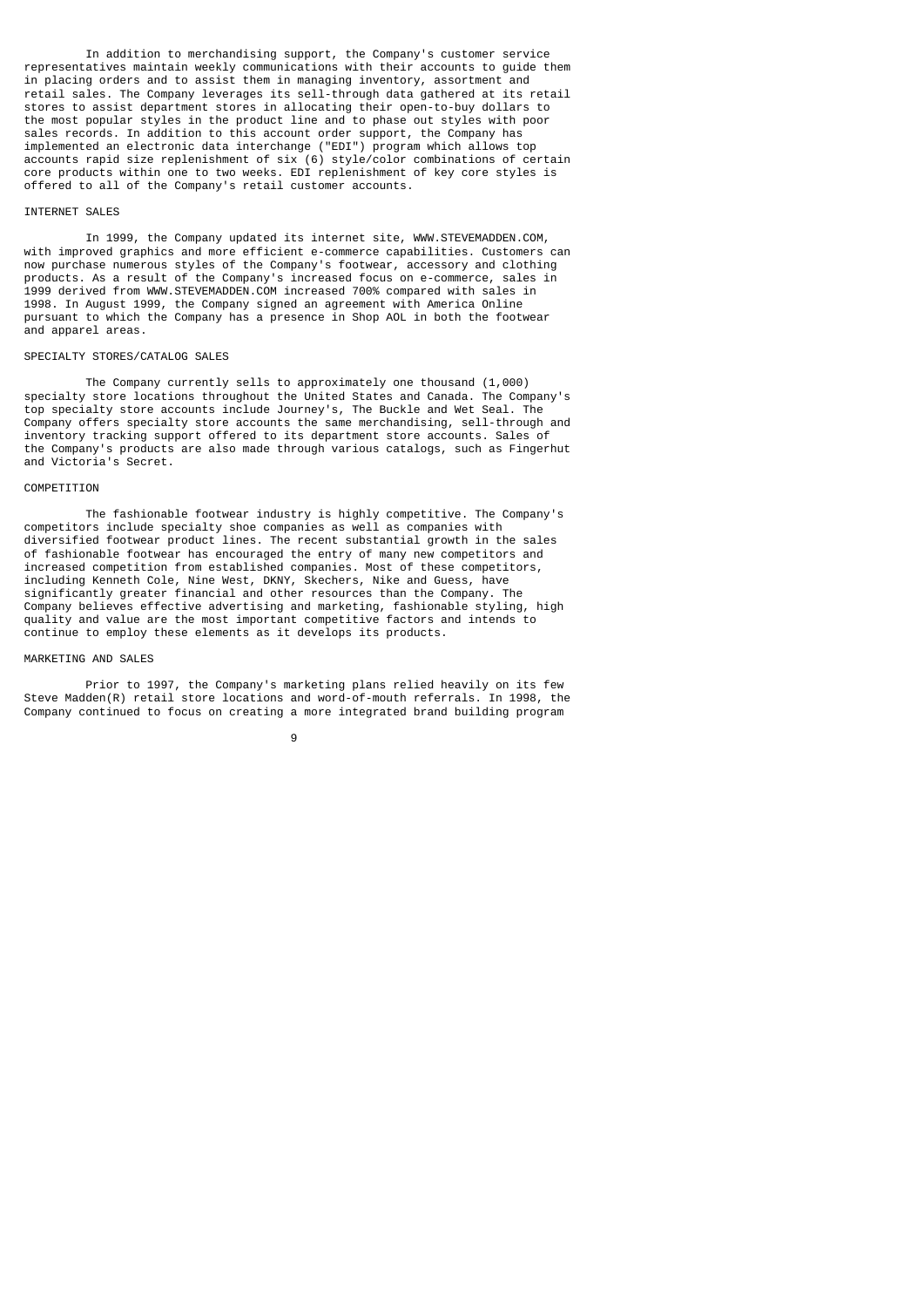to establish Steve Madden as the leading designer of fashion footwear for style-conscious young women. As a result, the Company developed a national advertising campaign for lifestyle and fashion magazines which was also used in regional marketing programs such as radio advertisements, television commercials, outdoor media, college event sponsorship and live online chat forums. The Company also continues to promote its website (WWW.STEVEMADDEN.COM) where consumers can purchase Steve Madden(R) products and interact with both the Company and other customers.

 In order to service its wholesale accounts, the Company retains a sales force of thirteen (13) independent sales representatives. These sales representatives work on a commission basis and are responsible for placing the Company's products with its principal customers, including better department and specialty stores. The sales representatives are supported by the Company's Executive Vice President, a staff of four (4) account executives, three (3) merchandise coordinators and twenty (20) customer service representatives who continually cultivate relationships with wholesale customers. This staff assists accounts in merchandising and assessing customer preferences and inventory requirements, which ultimately serves to increase sales and profitability.

### MANAGEMENT INFORMATION SYSTEMS (MIS) OPERATIONS

 Sophisticated information systems are essential to the Company's ability to maintain its competitive position and to support continued growth. The Company operates on a dual AS/400 system which provides system support for all aspects of its business including manufacturing purchase orders; customer purchase orders; order allocations; invoicing; accounts receivable management; real time inventory management; quick response replenishment; point-of-sale support; and financial and management reporting functions. The Company has a PKMS bar coded warehousing system which is integrated with the wholesale system in order to provide accurate inventory positions and quick response size replenishment for its customers. In addition, the Company has installed an EDI system which provides a computer link between the Company and certain wholesale customers that enables both the customer and the Company to monitor purchases, shipments and invoicing. The EDI system also improves the Company's ability to respond to customer inventory requirements on a weekly basis. Anticipating continued growth, the Company recently strengthened its systems by adding an AS/400, model 620. The Company also implemented in 1998 a licensing tracking system, a disaster recovery system and automated the Adesso-Madden order placement and fulfillment business. The Company also completed its upgrade for the Year 2000 in October 1999. In anticipation of continued growth, the Company updated its internet site in August 1999 by enhancing its support functions and scalability.

### RECEIVABLES FINANCING; LINE OF CREDIT

 Under the terms of a factoring agreement with Capital Factors, Inc., the Company is permitted to draw down eighty (80%) percent of its invoiced receivables at an interest rate of one (1) point below the Prime Rate (as defined). The agreement provides that Capital Factors is not required to purchase all the Company's receivables and requires that the Company to pay an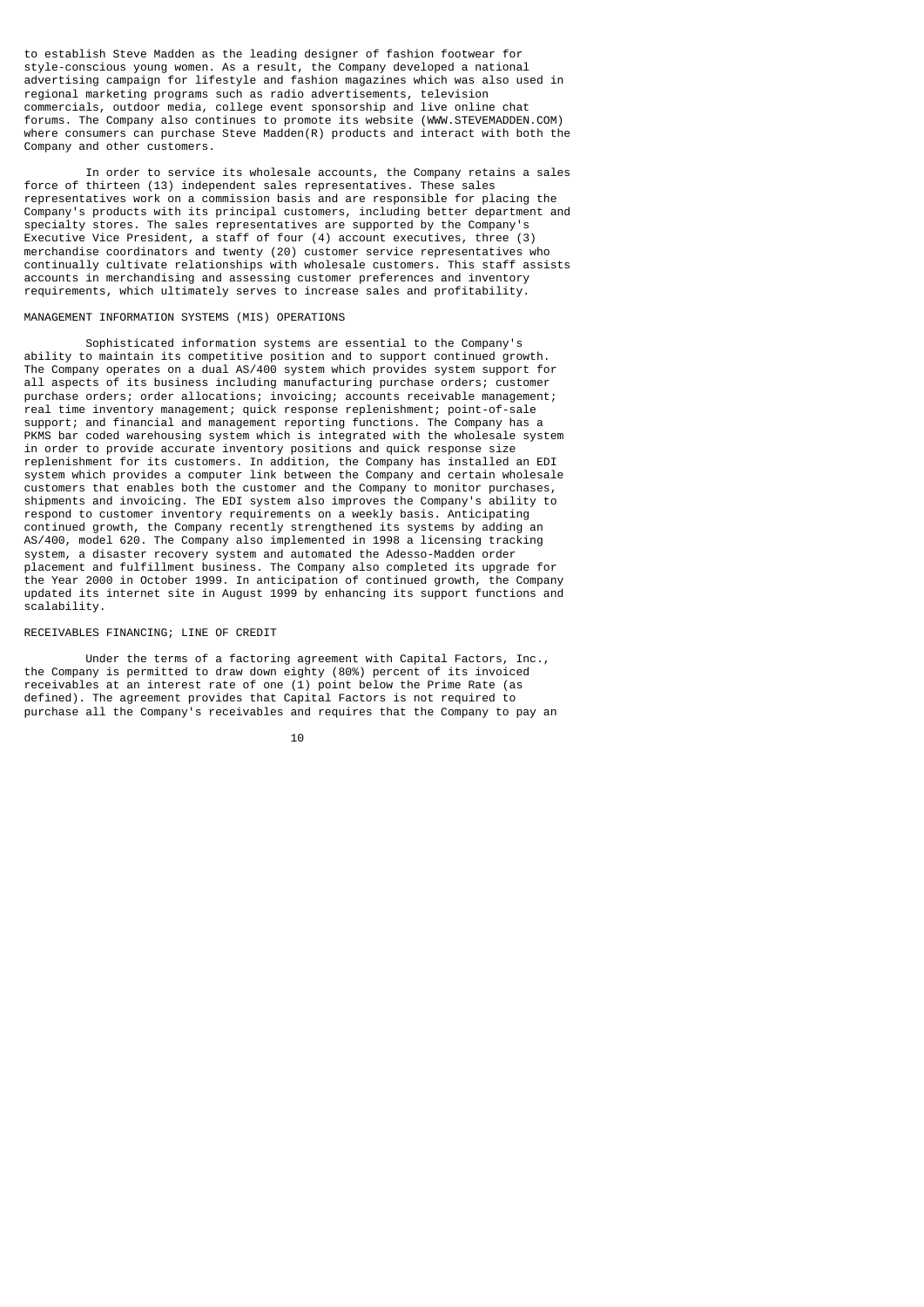unused line fee of .25% of the average daily unused portion of the maximum amount of the credit line. On September 1, 1998, the Company and Capital Factors amended its Factoring Agreement to, among other things, provide the Company with a credit line of up to \$15,000,000, subject to certain limitations. The Company has not recently borrowed funds under its credit line with Capital Factors. The Factoring Agreement is scheduled to terminate in December 2000.

### TRADEMARKS AND SERVICE MARKS

 The STEVE MADDEN and STEVE MADDEN plus Design trademarks/service marks have been registered in numerous International Classes (25 clothing, shoes; 18 leather goods, handbags, wallets; 9 eye wear, 14 jewelry, 35 retail store services; 3 fragrances, cosmetics) in the United States. The Company has several pending applications for registration of the STEVE MADDEN plus Design mark in the United States (20 picture frames; 16 notebooks; 24 bed linen). The Company also has trademark registrations in the U.S. for the marks EYESHADOWS by Steve Madden (Int'l Cl. 9 eye wear), ICE TEE (Int'l Cl. 25 clothing) and SOHO COBBLER (Int. Cl. 9 eye wear, 25, shoes).

 The Company also owns registrations for the STEVE MADDEN and STEVE MADDEN plus Design trademarks/service marks in various International Classes in Argentina, China, Hong Kong, Israel, Japan, Korea, Mexico, Panama, Taiwan, throughout the 15 cooperating countries in Europe and the Benelux countries and has pending applications for registration for the STEVE MADDEN and STEVE MADDEN plus Design trademarks/service marks in Canada, Australia, Brazil, Chile, Malaysia, Peru, South Africa and Venezuela. There can be no assurance, however, that the Company will be able to effectively obtain rights to the STEVE MADDEN mark throughout all of the countries of the world. Moreover, no assurance can be given that others will not assert rights in, or ownership of, trademarks and other proprietary rights to the Company or that the Company will be able to successfully resolve such potential conflicts. The failure of the Company to protect such rights from unlawful and improper appropriation may have a material adverse effect on the Company's business, financial condition and results of operations.

 Additionally, the Company owns registrations for the DAVID AARON trademark and service mark in various International Classes in the United States (Int'l Cl. 25 clothes, shoes, 18 leather goods, handbags, wallets, 35 retail store services), Australia, Canada, Hong Kong, Israel and the 15 cooperating countries in Europe. The Company further has pending applications for registration of the DAVID AARON trademark and service mark in Japan, Panama and South Africa. The Company believes that the DAVID AARON trademark has a significant value and is important to the marketing of the Company's products.

 The Company also has several pending trade and service mark applications for registration of the STEVIES and STEVIES plus Logo marks in the United States (25 clothing, footwear; 14 jewelry; 18 handbags; 9 eye wear; 35 store services; 26 hair accessories; 28 toys) and a pending application for the STEVIES by STEVE MADDEN mark (25 clothing, footwear), although none of these applications have yet been approved by the Trademark Office. The Company also pending applications for the STEVIES plus logo mark for jewelry, hair accessories, handbags and clothing in Canada.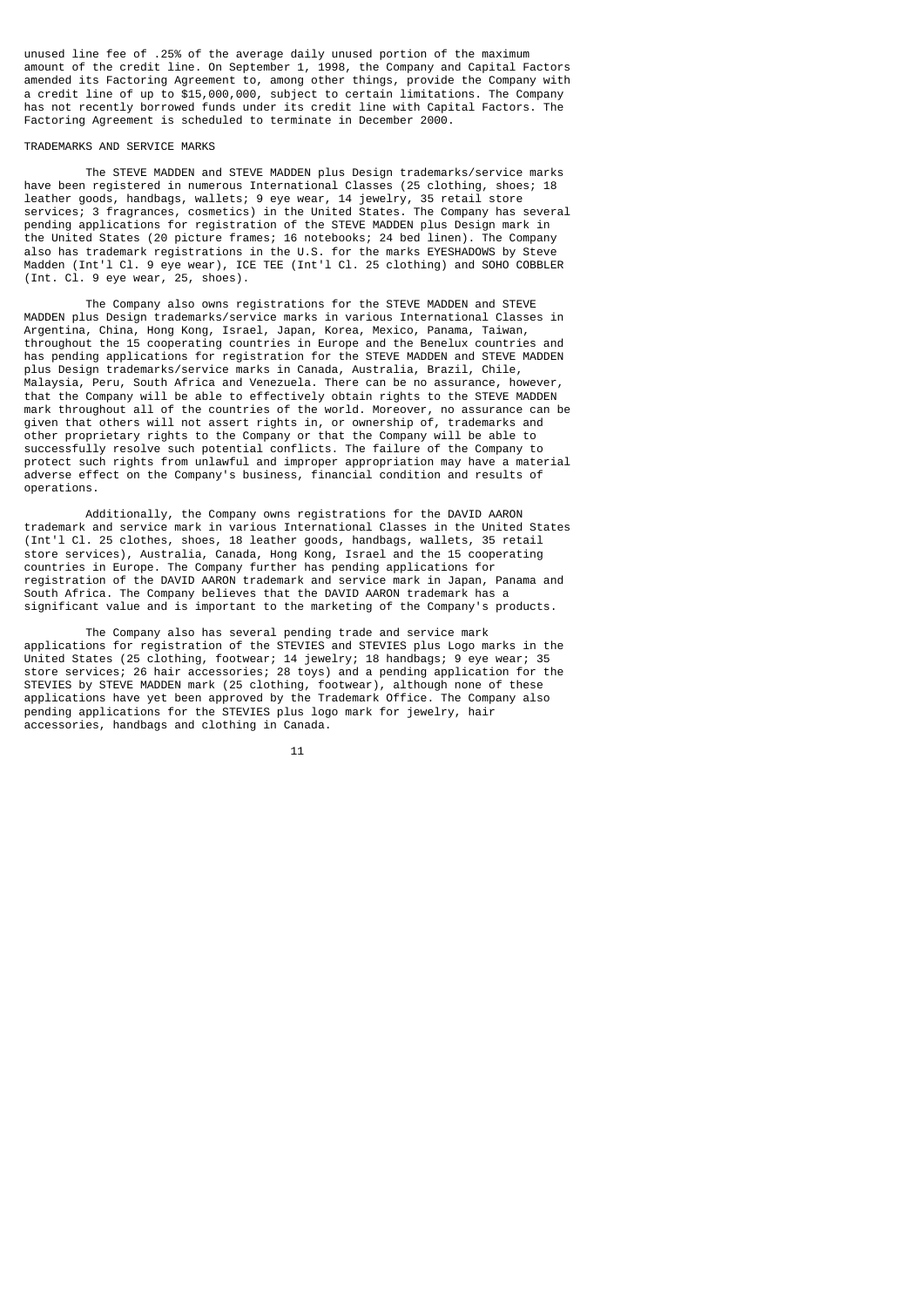#### EMPLOYEES

 At December 31, 1999, the Company employed approximately 709 employees, of whom approximately 314 work on a full-time basis and approximately 395 work on a part-time basis. The management of the Company considers relations with its employees to be good.

 IN ADDITION TO OTHER INFORMATION IN THIS ANNUAL REPORT ON FORM 10-K, THE FOLLOWING IMPORTANT FACTORS SHOULD BE CAREFULLY CONSIDERED IN EVALUATING THE COMPANY AND ITS BUSINESS BECAUSE SUCH FACTORS CURRENTLY HAVE A SIGNIFICANT IMPACT ON THE COMPANY'S BUSINESS, PROSPECTS, FINANCIAL CONDITION AND RESULTS OF OPERATIONS.

 DEPENDENCE ON KEY PERSONNEL. The Company is dependent, in particular, upon the services of Steven Madden, its Chief Executive Officer, Chairman of the Board and chief designer and Rhonda Brown, its President and Chief Operating Officer. If Mr. Madden or Ms. Brown are unable to provide services to the Company for whatever reason, the business would be adversely affected. The Company therefore maintains a key person life insurance policy on Mr. Madden with coverage in the amount of \$10,000,000; however, the Company does not maintain a policy on Ms. Brown. The Company has an employment contract with Mr. Madden that expires on December 31, 2010, and an employment contract with Ms. Brown that expires on June 30, 2001. In the event Mr. Madden is terminated for other than cause or total disability, the Company will be required to pay Mr. Madden's remaining salary under his contract, half of which must be paid upon termination. Mr. Madden is also entitled during the term of the contract to an annual \$50,000 non-accountable expense account. In the event of a change in control, Mr. Madden and Ms. Brown may choose to continue their employment with the Company or terminate employment and receive the remaining salary under their respective contracts.

 Since Mr. Madden and Ms. Brown are involved in all aspects of the Company's business, there can be no assurance that a suitable replacement for either could be found if either were unable to perform services for the Company. As a consequence, a loss of Mr. Madden, Ms. Brown or other key management personnel could have a material adverse effect upon the Company's business, results of operations and financial condition. In addition, the Company's ability to market its products and to maintain profitability will depend, in large part, on its ability to attract and retain qualified personnel. Competition for such personnel is intense and there can be no assurance that the Company will be able to attract and retain such personnel. The inability of the Company to attract and retain such qualified personnel would have a material adverse effect on the Company's business, financial condition and results of operations.

 FASHION INDUSTRY RISKS. The success of the Company will depend in significant part upon its ability to anticipate and respond to women's product and fashion trends as well as to anticipate, gauge and react to changing consumer demands in a timely manner. There can be no assurance that the Company's products will correspond to the changes in taste and demand or that the Company will be able to successfully market products which respond to such trends. If the Company misjudges the market for its products, it may be faced with significant excess inventories for some products and missed opportunities with others. In addition, misjudgments in merchandise selection could adversely affect the Company's image with its customers and weak sales and resulting

12 and 12 and 12 and 12 and 12 and 12 and 12 and 12 and 12 and 12 and 12 and 12 and 12 and 12 and 12 and 12 an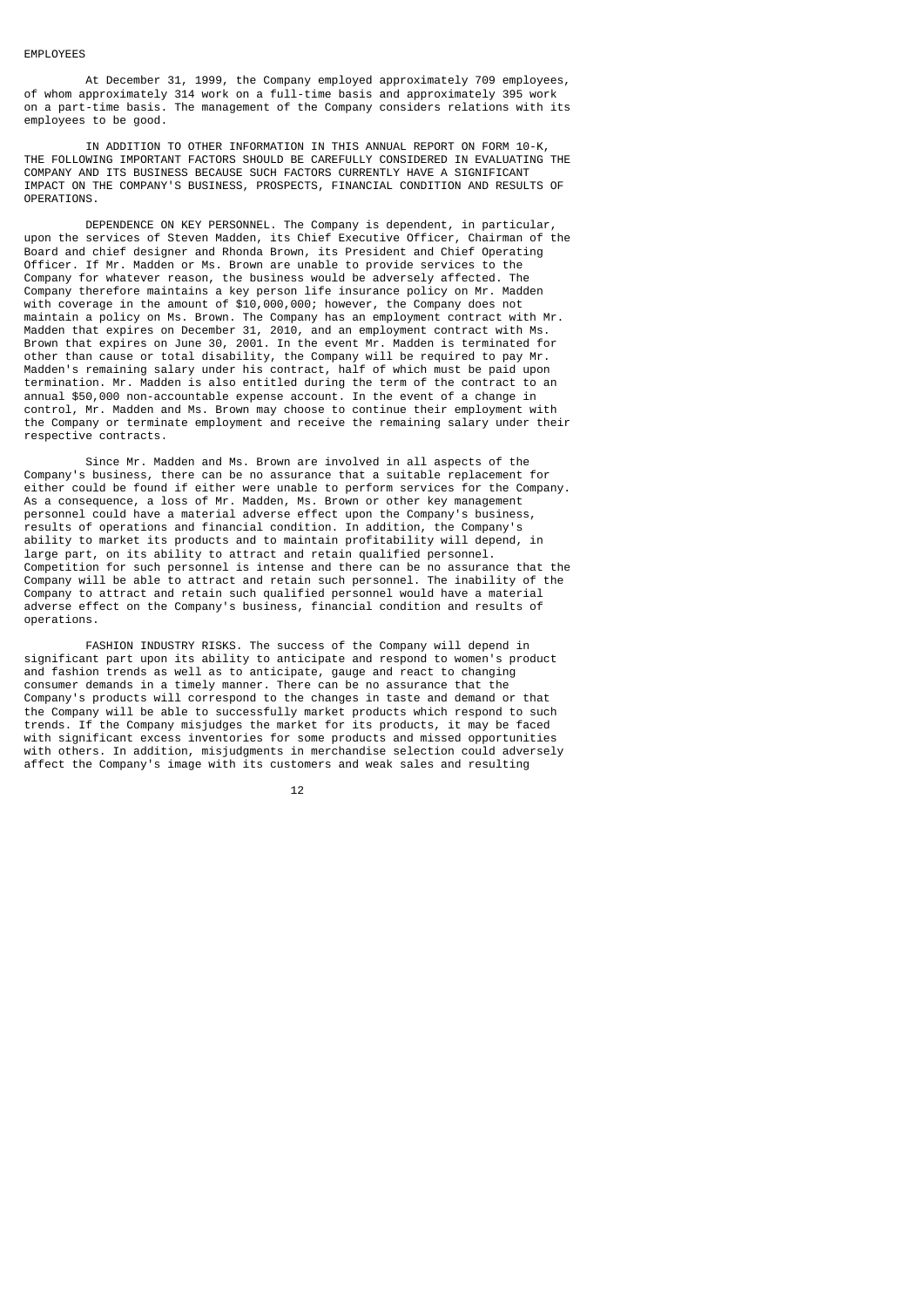markdown requests from customers could have a material adverse effect on the Company's business, financial condition and results of operations.

 The industries in which the Company operates are cyclical, with purchases tending to decline during recessionary periods when disposable income is low. Purchases of contemporary shoes and accessories tend to decline during recessionary periods and also may decline at other times. While the Company has fared well in recent years in a difficult retail environment, there can be no assurance that the Company will be able to maintain its historical rate of growth in revenues and earnings, or remain profitable in the future. A recession in the national or regional economies or uncertainties regarding future economic prospects, among other things, could affect consumer spending habits and have a material adverse effect on the Company's business, financial condition and results of operations.

 In recent years, the retail industry has experienced consolidation and other ownership changes. In addition, some of the Company's customers have operated under the protection of the federal bankruptcy laws. In the future, retailers in the United States and in foreign markets may consolidate, undergo restructurings or reorganizations, or realign their affiliations, any of which could decrease the number of stores that carry the Company's products or increase the ownership concentration within the retail industry. While such changes in the retail industry to date have not had a material adverse effect on the Company's business or financial condition, there can be no assurance as to the future effect of any such changes.

 INVENTORY MANAGEMENT. The Company's ability to manage its inventories properly is an important factor in its operations. Inventory shortages can adversely affect the timing of shipments to customers and diminish brand loyalty. Conversely, excess inventories can result in increased interest costs as well as lower gross margins due to the necessity of providing discounts to retailers. The inability of the Company to effectively manage its inventory would have a material adverse effect on the Company's business, financial condition and results of operations.

 DEPENDENCE UPON CUSTOMERS AND RISKS RELATED TO EXTENDING CREDIT TO CUSTOMERS. The Company's customers purchasing shoes consist principally of department stores and specialty stores, including shoe boutiques. Certain of the Company's department store customers, including some under common ownership, account for significant portions of the Company's wholesale net sales. Presently, the Company sells approximately sixty percent (60%) of its products to department stores, including Federated Stores (Bloomingdales, Burdines, Macy's and Bullocks), Dillards, Nordstrom, Dayton Hudson and May Department Stores (Famous Barr, Filene's, Foley's, Hecht's, Kaufmann's, Meier & Frank, Lord and Taylor and Robinson's May) and approximately forty (40%) percent to specialty stores, including shoe boutiques. The Company's largest customers, Federated Stores and May Department Stores, account for approximately twenty one percent (21%) and fifteen percent (15%) of the Company's wholesale sales, respectively.

 The Company believes that a substantial portion of sales of the Company's licensed products by its domestic licensing partners are also made to the Company's largest department store customers. The Company generally enters into a number of purchase order commitments with its customers for each of its lines every season and does not enter into long-term agreements with any of its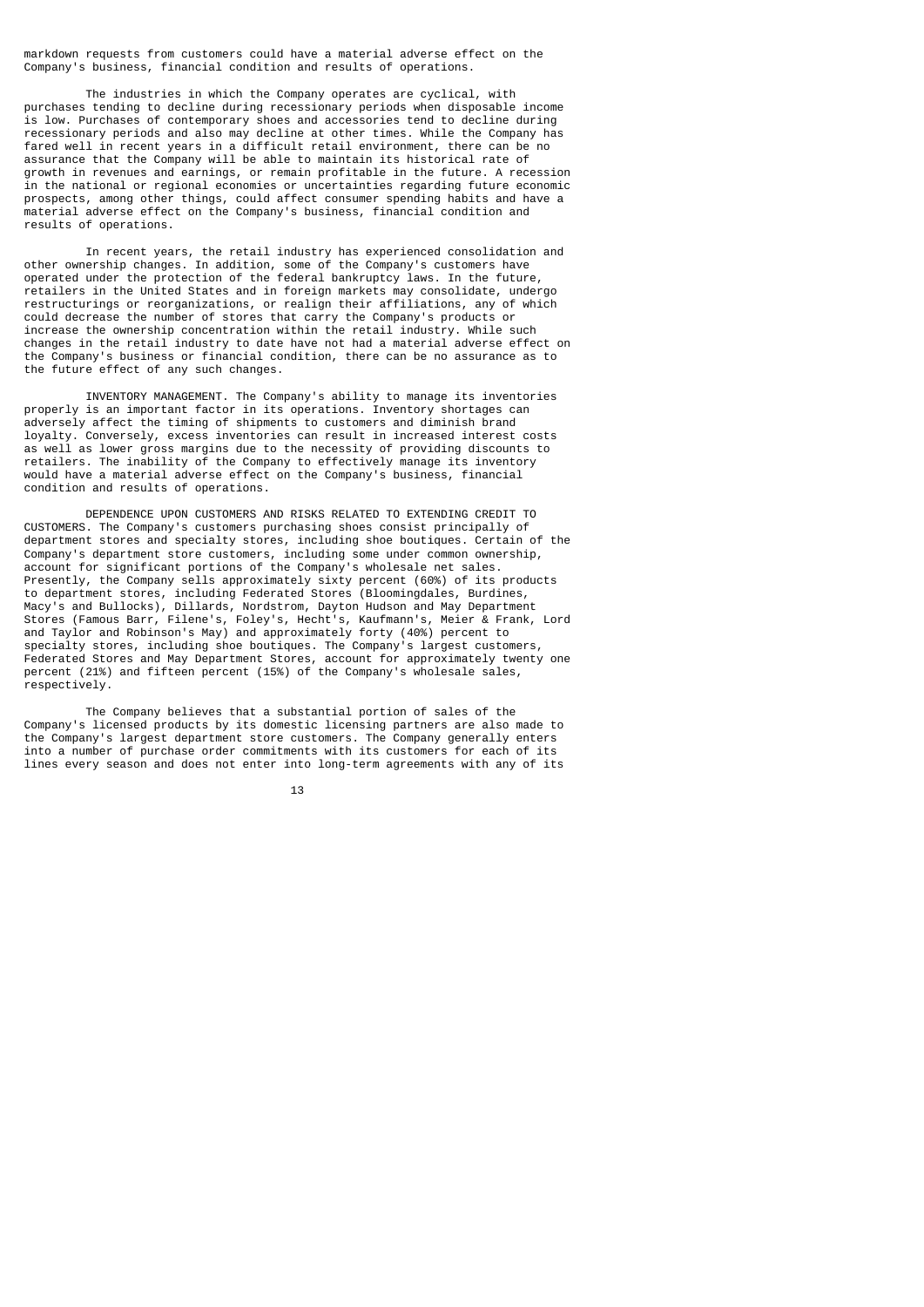customers. Therefore, a decision by Federated Stores, Nordstrom or any other significant customer, whether motivated by competitive conditions, financial difficulties or otherwise, to decrease the amount of merchandise purchased from the Company or its licensing partners, or to change its manner of doing business could have a material adverse effect on the Company's business, financial condition and results of operations. The Company sells its products primarily to retail stores across the United States and extends credit based on an evaluation of each customer's financial condition, usually without requiring collateral. While various retailers, including some of the Company's customers, have experienced financial difficulties in the past few years which increased the risk of extending credit to such retailers, the Company's losses due to bad debts have been limited. However, financial difficulties of a customer could cause the Company to curtail business with such customer or require the Company to assume more credit risk relating to such customer's receivables.

 IMPACT OF FOREIGN MANUFACTURERS. Substantially all of the Company's products are currently sourced outside the United States through arrangements with a number of foreign manufacturers in four different countries. During the year ended December 31, 1999, approximately 90% of the Company's products were purchased from sources outside the United States, including Mexico, China, Brazil and Spain.

 Risks inherent in foreign operations include work stoppages, transportation delays and interruptions, changes in social, political and economic conditions which could result in the disruption of trade from the countries in which the Company's manufacturers or suppliers are located, the imposition of additional regulations relating to imports, the imposition of additional duties, taxes and other charges on imports, significant fluctuations of the value of the dollar against foreign currencies, or restrictions on the transfer of funds, any of which could have a material adverse effect on the Company's business, financial condition and results of operations. The Company does not believe that any such economic or political conditions will materially affect the Company's ability to purchase products, since a variety of materials and alternative sources exist. The Company cannot be certain, however, that it will be able to identify such alternative sources without delay or without greater cost to the Company, if ever. The Company's inability to identify and secure alternative sources of supply in this situation would have a material adverse effect on the Company's business, financial condition and results of operations.

 The Company's imported products are also subject to United States customs duties. The United States and the countries in which the Company's products are produced or sold may, from time to time, impose new quotas, duties, tariffs, or other restrictions, or may adversely adjust prevailing quota, duty or tariff levels, any of which could have a material adverse effect on the Company's business, financial condition and results of operations.

 POSSIBLE ADVERSE IMPACT OF UNAFFILIATED MANUFACTURERS' INABILITY TO MANUFACTURE IN A TIMELY MANNER, TO MEET QUALITY STANDARDS OR TO USE ACCEPTABLE LABOR PRACTICES. As is common in the footwear industry, the Company contracts for the manufacture of a majority of its products to its specifications through foreign manufacturers. The Company does not own or operate any manufacturing facilities and is therefore dependent upon independent third parties for the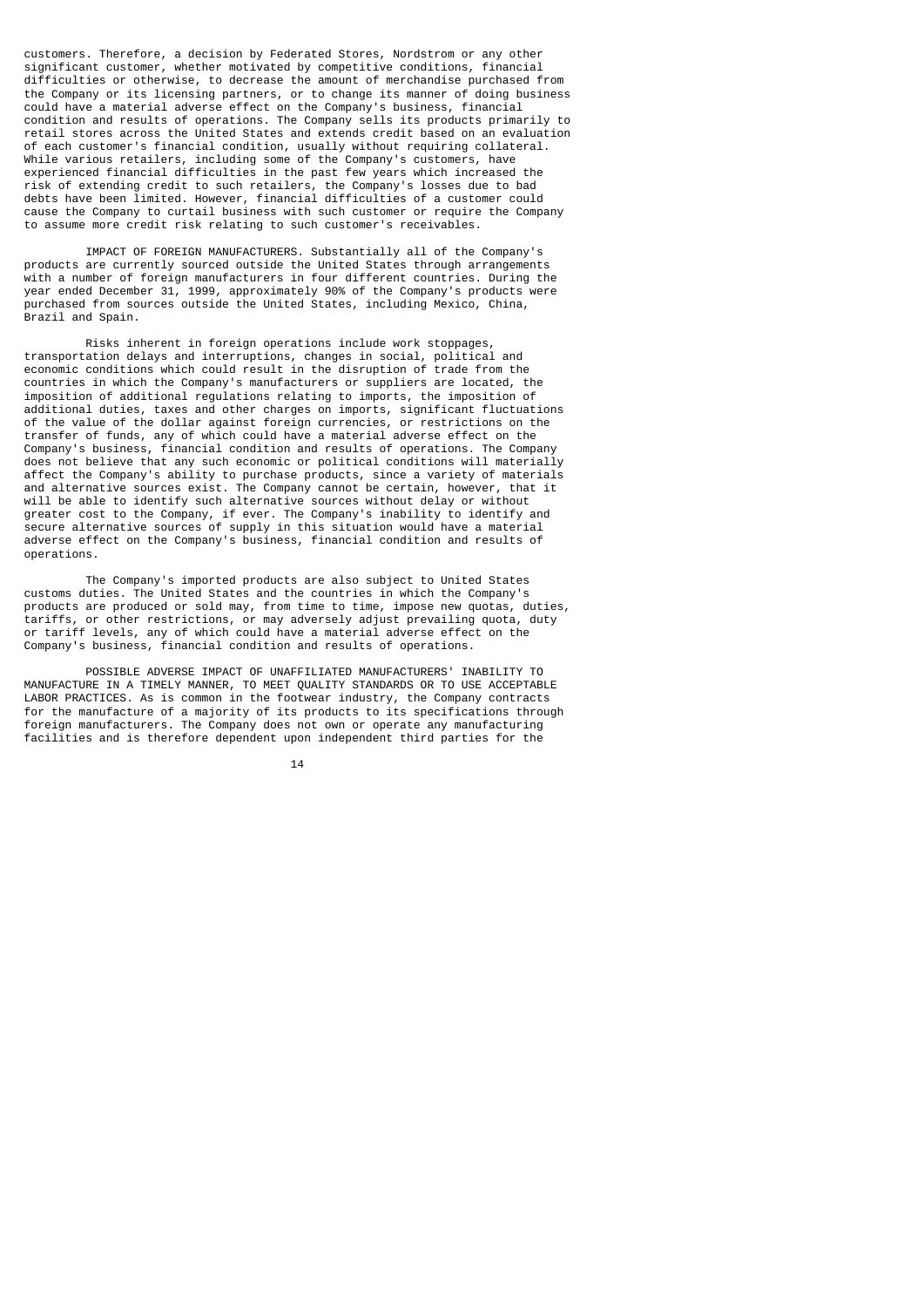manufacture of all of its products. The Company's products are manufactured to its specifications by both domestic and international manufacturers. The inability of a manufacturer to ship orders of the Company's products in a timely manner or to meet the Company's quality standards could cause the Company to miss the delivery date requirements of its customers for those items, which could result in cancellation of orders, refusal to accept deliveries or a reduction in purchase prices, any of which could have a material adverse effect on the Company's business, financial condition and results of operations.

 Although the Company enters into a number of purchase order commitments each season specifying a time frame for delivery, method of payment, design and quality specifications and other standard industry provisions, the Company does not have long-term contracts with any manufacturer. As a consequence, any of these manufacturing relationships may be terminated, by either party, at any time. Although the Company believes that other facilities are available for the manufacture of the Company's products, both within and outside of the United States, there can be no assurance that such facilities would be available to the Company on an immediate basis, if at all, or that the costs charged to the Company by such manufacturers will not be greater than those presently paid.

 The Company requires its licensing partners and independent manufacturers to operate in compliance with applicable laws and regulations. While the Company promotes ethical business practices and the Company's staff periodically visits and monitors the operations of its independent manufacturers, the Company does not control such manufacturers or their labor practices. The violation of labor or other laws by an independent manufacturer of the Company or by one of the Company's licensing partners, or the divergence of an independent manufacturer's or licensing partner's labor practices from those generally accepted as ethical in the United States, could have a material adverse effect on the Company's business, financial condition and results of operations.

 INTENSE INDUSTRY COMPETITION. The fashionable footwear industry is highly competitive and barriers to entry are low. The Company's competitors include specialty companies as well as companies with diversified product lines. The recent substantial growth in the sales of fashionable footwear has encouraged the entry of many new competitors and increased competition from established companies. Most of these competitors, including Kenneth Cole, Nine West, DKNY, Sketchers, Nike and Guess, have significantly greater financial and other resources than the Company and there can be no assurance that the Company will be able to compete successfully with other fashion footwear companies. Increased competition could result in pricing pressures, increased marketing expenditures and loss of market share, and could have a material adverse effect on the Company's business, financial condition and results of operations. The Company believes effective advertising and marketing, fashionable styling, high quality and value are the most important competitive factors and plans to employ these elements as it develops its products. The Company's inability to effectively advertise and market its products could have a material adverse effect on the Company's business, financial condition and results of operations.

 EXPANSION OF RETAIL BUSINESS. The Company's continued growth depends to a significant degree on further developing the Steve Madden(R), David Aaron(R) and l.e.i.(R) brands, creating new product categories and businesses and operating Company-owned stores on a profitable basis. The Company plans to open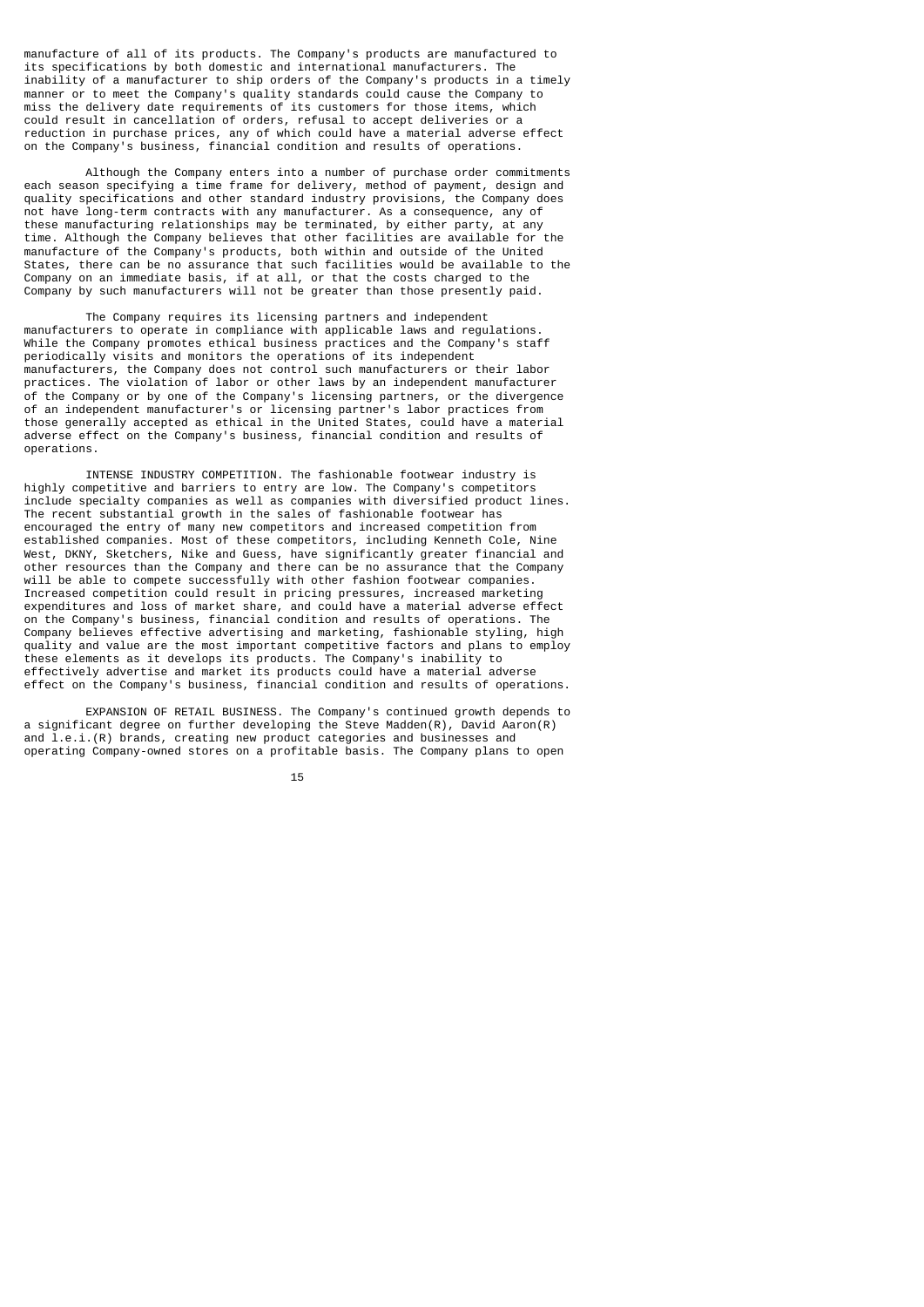nine (9) Steve Madden retail stores and one (1) David Aaron store in 2000. The Company's recent and planned expansion includes the opening of stores in new geographic markets as well as strengthening existing markets. New markets have in the past presented, and will continue to present, competitive and merchandising challenges that are different from those faced by the Company in its existing markets. There can be no assurance that the Company will be able to open new stores, and if opened, that such new stores will be able to achieve sales and profitability levels consistent with existing stores. The Company's retail expansion is dependent on a number of factors, including the Company's ability locate and obtain favorable store sites, the performance of the Company's wholesale and retail operations, and the ability of the Company to manage such expansion and hire and train personnel. Past comparable store sales results may not be indicative of future results, and there can be no assurance that the Company's comparable store sales results will increase or not decrease in the future. In addition, there can be no assurance that the Company's strategies to increase other sources of revenue, which may include expansion of its licensing activities, will be successful or that the Company's overall sales or profitability will increase or not be adversely affected as a result of the implementation of such retail strategies.

 The Company's growth has increased and will continue to increase demand on the Company's managerial, operational and administrative resources. The Company has recently invested significant resources in, among other things, its management information systems and hiring and training new personnel. However, in order to manage currently anticipated levels of future demand, the Company may be required to, among other things, expand its distribution facilities, establish relationships with new manufacturers to produce its products, and continue to expand and improve its financial, management and operating systems. There can be no assurance that the Company will be able to manage future growth effectively and a failure to do so could have a material adverse effect on the Company's business, financial condition and results of operations.

 SEASONAL AND QUARTERLY FLUCTUATIONS. The Company's quarterly results may fluctuate quarter to quarter as a result of the timing of holidays, weather, the timing of larger shipments of footwear, market acceptance of the Company's products, the mix, pricing and presentation of the products offered and sold, the hiring and training of additional personnel, the timing of inventory write downs, the cost of materials, the mix between wholesale and licensing businesses, the incurrence of other operating costs and factors beyond the Company's control, such as general economic conditions and actions of competitors. In addition, the Company expects that its sales and operating results may fluctuate significantly due to (i) the opening of new retail stores, (ii) the introduction of new products and (iii) the commencement of the Company's new Stevies(TM) brand. Accordingly, the results of operations in any quarter will not necessarily be indicative of the results that may be achieved for a full fiscal year or any future quarter.

 TRADEMARK AND SERVICE MARK PROTECTION. The Company believes that its trademarks/service marks and other proprietary rights are important to its success and its competitive position. Accordingly, the Company devotes substantial resources to the establishment and protection of its trademarks on a worldwide basis. Nevertheless, there can be no assurance that the actions taken by the Company to establish and protect its trademarks and other proprietary rights will be adequate to prevent imitation of its products by others or to prevent others from seeking to block sales of the Company's products as violative of the trademarks and proprietary rights of others. Moreover, no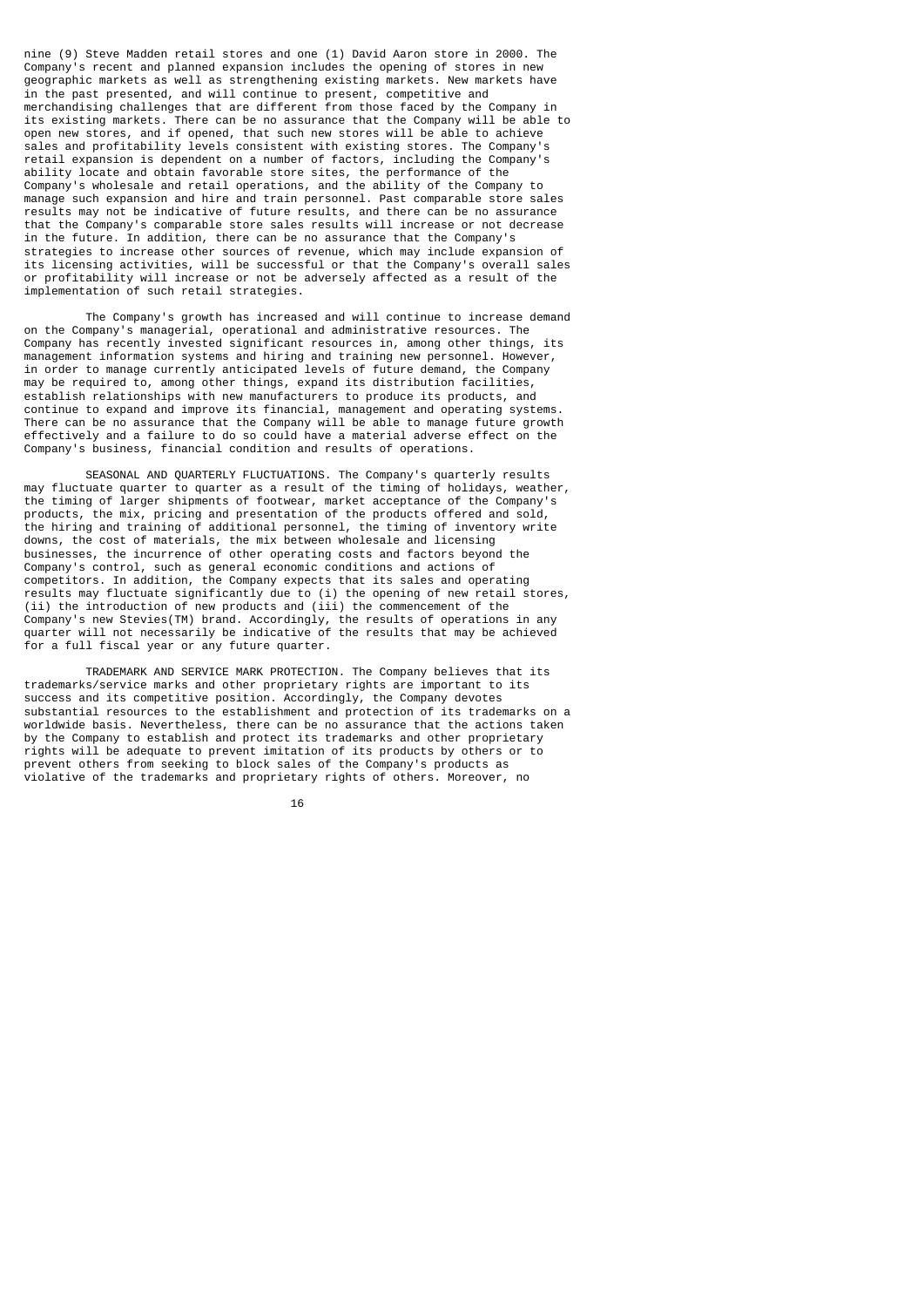assurance can be given that others will not assert rights in, or ownership of, trademarks and other proprietary rights of the Company or that the Company will be able to successfully resolve such conflicts. In addition, the laws of certain foreign countries may not protect proprietary rights to the same extent as do the laws of the United States. The failure of the Company to establish and then protect such proprietary rights from unlawful and improper appropriation could have a material adverse impact on the Company's business, financial condition and results of operations. See "Business - Trademarks and Service Marks".

 FOREIGN CURRENCY FLUCTUATIONS. The Company generally purchases its products in U.S. dollars. However, the Company sources substantially all of its products overseas and, as such, the cost of these products may be affected by changes in the value of the relevant currencies. Changes in currency exchange rates may also affect the relative prices at which the Company and foreign competitors sell their products in the same market. There can be no assurance that foreign currency fluctuations will not have a material adverse impact on the Company's business, financial condition and results of operations.

 ABSENCE OF DIVIDENDS. The Company anticipates that all of its earnings in the foreseeable future will be retained to finance the continued growth and expansion of its business and has no current intention to pay cash dividends.

 OUTSTANDING OPTIONS. As of December 31, 1999, the Company had outstanding options to purchase an aggregate of approximately 2,720,000 shares of Common Stock. Holders of such options are likely to exercise them when, in all likelihood, the Company could obtain additional capital on terms more favorable than those provided by the options. Further, while its options are outstanding, they may adversely affect the terms in which the Company could obtain additional capital.

### ITEM 2. PROPERTIES.

 The Company maintains its executive offices at 52-16 Barnett Avenue, Long Island City, NY 11104, and wholesale warehouse at 34-09 Queens Boulevard, Long Island City, NY 11101. The Company maintains approximately 14,000 square feet for its executive offices and approximately 12,000 square feet and 23,600 square feet at each of its wholesale warehouses.

 The Company's showroom is located at 1370 Avenue of the Americas, New York, NY. All three of the Company's brands (Steve Madden(R), l.e.i.(R) and David Aaron(R)) are sold from the 3,500 square foot showroom. The lease for the Company's showroom expires in November, 2002.

 All of the Company's retail stores are leased pursuant to leases that extend for terms which average ten years in length. A majority of the leases include clauses that provide for contingent rental payments if gross sales exceed certain targets. In addition, a majority of the leases enable the Company and/or the landlord to terminate the lease in the event that the Company's gross sales do not achieve certain minimum levels during a prescribed period. Many of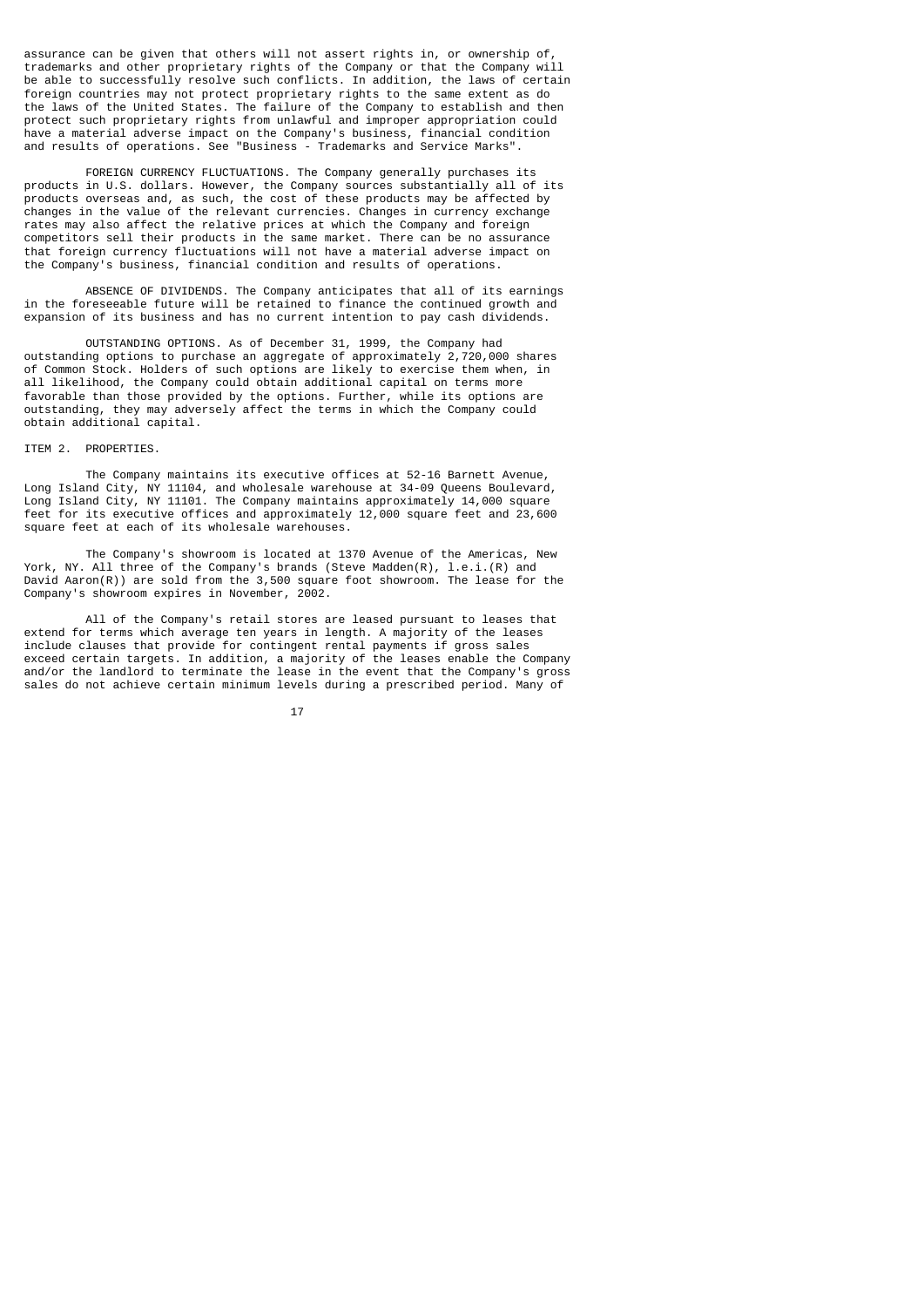the leases contain rent escalation clauses to compensate for increases in operating costs and real estate taxes.

 The current terms of the Company's retail store leases expire as follows:

| Years Lease Terms Expire | Number of Stores |
|--------------------------|------------------|
|                          |                  |
| 2003                     | 4                |
| 2004                     | 4                |
| 2005                     | 4                |
| 2006                     |                  |
| 2007                     |                  |
| 2008                     | 12               |
| 2009                     | 11               |
| 2010                     | 5                |
|                          |                  |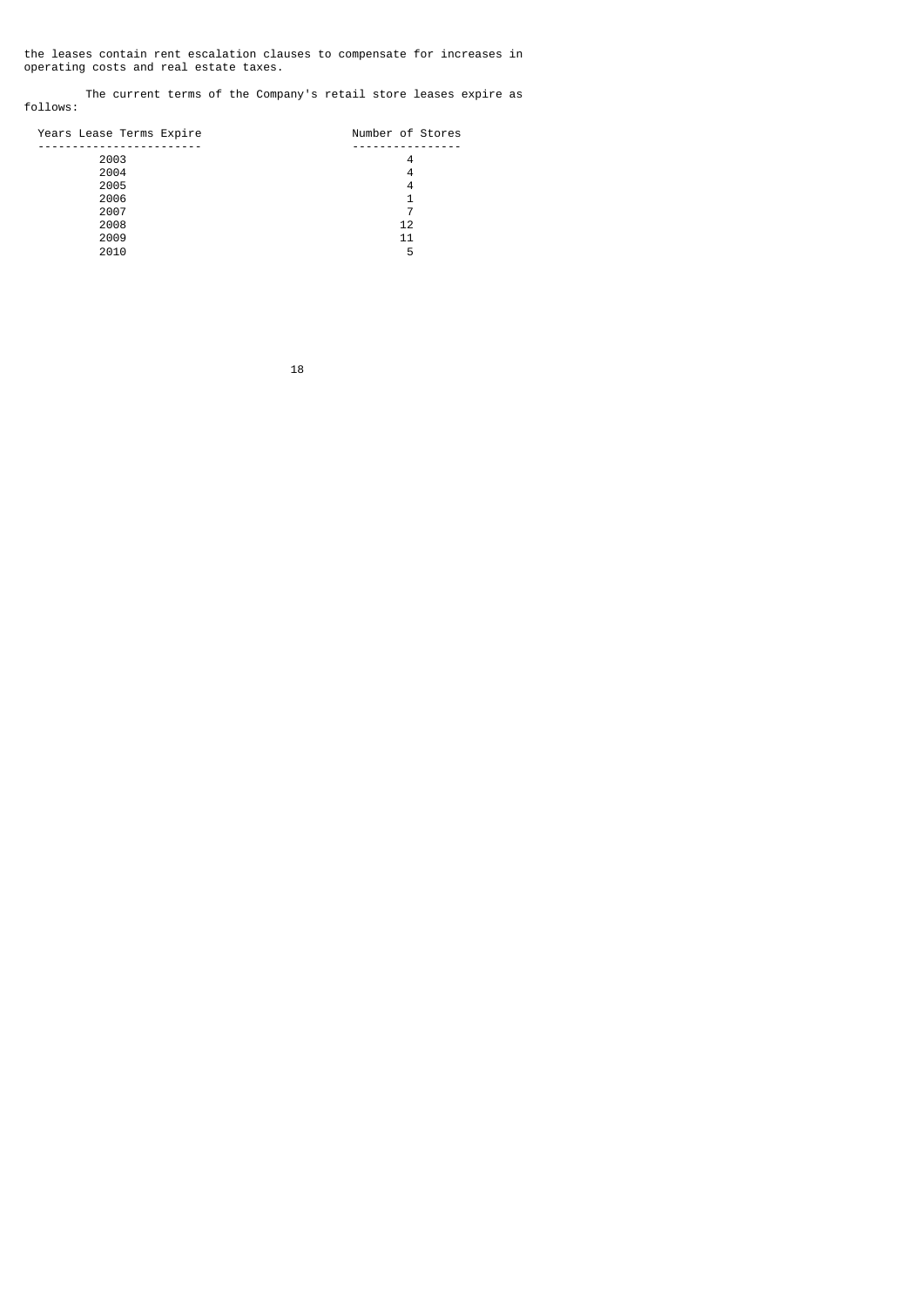The Company also leases two (2) warehouses for the distribution of its footwear products. Recently, however, the Company elected to outsource the distribution of its footwear products to third parties specializing in distributing goods to retailers. As a result, a 23,000 square foot warehouse leased by the Company located in Brooklyn, New York, and a 12,000 square foot warehouse leased by the Company located in Long Island City, New York are presently vacant. The Company is actively pursuing subleasing these spaces for the remainder of their lease terms. The lease for the Brooklyn, New York warehouse terminates in August 2003 and the lease for the Long Island City, New York warehouse terminates in December 2001.

### ITEM 3. LEGAL PROCEEDINGS.

 Except as set forth below, no material legal proceedings are pending to which the Company or any of its property is subject.

 MAGNUM FASHIONS INC., ET AL. V. STEVEN MADDEN, LTD. On or about May 25, 1999, Magnum Fashions, Inc. ("Magnum") and WK Maxy Industries, Ltd. ("WK") commenced an arbitration proceeding (the "Arbitration") against the Company before the American Arbitration Association ("AAA"). In the Statement of Claim filed as part of the Arbitration (and as subsequently amended on June 25, 1999), Magnum has alleged, inter alia, that it was fraudulently induced to enter into a license agreement, dated as of February 1, 1997, with the Company pursuant to which Magnum licensed the Company's "Steve Madden" trademark for handbag and related products (the "Handbag License"). Similarly, WK alleged that it was fraudulently induced into providing a guaranty ("Guaranty") of Magnum's obligations under the Handbag License. In addition to the fraudulent inducement claim, Magnum asserted claims of fraudulent nondisclosure, negligent misrepresentation, mutual mistake, wrongful termination, failure of consideration and defamation. Based on those allegations, Magnum and WK have sought to be released from their financial obligations to the Company under the Handbag License and Guaranty, respectively, and Magnum has also sought damages that it subsequently estimated to be in excess of \$5 million.

 On July 7, 1999, the Company submitted its Answer and Counterclaims in the Arbitration. In addition to denying the claims asserted by Magnum and WK, the Company asserted a claim against Magnum and WK for the balance of the minimum royalty due under the Handbag License. The Company also asserted additional claims against Magnum and WK based on improper sales made during the term of the Handbag License and Magnum's improper liquidation of its inventory following termination of the Handbag License. Magnum and WK have denied the Company's counterclaims. The parties to the arbitration are currently engaged in documentary discovery. Hearings are scheduled for April and May.

 The Company believes that the claims asserted by Magnum and WK are meritless, and that the Company's counterclaims have substantial merit. Accordingly, the Company intends to vigorously contest Magnum's positions in this proceeding.

 Steven Madden, Ltd. v. Lee 'N Gi On or about October 27, 1999, the Company commenced an action in the New York State Supreme Court, New York County entitled Steven Madden, Ltd. v. Lee N' Gi, Index No. 121900/99 (the "Lee N' Gi Action"), currently pending in the Supreme Court of the State of New York,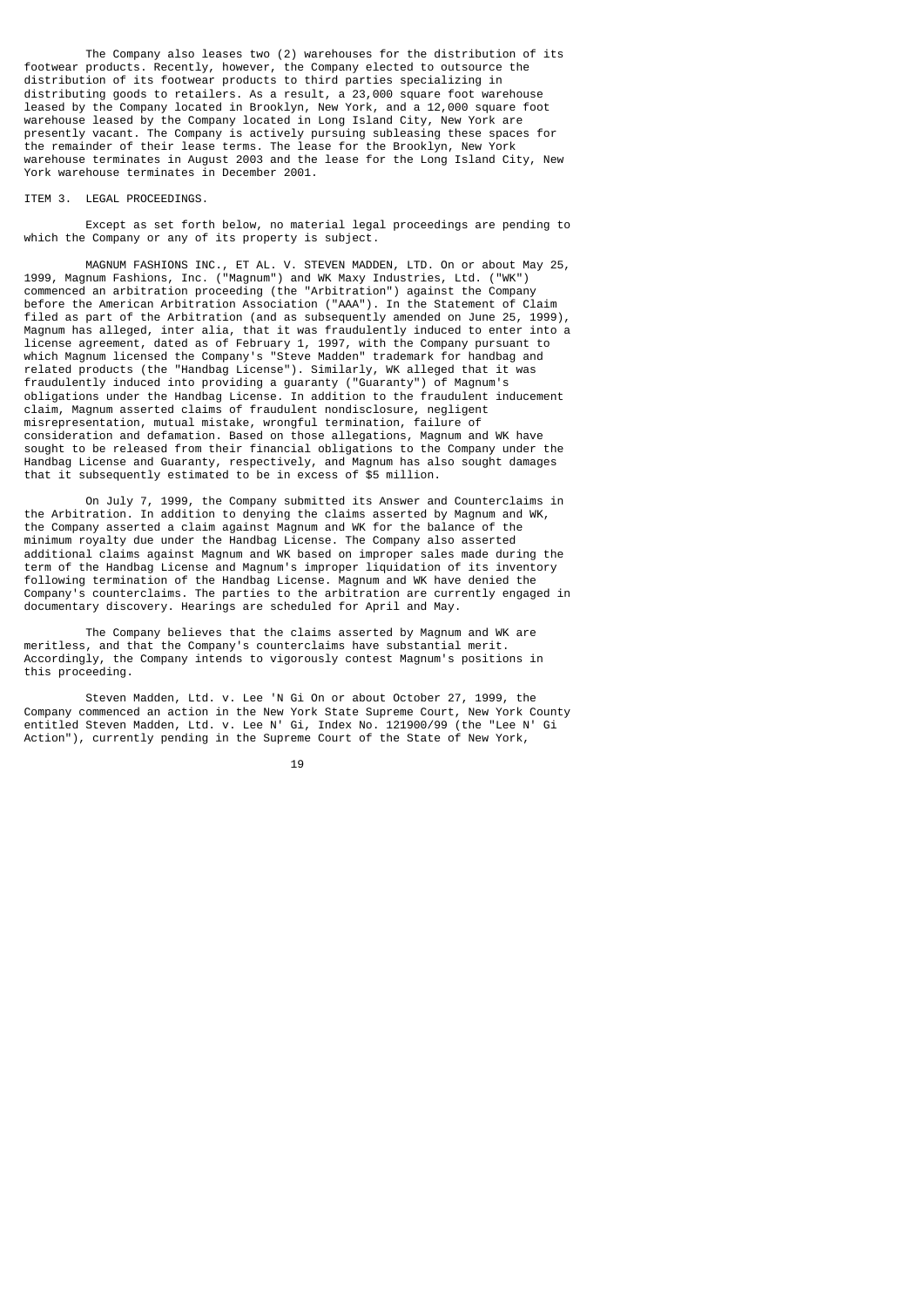County of New York, in which it claimed that Lee N' Gi, the exclusive marketing and distribution agent for Magnum Fashion, Inc. ("Magnum"), had wrongfully induced Magnum to breach its obligations under the Handbag License between the Company and Magnum. The Company is seeking damages of \$3,000,000. On or about December 14, 1999, Lee N' Gi served an Answer and Counterclaim in which it denied the allegations in the Company's complaint and claimed that the Company had breached or wrongfully terminated the Handbag License to its detriment. Lee N' Gi seeks damages of \$2,000,000 on its counterclaim. On or about December 21, 1999, the Company served a Reply to Counterclaim in which it denied Lee N' Gi's allegations.

ITEM 4. SUBMISSION OF MATTERS TO A VOTE OF SECURITYHOLDERS.

 No matters were submitted to a vote of the holders of the Company's Common Stock during the last quarter of its fiscal year ended December 31, 1999.

### PART II

ITEM 5. MARKET FOR REGISTRANT'S COMMON EQUITY AND RELATED STOCKHOLDER MATTERS.

 The Company's shares of Common Stock, Class A Warrants and Class B Warrants were quoted since December 10, 1993 on The Nasdaq SmallCap Market under the symbols SHOO, SHOOW and SHOOZ, respectively. In January 1996 and August, 1998 the Class A Warrants and Class B Warrants, respectively, ceased trading as a result of the Company's call for redemption of such securities. The Company's shares of Common Stock presently trade on The Nasdaq National Market.

 The following table sets forth the range of high and low bid quotations for the Common Stock, Class B Warrants for the two year period ended December 31, 1999, as reported by The Nasdaq SmallCap Market and The Nasdaq National Market. The quotes represent inter-dealer prices without adjustment or mark-ups, mark-downs or commissions and may not necessarily represent actual transactions. The trading volume of the Company's securities fluctuates and may be limited during certain periods. As a result, the liquidity of an investment in the Company's securities may be adversely affected.

|                                | <b>COMMON STOCK</b> |       | <b>CLASS B WARRANTS</b> |         |  |
|--------------------------------|---------------------|-------|-------------------------|---------|--|
|                                | <b>HIGH</b>         | LOW   | HIGH                    | LOW     |  |
|                                |                     |       |                         |         |  |
| 1999<br>Quarter ended          |                     |       |                         |         |  |
| March 31, 1999                 | 9 7/16              | 7 1/8 | $\star$                 | $\star$ |  |
| Quarter ended<br>June 30, 1999 | 14                  | 77/8  | $\star$                 | $\star$ |  |

$$
\sim 20
$$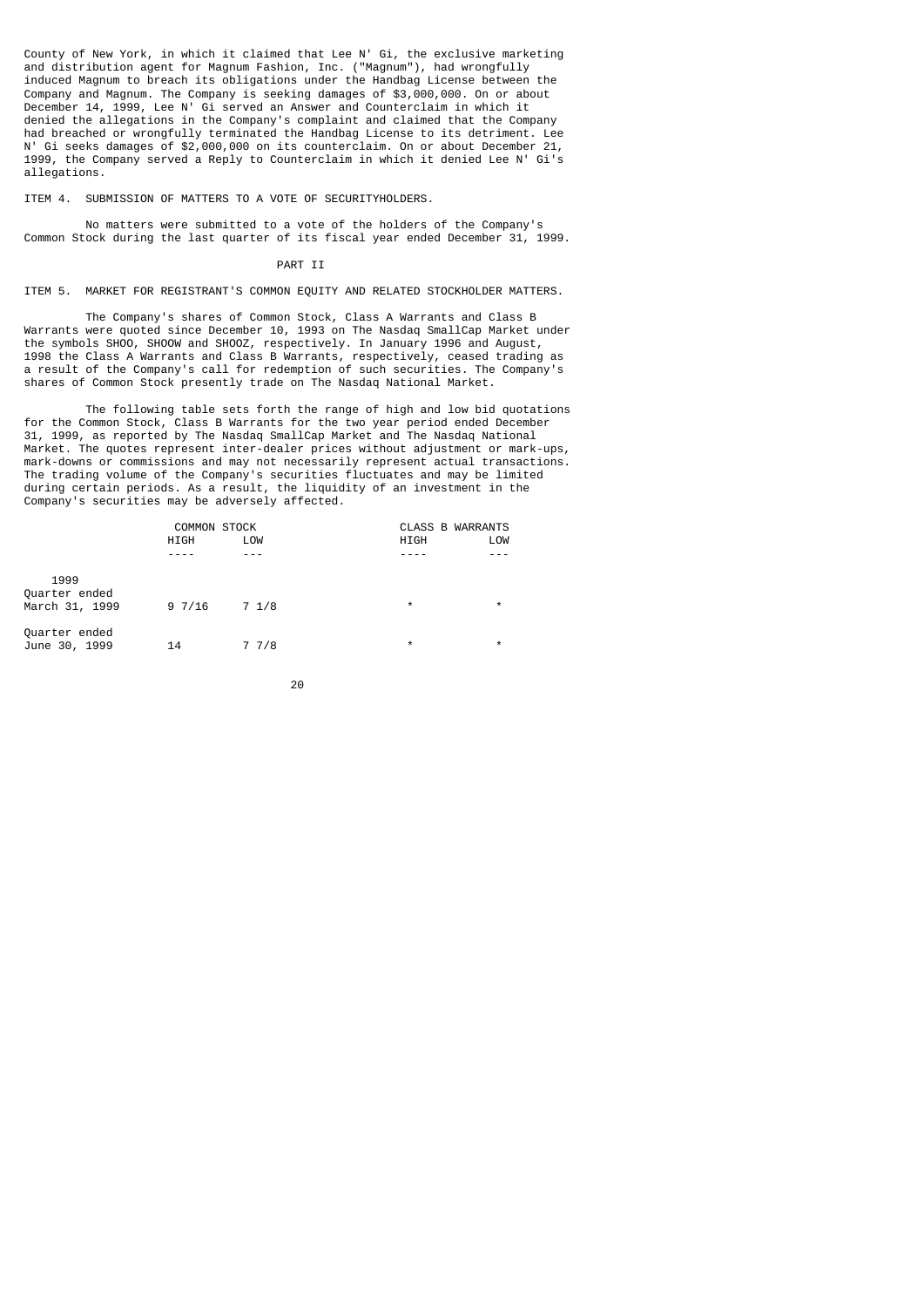|                                     | <b>COMMON STOCK</b> |                 | <b>CLASS B WARRANTS</b> |                   |  |
|-------------------------------------|---------------------|-----------------|-------------------------|-------------------|--|
|                                     | <b>HIGH</b>         | LOW             | <b>HIGH</b>             | LOW               |  |
|                                     |                     |                 |                         |                   |  |
| Quarter ended<br>September 30, 1999 | 14 1/8              | $11 \t1/8$      | $\star$                 | $\star$           |  |
| Quarter ended<br>December 31, 1999  | 19 1/16             | 11 15/16        | $\star$                 | $\star$           |  |
| 1998                                |                     |                 |                         |                   |  |
| Quarter ended<br>March 31, 1998     | $10 \t1/8$          | $6 \frac{3}{8}$ | $4 \frac{3}{4}$         | $1 \frac{3}{16}$  |  |
| Quarter ended<br>June 30, 1998      | $11 \frac{7}{8}$    | $8 \frac{1}{8}$ | $6 \frac{1}{8}$         | $3 \frac{3}{16}$  |  |
| Quarter ended<br>September 30, 1998 | 11 11/16            | $5 \frac{3}{4}$ | 5 13/16                 | $3 \frac{1}{8}$ * |  |
| Quarter ended<br>December 31, 1998  | 91/16               | 39/16           | $\star$                 | $\star$           |  |

\* The Class B Warrants ceased trading as of August 13, 1998 as a result of such securities being called for redemption by the Company.

 On March 15, 2000, the final quoted prices as reported by The Nasdaq National Market was \$14.00 for each share of Common Stock. As of March 15, 2000, there were 11,859,759 shares of Common Stock outstanding, held of record by 75 record holders and approximately 3,630 beneficial owners.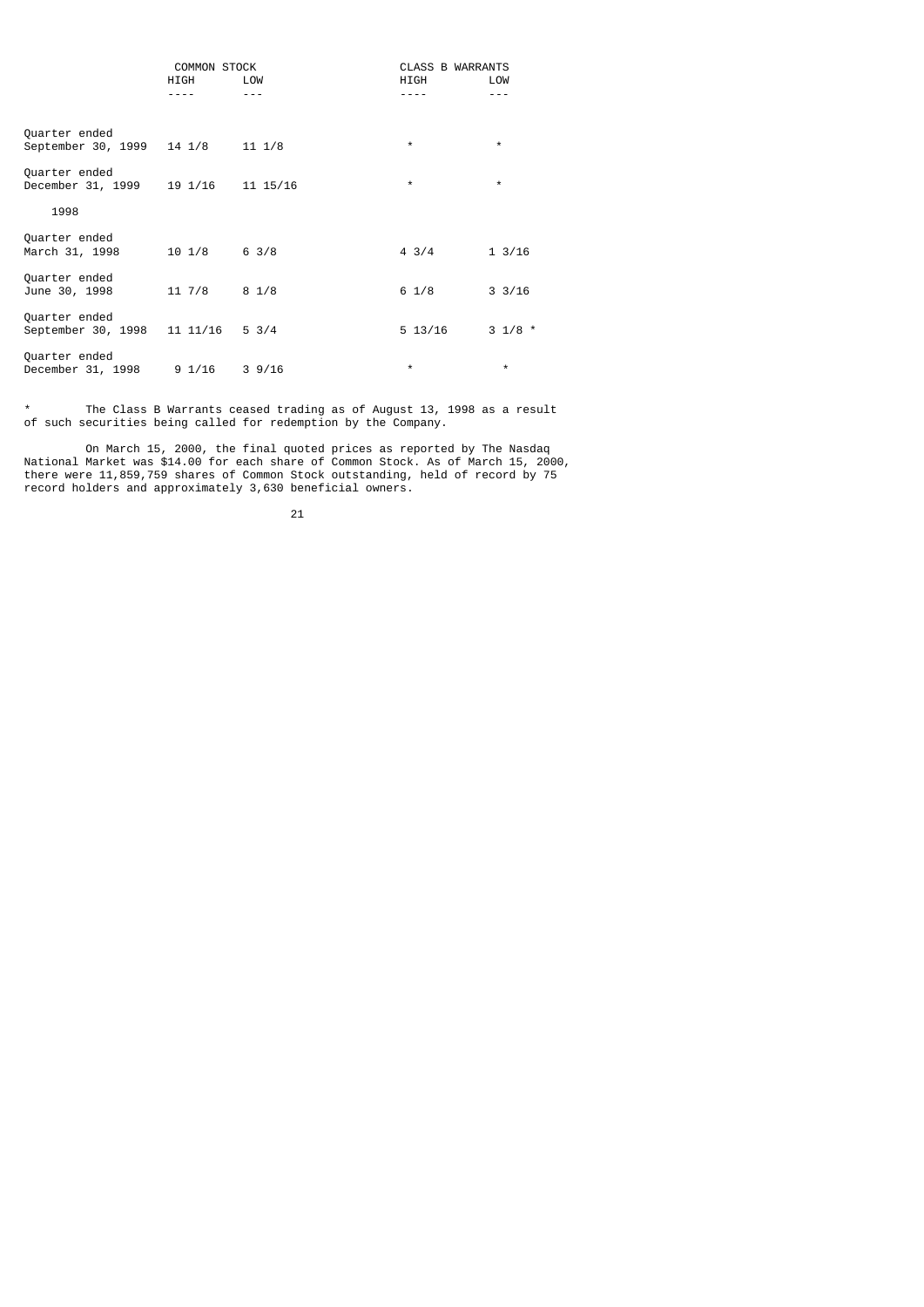# ITEM 6. SELECTED FINANCIAL DATA.

 The following selected financial data has been derived from the Company's audited financial statements. The Income Statement Data relating to 1999, 1998 and 1997 and the Balance Sheet Data as of December 31, 1999 and 1998 should be read in conjunction with the Company's audited consolidated financial statements and notes thereto appearing elsewhere herein.

|                                                                                             | YEAR ENDED DECEMBER 31,                                    |                                                                                                                                                                                                                                                                                                                                                                                                                                                                                                                                                                                                       |                                                                            |                                                                    |                                                         |  |  |  |
|---------------------------------------------------------------------------------------------|------------------------------------------------------------|-------------------------------------------------------------------------------------------------------------------------------------------------------------------------------------------------------------------------------------------------------------------------------------------------------------------------------------------------------------------------------------------------------------------------------------------------------------------------------------------------------------------------------------------------------------------------------------------------------|----------------------------------------------------------------------------|--------------------------------------------------------------------|---------------------------------------------------------|--|--|--|
|                                                                                             | 1999                                                       | 1998<br><u>.</u>                                                                                                                                                                                                                                                                                                                                                                                                                                                                                                                                                                                      | 1997                                                                       | 1996                                                               | 1995                                                    |  |  |  |
| INCOME STATEMENT DATA:<br>Net sales                                                         | \$163,036,000                                              | \$85,783,000                                                                                                                                                                                                                                                                                                                                                                                                                                                                                                                                                                                          | \$59,311,000                                                               | \$45,823,000                                                       | \$38,735,000                                            |  |  |  |
| Cost of sales                                                                               | 94,536,000                                                 | 49,893,000                                                                                                                                                                                                                                                                                                                                                                                                                                                                                                                                                                                            | 34,744,000                                                                 | 31,343,000                                                         | 25,911,000                                              |  |  |  |
| Gross profit<br>Commissions and licensing fees<br>Operating expenses                        | 68,500,000<br>3,367,000<br>(52, 946, 000)                  | 35,890,000<br>3,273,000<br>(29, 949, 000)                                                                                                                                                                                                                                                                                                                                                                                                                                                                                                                                                             | 24,567,000<br>2,321,000<br>(22, 262, 000)<br><u> - - - - - - - - - - -</u> | 14,480,000<br>951,000<br>(13,998,000)<br>------------              | 12,824,000<br>378,000<br>(7, 451, 000)                  |  |  |  |
| Income from operations<br>Interest income<br>Interest expense<br>Loss on sale of net assets | 18,921,000<br>909,000<br>(90, 000)<br>------------         | 9,214,000<br>380,000<br>(235, 000)<br>-----------                                                                                                                                                                                                                                                                                                                                                                                                                                                                                                                                                     | 4,626,000<br>312,000<br>(339,000)<br>-----------                           | 1,433,000<br>322,000<br>(162,000)<br><u> - - - - - - - - - - -</u> | 5,751,000<br>167,000<br>(265,000)<br>(104, 000)         |  |  |  |
| Income before provision for income taxes<br>Provision for income taxes                      | 19,740,000<br>8,274,000<br><u> - - - - - - - - - - - -</u> | 9,359,000<br>3,912,000<br><u>.</u>                                                                                                                                                                                                                                                                                                                                                                                                                                                                                                                                                                    | 4,599,000<br>1,899,000<br><u> - - - - - - - - - - -</u>                    | 1,593,000<br>534,000<br><u> - - - - - - - - - - -</u>              | 5,549,000<br>1,793,000<br><u> - - - - - - - - - - -</u> |  |  |  |
| Net Income                                                                                  | \$11,446,000<br>============                               | \$5,447,000<br>$\qquad \qquad \overbrace{\qquad \qquad }=\qquad \qquad \overbrace{\qquad \qquad }=\qquad \qquad \overbrace{\qquad \qquad }=\qquad \qquad \overbrace{\qquad \qquad }=\qquad \qquad \overbrace{\qquad \qquad }=\qquad \qquad \overbrace{\qquad \qquad }=\qquad \qquad \overbrace{\qquad \qquad }=\qquad \qquad \overbrace{\qquad \qquad }=\qquad \qquad \overbrace{\qquad \qquad }=\qquad \qquad \overbrace{\qquad \qquad }=\qquad \qquad \overbrace{\qquad \qquad }=\qquad \qquad \overbrace{\qquad \qquad }=\qquad \qquad \overbrace{\qquad \qquad }=\qquad \qquad \overbrace{\qquad$ | \$2,700,000                                                                | \$1,059,000<br>===========                                         | \$3,756,000<br>===========                              |  |  |  |
| Basic income per share                                                                      | 1.06<br>\$                                                 | \$<br>0.58                                                                                                                                                                                                                                                                                                                                                                                                                                                                                                                                                                                            | 0.33<br>\$                                                                 | \$0.14                                                             | \$<br>0.66                                              |  |  |  |
| Diluted income per share                                                                    | ============<br>\$<br>0.92<br>============                 | ===========<br>\$<br>0.50<br>===========                                                                                                                                                                                                                                                                                                                                                                                                                                                                                                                                                              | ===========<br>\$<br>0.30<br>===========                                   | ===========<br>\$0.13<br>===========                               | \$<br>0.51<br>$=$ ===========                           |  |  |  |
| Weighted average common shares outstanding-basic<br>income per share                        | 10,831,250                                                 | 9,436,798                                                                                                                                                                                                                                                                                                                                                                                                                                                                                                                                                                                             | 8,064,604                                                                  | 7,689,848                                                          | 5,674,579                                               |  |  |  |
| effect of potential common shares from exercise of<br>options and warrants                  | 1,634,102                                                  | 1,546,303<br><u> - - - - - - - - - - -</u>                                                                                                                                                                                                                                                                                                                                                                                                                                                                                                                                                            | 848,462<br><u> - - - - - - - - - -</u>                                     | 737,232<br><u> - - - - - - - - - - -</u>                           | 1,644,873                                               |  |  |  |
| Weighted average common shares outstanding-diluted<br>income per share                      | 12,465,352                                                 | 10,983,101<br>$\qquad \qquad \overbrace{\qquad \qquad }=\qquad \qquad \overbrace{\qquad \qquad }=\qquad \qquad \overbrace{\qquad \qquad }=\qquad \qquad \overbrace{\qquad \qquad }=\qquad \qquad \overbrace{\qquad \qquad }=\qquad \qquad \overbrace{\qquad \qquad }=\qquad \qquad \overbrace{\qquad \qquad }=\qquad \qquad \overbrace{\qquad \qquad }=\qquad \qquad \overbrace{\qquad \qquad }=\qquad \qquad \overbrace{\qquad \qquad }=\qquad \qquad \overbrace{\qquad \qquad }=\qquad \qquad \overbrace{\qquad \qquad }=\qquad \qquad \overbrace{\qquad \qquad }=\qquad \qquad \overbrace{\qquad$  | 8,913,066<br>===========                                                   | 8,427,080<br>===========                                           | 7,319,452                                               |  |  |  |
| BALANCE SHEET DATA                                                                          |                                                            |                                                                                                                                                                                                                                                                                                                                                                                                                                                                                                                                                                                                       |                                                                            |                                                                    |                                                         |  |  |  |
| Total assets<br>Working capital<br>Noncurrent liabilities<br>Stockholders' equity           | \$78,135,000<br>48,076,000<br>980,000<br>62,435,000        | \$48,928,000<br>33,627,000<br>681,000<br>44,960,000                                                                                                                                                                                                                                                                                                                                                                                                                                                                                                                                                   | \$29,277,000<br>16,545,000<br>359,000<br>25,793,000                        | \$22,361,000<br>13,719,000<br>166,000<br>20,101,000                | \$14,530,000<br>9,625,000<br>0<br>12,765,000            |  |  |  |

проставление в село в 1922 године в 22 декабря 22 декабря 22 декабря 22 декабря 22 декабря 22 декабря 22 декаб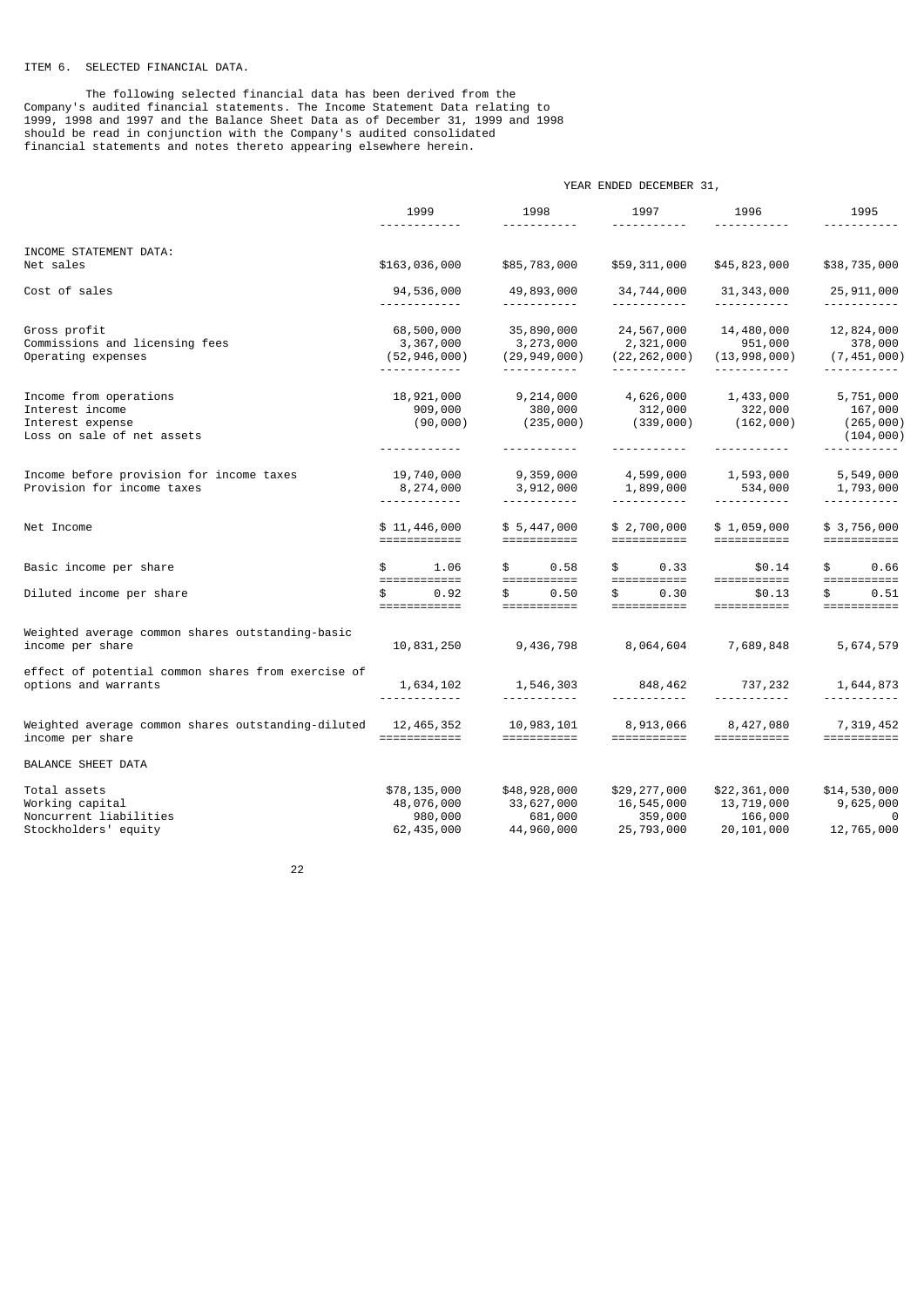ITEM 7. MANAGEMENT'S DISCUSSION AND ANALYSIS OF FINANCIAL CONDITION AND RESULTS OF OPERATIONS.

The following discussion of the Company's financial condition and results of operations should be read in conjunction with the Financial Statements and Notes thereto appearing elsewhere in this document.

Statements in this "Management's Discussion and Analysis of Financial Condition and Results of Operations" and elsewhere in this document as well as statements made in press releases and oral statements that may be made by the Company or by officers, directors or employees of the Company acting on the Company's behalf that are not statements of historical or current fact constitute "forward looking statements" within the meaning of the Private Securities Litigation Reform Act of 1995. Such forward-looking statements involve known and unknown risks, uncertainties and other unknown factors that could cause the actual results of the Company to be materially different from the historical results or from any future results expressed or implied by such forward-looking statements. In addition to statements which explicitly describe such risks and uncertainties, readers are urged to consider statements labeled with the terms "believes", "belief", "expects", "intends", "anticipates" or "plans" to be uncertain forward-looking statements. The forward looking statements contained herein are also subject generally to other risks and uncertainties that are described from time to time in the Company's reports and registration statements filed with the Securities and Exchange Commission.

The following table sets forth information on operations for the periods indicated:

|                               | PERCENTAGE OF NET REVENUES | TWELVE MONTHS ENDED |              |                |              |      |
|-------------------------------|----------------------------|---------------------|--------------|----------------|--------------|------|
|                               |                            | DECEMBER 31         |              |                |              |      |
| CONSOLIDATED:                 | 1999                       |                     | 1998         |                | 1997         |      |
|                               |                            |                     |              |                |              |      |
| Net Sales                     | \$163,036,000              | 100%                | \$85,783,000 | 100%           | \$59,311,000 | 100% |
| Cost of Sales                 | 94,536,000                 | 58                  | 49,893,000   | 58             | 34,744,000   | 59   |
| Other Operating Income        | 3,367,000                  | $\overline{2}$      | 3,273,000    | $\overline{4}$ | 2,321,000    | 4    |
| Operating Expenses            | 52,946,000                 | 32                  | 29,949,000   | 35             | 22, 262, 000 | 38   |
| Income from Operations        | 18,921,000                 | 12                  | 9,214,000    | 11             | 4,626,000    | 8    |
| Interest Income (Expense) Net | 819,000                    | 1                   | 145,000      | 0              | (27,000)     | 0    |
| Income Before Income Taxes    | 19,740,000                 | 12                  | 9,359,000    | 11             | 4,599,000    | 8    |
| Net Income                    | 11,466,000                 |                     | 5,447,000    | 6              | 2,700,000    | 5    |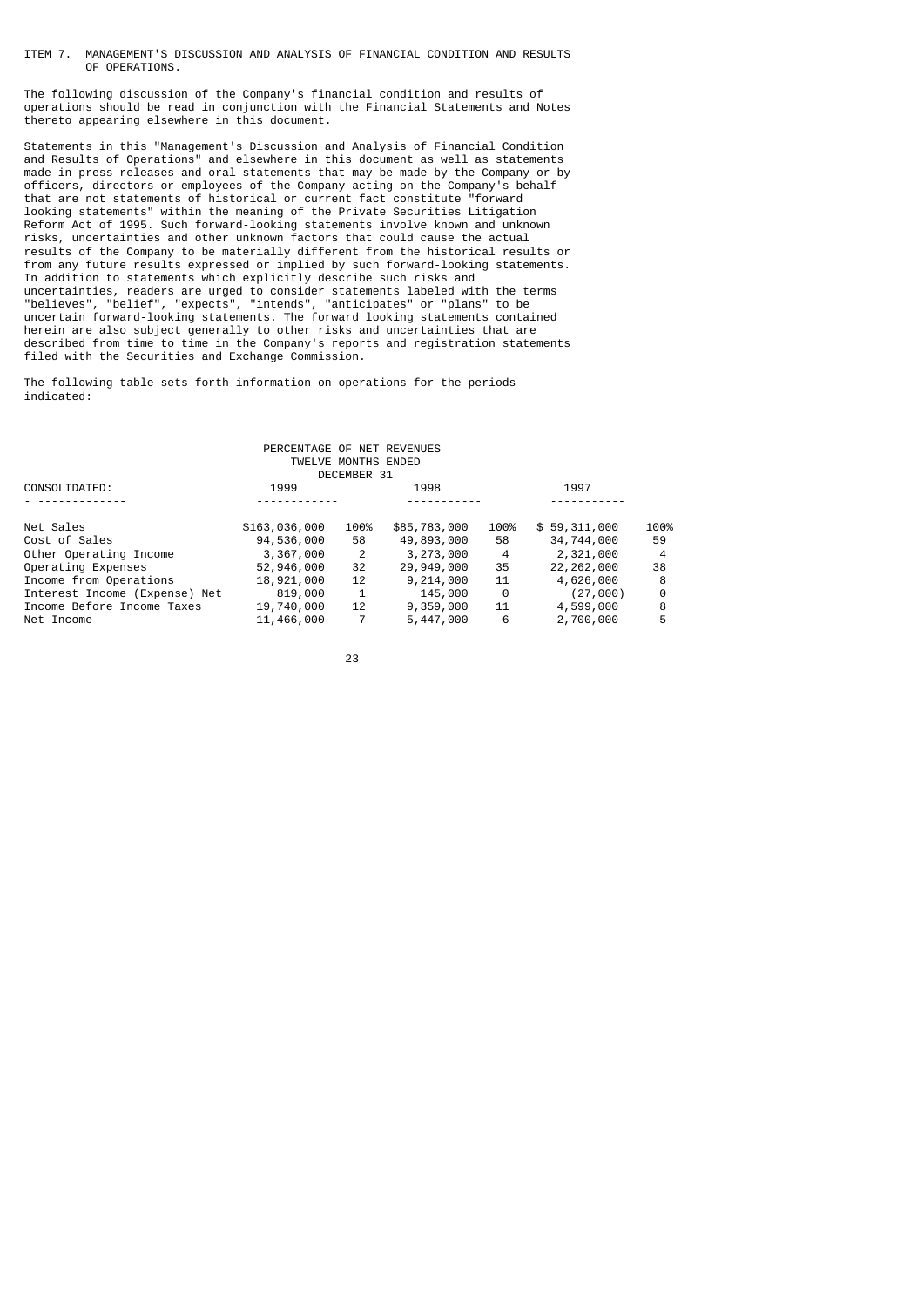| PERCENTAGE OF NET REVENUES<br>TWELVE MONTHS ENDED<br>DECEMBER 31                                                               |                                                                |                             |    |                                                                                                                                                                                                                                                                                                                                                                                                                                     |                                                                                                                                                                                                                                                                                                                                                                                                                                |                                                                            |                                           |
|--------------------------------------------------------------------------------------------------------------------------------|----------------------------------------------------------------|-----------------------------|----|-------------------------------------------------------------------------------------------------------------------------------------------------------------------------------------------------------------------------------------------------------------------------------------------------------------------------------------------------------------------------------------------------------------------------------------|--------------------------------------------------------------------------------------------------------------------------------------------------------------------------------------------------------------------------------------------------------------------------------------------------------------------------------------------------------------------------------------------------------------------------------|----------------------------------------------------------------------------|-------------------------------------------|
| By Segment                                                                                                                     | 1999<br>.                                                      |                             |    | 1998<br>----------                                                                                                                                                                                                                                                                                                                                                                                                                  | 1997<br>----------                                                                                                                                                                                                                                                                                                                                                                                                             |                                                                            |                                           |
| WHOLESALE DIVISIONS:<br>Steven Madden, Ltd.                                                                                    |                                                                |                             |    |                                                                                                                                                                                                                                                                                                                                                                                                                                     |                                                                                                                                                                                                                                                                                                                                                                                                                                |                                                                            |                                           |
| Net Sales<br>Cost of Sales<br>Other Operating Income<br>Operating Expenses<br>Income from Operations<br>DIVA ACQUISITION CORP. | 78,890,000<br>49,770,000<br>807,000<br>22,758,000<br>7,169,000 | 100%<br>63<br>1<br>29<br>9  |    | 49,891,000<br>31,201,000<br>594,000<br>14,549,000<br>4,735,000                                                                                                                                                                                                                                                                                                                                                                      | 100%<br>63<br>1<br>29<br>9                                                                                                                                                                                                                                                                                                                                                                                                     | \$38,487,000<br>23, 385, 000<br>129,000<br>13, 348, 000<br>1,883,000       | 100%<br>61<br>0<br>35<br>5                |
| Net Sales<br>Cost of Sales<br>Operating Expenses<br>Income (Loss) from Operations<br>L.E.I. FOOTWEAR:                          | \$7,970,000<br>5,296,000<br>1,547,000<br>1,127,000             | 100%<br>66<br>19<br>14      |    | \$5,846,000<br>4,421,000<br>1,489,000<br>(64,000)                                                                                                                                                                                                                                                                                                                                                                                   | 100%<br>76<br>25<br>(1)                                                                                                                                                                                                                                                                                                                                                                                                        | \$6,447,000<br>4,086,000<br>2,207,000<br>154,000                           | 100%<br>63<br>34<br>2                     |
| <u>.</u><br>Net Sales<br>Cost of sales<br>Operating Expenses<br>Income from Operations                                         | \$27,546,000<br>17,856,000<br>5,856,000<br>3,834,000           | 100%<br>65<br>21<br>14      | \$ | 3,483,000<br>2,200,000<br>828,000<br>455,000                                                                                                                                                                                                                                                                                                                                                                                        | 100%<br>63<br>24<br>13                                                                                                                                                                                                                                                                                                                                                                                                         | $- - -$<br>$- - -$                                                         | $ -$                                      |
| STEVEN MADDEN RETAIL INC.:                                                                                                     |                                                                |                             |    |                                                                                                                                                                                                                                                                                                                                                                                                                                     |                                                                                                                                                                                                                                                                                                                                                                                                                                |                                                                            |                                           |
| Net Sales<br>Cost of Sales<br>Operating Expenses<br>Income from Operations<br>ADESSO MADDEN INC.:                              | \$48,630,000<br>21,614,000<br>21,106,000<br>5,910,000          | 100%<br>44<br>43<br>12      |    | \$26,563,000<br>12,071,000<br>11,751,000<br>2,741,000                                                                                                                                                                                                                                                                                                                                                                               | 100%<br>45<br>44<br>10                                                                                                                                                                                                                                                                                                                                                                                                         | \$13,249,000<br>6,143,000<br>5,501,000<br>1,605,000                        | 100%<br>46<br>42<br>12                    |
| (FIRST COST)                                                                                                                   |                                                                |                             |    |                                                                                                                                                                                                                                                                                                                                                                                                                                     |                                                                                                                                                                                                                                                                                                                                                                                                                                |                                                                            |                                           |
| Net Sales<br>Cost of Sales<br>Commission Revenue<br>Total Operating Revenue<br>Operating Expenses<br>Income from Operations    | ---<br>$- - -$<br>\$2,560,000<br>1,679,000<br>881,000          | $- - -$<br>100%<br>66<br>34 |    | $\frac{1}{2} \frac{1}{2} \frac{1}{2} \frac{1}{2} \frac{1}{2} \frac{1}{2} \frac{1}{2} \frac{1}{2} \frac{1}{2} \frac{1}{2} \frac{1}{2} \frac{1}{2} \frac{1}{2} \frac{1}{2} \frac{1}{2} \frac{1}{2} \frac{1}{2} \frac{1}{2} \frac{1}{2} \frac{1}{2} \frac{1}{2} \frac{1}{2} \frac{1}{2} \frac{1}{2} \frac{1}{2} \frac{1}{2} \frac{1}{2} \frac{1}{2} \frac{1}{2} \frac{1}{2} \frac{1}{2} \frac{$<br>2,679,000<br>1,332,000<br>1,347,000 | ---<br>---<br>$\frac{1}{2} \frac{1}{2} \frac{1}{2} \frac{1}{2} \frac{1}{2} \frac{1}{2} \frac{1}{2} \frac{1}{2} \frac{1}{2} \frac{1}{2} \frac{1}{2} \frac{1}{2} \frac{1}{2} \frac{1}{2} \frac{1}{2} \frac{1}{2} \frac{1}{2} \frac{1}{2} \frac{1}{2} \frac{1}{2} \frac{1}{2} \frac{1}{2} \frac{1}{2} \frac{1}{2} \frac{1}{2} \frac{1}{2} \frac{1}{2} \frac{1}{2} \frac{1}{2} \frac{1}{2} \frac{1}{2} \frac{$<br>100%<br>50<br>50 | \$1,128,000<br>1,130,000<br>2,192,000<br>2,190,000<br>1,206,000<br>984,000 | ---<br>---<br>$- - -$<br>100%<br>55<br>45 |
|                                                                                                                                |                                                                |                             |    |                                                                                                                                                                                                                                                                                                                                                                                                                                     |                                                                                                                                                                                                                                                                                                                                                                                                                                |                                                                            |                                           |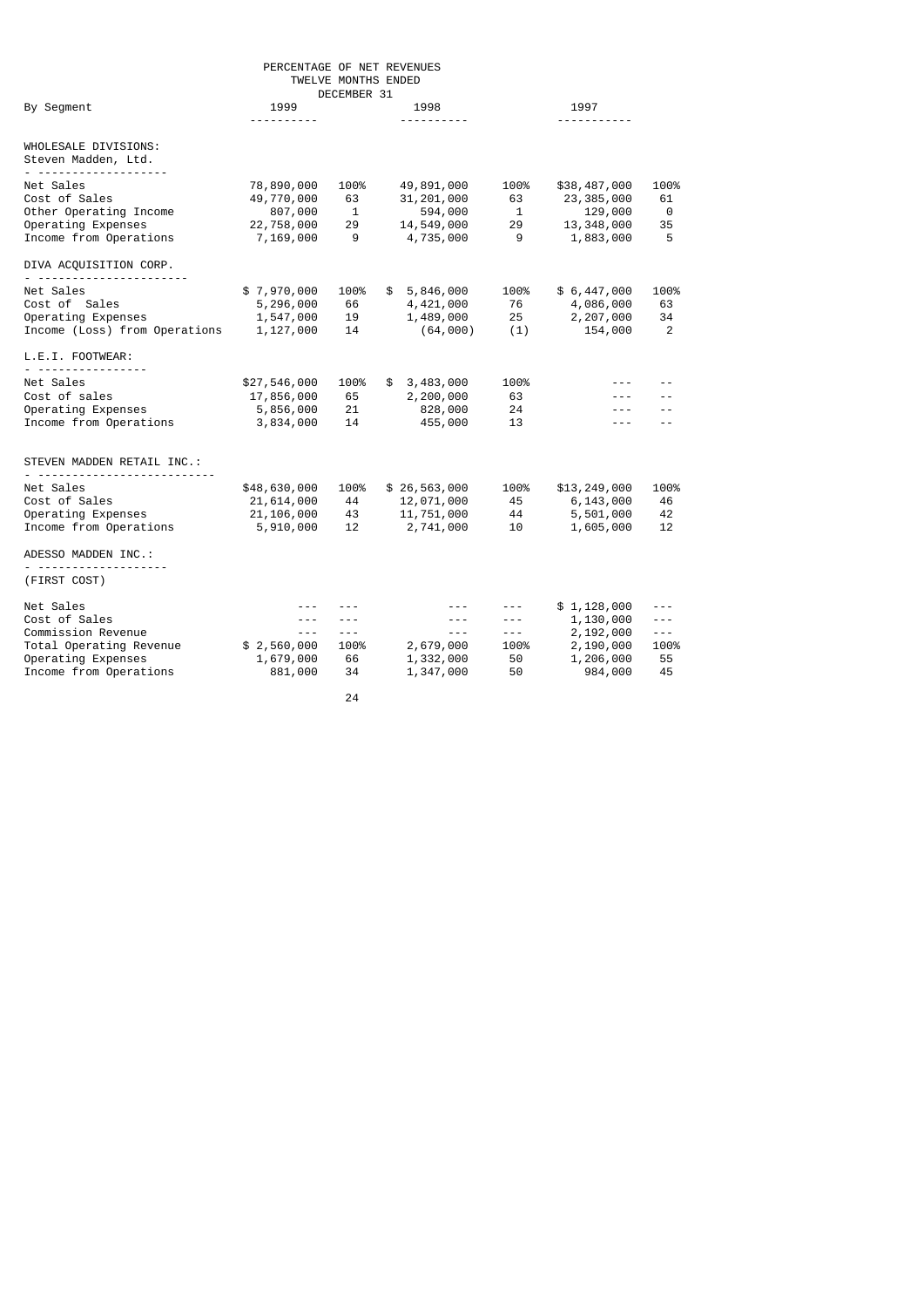### RESULTS OF OPERATIONS

YEAR ENDED DECEMBER 31, 1999 VS. YEAR ENDED DECEMBER 31, 1998

### CONSOLIDATED:

Sales for the year ended December 31, 1999 were \$163,036,000 or 90% higher than the \$85,783,000 recorded in the comparable period of 1998. The increase in sales is due to several factors, including (i) the addition of new wholesale accounts, (ii) an increase in reorders from existing customers, (iii) an 86% increase in Electronic Data Interchange (EDI) size replenishment program, (iv) an 83% increase in retail sales due to the opening of additional Steve Madden retail stores during 1999 and increases in same store sales, (v) a full year of sales from the l.e.i. Wholesale Division ("l.e.i. Wholesale") which was launched in the third quarter of 1998, (vi) an increase in the number of Steve Madden concepts shops located in major department stores, (vii) an expansion in the number of products offered by the Company, (viii) an increase in the number of retail locations offering the Company's products and (ix) increased public awareness in the Company's brands. As a result, management feels that "Steve Madden" and "l.e.i. footwear" as a brand name has increased in popularity nationwide. In turn, increased sales have enabled the Company to expand its advertising and in store concept efforts, all of which have contributed to the continuing increase in sales. Gross profit as a percentage of sales in 1999 remains the same as 1998.

Selling, general and administrative (SG&A) expenses increased to \$52,946,000 in 1999 from \$29,949,000 in 1998. The increase in SG&A is due primarily to a 60% increase in payroll, officers' bonuses and payroll related expenses from \$11,948,000 in 1998 to \$19,147,000 in 1999. Also, the Company focused its efforts on advertising and marketing by increasing those expenses by 101% from \$2,515,000 in 1998 to \$5,046,000 in 1999. Additionally, selling, designing and licensing costs increased by 149% from \$3,488,000 in 1998 to \$8,702,000 in 1999. This is due in part to an increase in sales in the current period and to the Company's increased focus on selling, designing, and licensing activities. The increase in the number of retail outlets and expanded office facilities resulted in an increase in occupancy, telephone, utilities, legal, computer, printing/supplies and depreciation expenses by 88% from \$6,920,000 in 1998 to \$13,031,000 in 1999. In addition, in August 1999, the Company paid \$600,000 to a former principal of the underwriter of the Company's initial public offering. Such payment was made in settlement of a dispute regarding an option issued in connection with the Company's initial public offering in December 1993.

Income from operations for 1999 was \$18,921,000, which represents an increase of \$9,707,000 or 105% over the income from operations of \$9,214,000 in 1998. Net income increased by 111% to \$11,466,000 in 1999 from \$5,447,000 in 1998.

### WHOLESALE DIVISIONS:

Sales from the Steve Madden Wholesale Division ("Madden Wholesale"), accounted for \$78,890,000 or 48% and \$49,891,000 or 58% of total sales in 1999 and 1998,

### <u>25 and 25 and 25 and 25 and 25 and 25 and 25 and 25 and 25 and 25 and 25 and 25 and 25 and 25 and 25 and 26 and 26 and 26 and 26 and 26 and 26 and 26 and 26 and 26 and 26 and 27 and 27 and 27 and 27 and 27 and 27 and 27 a</u>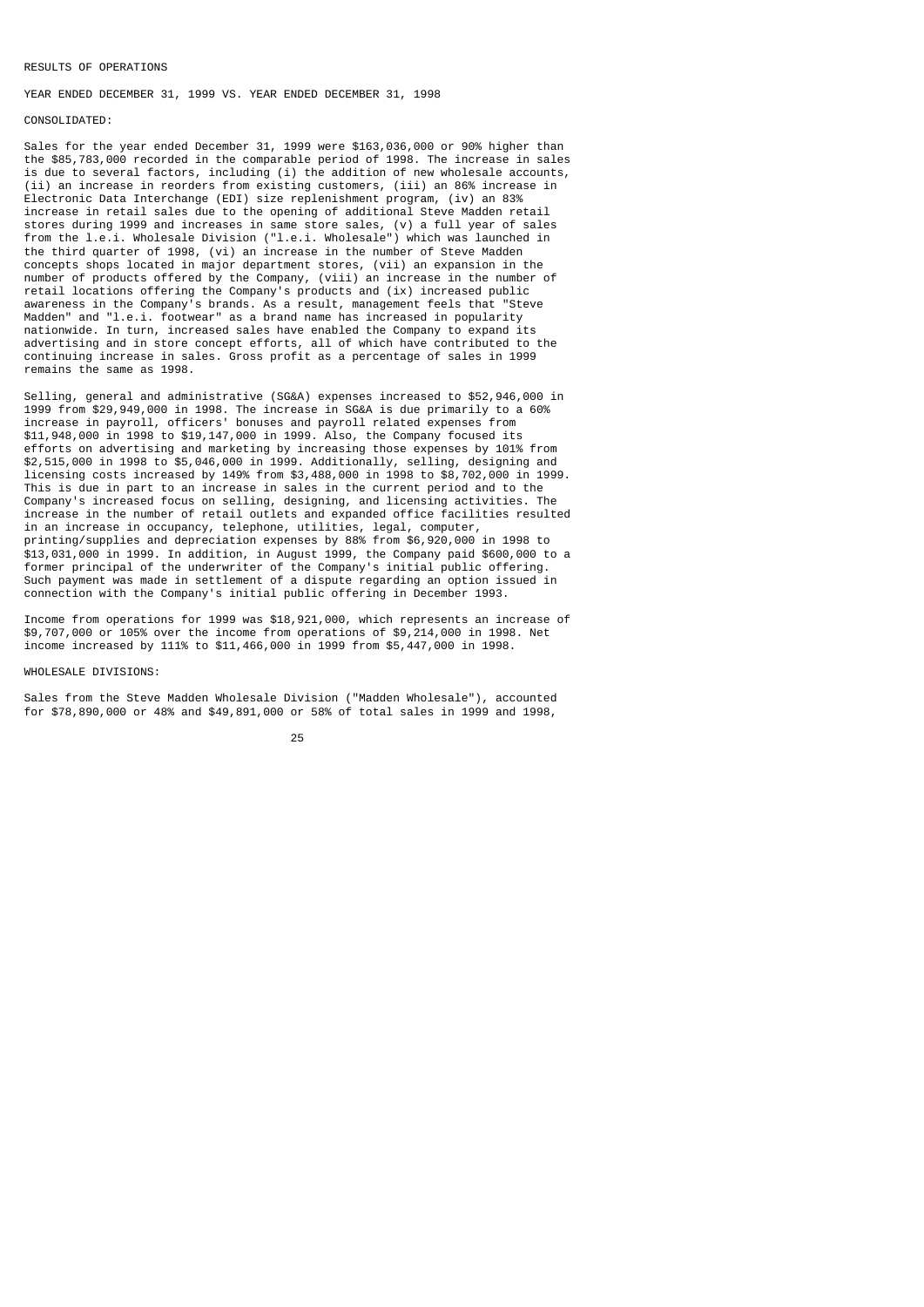respectively. The increase in sales is due to the addition of new "Madden Wholesale" accounts, an increase in reorders from existing customers and an 86% increase in Electronic Data Interchange (EDI) size replenishment program. Gross profit as a percentage of sales remains the same. Operating expenses increased to \$22,758,000 in 1999 from \$14,549,000 in 1998. This increase is due to an increase in payroll and payroll related expenses principally due to the hiring of additional management personnel and an increase in occupancy expenses due to additional warehouse space needed for expanding EDI size replenishment inventory. Additionally, selling, designing and licensing costs increased due to an increase in sales in the current period and to the Company's increased focus on selling, designing, and licensing activities. Madden Wholesale income from operations was \$7,169,000 in 1999 compared to income from operations of \$4,735,000 in 1998.

Sales from the Diva Acquisition Corp. Wholesale Division ("Diva Wholesale") which markets the "David Aaron" brand name in footwear accounted for \$7,970,000 or 5%, and \$5,846,000 or 7%, of total sales in 1999 and 1998, respectively. The increase in sales due to the addition of new "Diva wholesale" accounts and an increase in reorders from existing customers. Gross profit as a percentage of sales increased from 24% in 1998 to 34% in 1999 due to a change in the product mix, balanced sourcing and improved inventory management. Operating expenses increased to \$1,547,000 in 1999 from \$1,489,000 in 1998 due to increases in occupancy, computer, payroll and payroll related expenses. Income from operations from Diva was \$1,127,000 in 1999 compared to a loss from operations of \$64,000 in 1998.

Sales from the l.e.i. Wholesale ("l.e.i. Wholesale") accounted for \$27,546,000 or 17%, and \$3,483,000 or 4%, of total sales in 1999 and 1998, respectively. The increase in sales due to the addition of new "l.e.i. Wholesale" accounts and an increase in reorders from existing customers. l.e.i footwear now sells in over 2400 doors in the United States, primarily in department stores, including Macy's - east, Burdines, Rich's, Hecht's, Filene's, Foley's, Dayton Hudson, Belk and JC Penney's, and to a lesser extent in specialty store chains, such as Wet Seal and Journey's. Gross profit as a percentage of sales decreased from 37% in 1998 to 35% in 1999, primarily as a result of a higher markdowns experienced in the first quarter of 1999. Operating expenses increased to \$5,856,000 in 1999 from \$828,000 in 1998. Increases in sales and operating expenses are attributable to a full year of operations ("l.e.i Wholesale" - was launched in the third quarter of 1998). Income from operations from l.e.i. Wholesale was \$3,834,000 in 1999 compared to income from operations of \$455,000 in 1998.

### RETAIL DIVISION:

Sales from the Retail Division accounted for \$48,630,000 or 30 % and \$26,563,000 or 31% of total revenues in 1999 and 1998, respectively. The increase in Retail Division sales is primarily due to the Company's opening of thirteen additional Steve Madden retail stores and three additional outlet stores in 1999. Same store sales for the year ended December 31, 1999 increased by 26% over the same period of 1998. This increase in same store sales was driven by the strengthening of the boot classification, the addition of the slipper classification (known as the "Fuzzy"), the timely conversion of our warm weather stores, EDI basic replenishment and the addition of our West Coast warehouse facility. Also, increases in same store sales were driven by strengthening of the Company's buying and store support staff, a newly revised compensation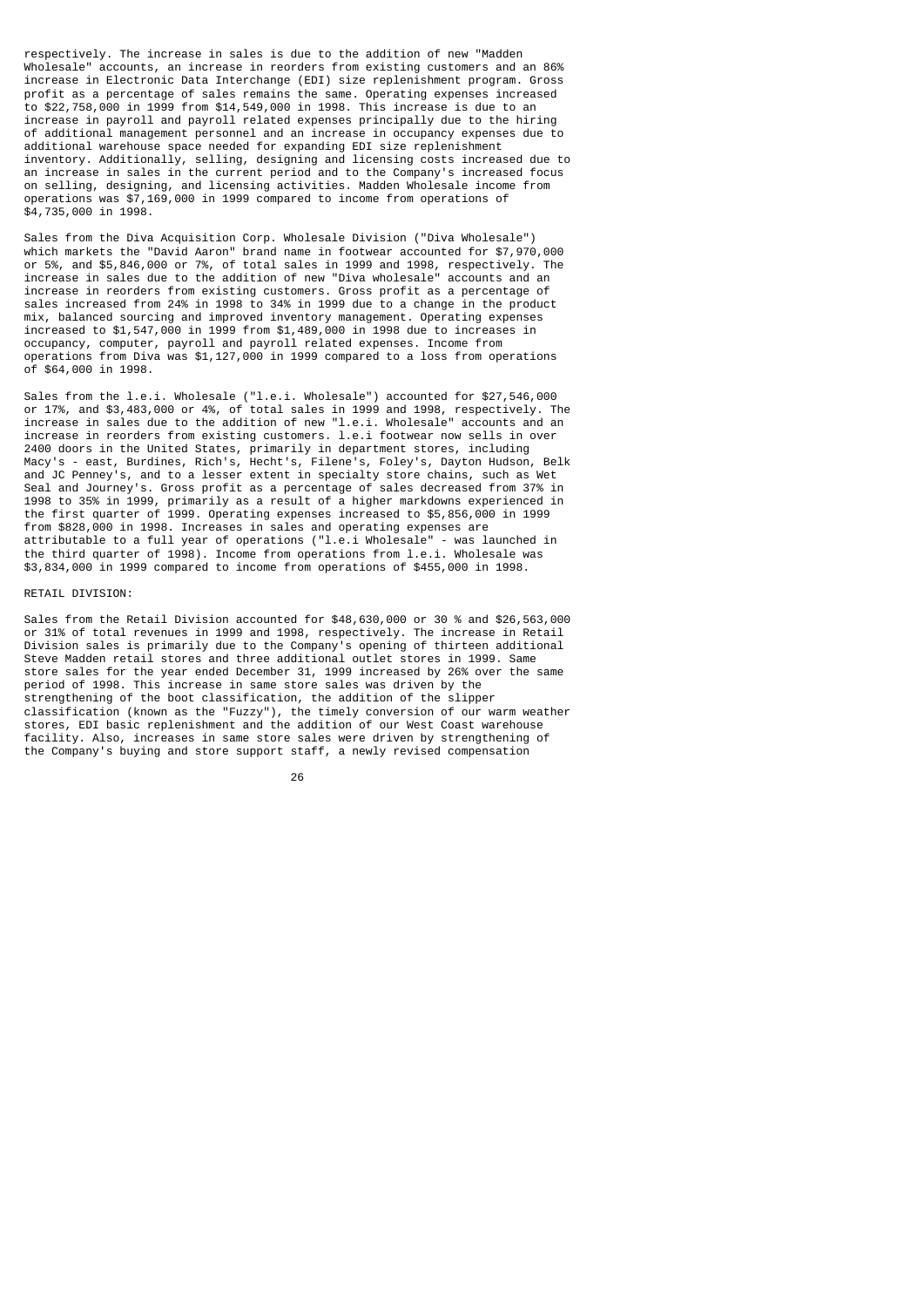package and a stronger marketing effort that included Mall posters, radio promotion and in-store events. Also, during the first quarter of 1999, the Company completed it's internet fulfillment center and expanded the number of workstations at the Long Island City offices dedicated to Internet sales. Revenues from the internet store increased by 700% to \$1,200,000 in 1999 from \$150,000 in 1998. As the Company offers additional styles through its web site at WWW.STEVENMADDEN.COM, business continues to grow. The Company signed an agreement with America Online, to sell footwear and apparel through AOL's new shopping destination, Shop @ AOL. The site for apparel went live in mid August and the site for footwear went live at the end of September. Since going live, the Company's web site has experienced a 153% growth in hits and a 14% growth in unique users. The increase in Gross profit as a percentage of sales from 55% in 1998 to 56% in 1999 was due to the high margin classification such as boots and slippers and strong upfront marketing plans. Selling, general and administrative expenses for the Retail Division increased to \$21,106,000 in 1999 from \$11,751,000 in 1998. This increase is due to increases in payroll and related expenses, occupancy, printing, computer and depreciation expenses as a result of opening thirteen additional stores and three outlet stores during 1999. Income from operations from the retail division was \$5,910,000 in 1999 compared to income from operations of \$2,741,000 in 1998.

### ADESSO-MADDEN DIVISION:

Adesso-Madden, Inc., a wholly owned subsidiary of the Company, generated commission revenues of \$2,560,000 for the year ended December 31, 1999 which represents a decrease from the commission revenues of \$2,679,000 in 1998. This decrease was primarily due to the closing of certain key accounts and a shift to purchasing the l.e.i. brand from their private label brand by accounts such as .<br>JC Penny, Sears and Mervyns. However, in the fourth quarter private label division revenue increased by 31% to \$702,000 in 1999 compared to \$535,000 in 1998. The increase in sales in the fourth quarter due to the addition of new accounts and an increase in reorders from existing customers. Also, Adesso-Madden, continues to expand its business by introducing additional styles in Jordache footwear, a trademark licensed by the Company, in Kmart and Target. The first shipments of Jordache footwear were delivered in July 1999. Operating expenses increased to \$1,679,000 in 1999 from \$1,332,000 in 1998 due to increases in occupancy, payroll and payroll related expenses. Income from operations from Adesso-Madden was \$881,000 in 1999 compared to income from operations of \$1,347,000 in 1998.

YEAR ENDED DECEMBER 31, 1998 VS. YEAR ENDED DECEMBER 31, 1997

### CONSOLIDATED:

Sales for the year ended December 31, 1998 were \$85,783,000 or 45% higher than the \$59,311,000 recorded in the comparable period of 1997. The increase in sales is due to several factors including additional wholesale accounts, increased reorders, EDI size replenishment, increased retail sales due to the opening of twelve additional retail stores and three outlet stores during 1998. As a result of additional distribution, management feels that "Steve Madden" as a brand name has increased in popularity nationwide. In turn, increased sales have enabled the Company to expand its advertising and in store concept efforts, all of which have contributed to the continuing increase in sales. Also, the Company's new

<u>27 and 27</u>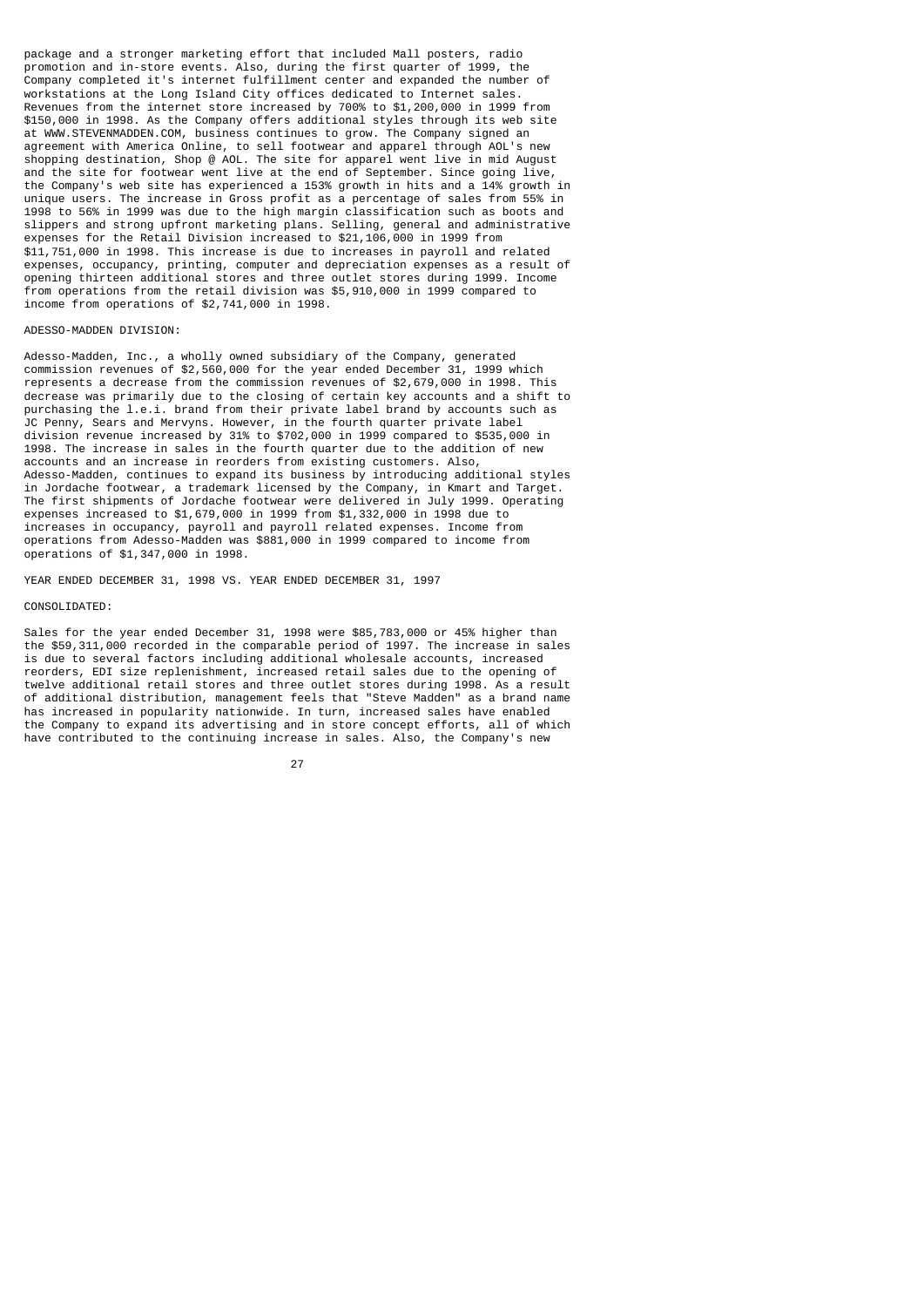l.e.i. Wholesale Division ("l.e.i. Wholesale") was launched in the third quarter of 1998 shipping to department stores throughout the country. l.e.i. Wholesale generated revenue of \$3,483,000 for the six month period ended December 31,1998.

Cost of sales as a percentage of sales decreased 1% from 59% in 1997 to 58% in 1998. Increased sales volume has allowed the Company to purchase in larger volume, resulting in a lower cost per pair. Gross profit as a percentage of sales increased 1% from 41% in 1997 to 42% in 1998. This increase was due to balanced sourcing, inventory management, EDI replenishment and the increase in retail sales.

Selling, general and administrative (SG&A) expenses increased by 35% to \$29,949,000 in 1998 from \$22,262,000 in 1997. The increase in SG&A is due primarily to a 43% increase in payroll, bonuses and related expenses from \$8,358,000 in 1997 to \$11,948,000 in 1998. Additionally, the Company focused its efforts on advertising and marketing by increasing those expenses by 48% from \$1,698,000 in 1997 to \$2,515,000 in 1998. The increase in the number of retail outlets and expanded office facilities resulted in an increase in occupancy, telephone, utilities, computer, printing/supplies and depreciation expenses by 102% from \$3,264,000 in 1997 to \$6,593,000 in 1998.

Income from operations for 1998 was \$9,214,000 which represents an increase of \$4,588,000 or 99% over the income from operations of \$4,626,000 in 1997. Net income increased by 102% to \$5,447,000 in 1998 from \$2,700,000 in 1997.

### WHOLESALE DIVISIONS:

Sales from the Steve Madden Wholesale Division ("Madden Wholesale"), accounted for \$49,891,000 or 58% and \$38,487,000 or 65% of total sales in 1998 and 1997, respectively. Cost of sales as a percentage of sales increased from 61% in 1997 to 63% in 1998 due the changing product mix in Madden Wholesale in 1998 compared to 1997. In 1997, sneakers, which were shipped at a higher margin, are not an important classification in 1998. Gross profit as a percentage of sales decreased from 39% in 1997 to 37% in 1998 due to the same reason mentioned above. Operating expenses increased by 9%, from \$13,348,000 in 1997 to \$14,549,000 in 1998. This increase is due to an increase in payroll and payroll related expenses principally due to the hiring of additional management personnel and an increase in occupancy expenses due to additional warehouse space needed for expanding EDI size replenishment inventory. Madden Wholesale income from operations for the Year ended December 31, 1998 was \$4,735,000 compared to income from operations of \$1,883,000 for the Year ended December 31, 1997.

Sales from the Diva Acquisition Corp. Wholesale Division ("Diva Wholesale") which markets the "David Aaron" brand name in footwear accounted for \$5,846,000 or 7%, and \$6,447,000 or 11%, of total sales in 1998 and 1997, respectively. The Company believes that the decrease in sales is primarily due to the introduction of a new management team in the first quarter of 1998 for Diva and the implementation of certain modifications to Diva's business which the Company

<u>28 and 28 and 28 and 28 and 28 and 28 and 28 and 28 and 28 and 28 and 28 and 28 and 28 and 28 and 28 and 28 a</u>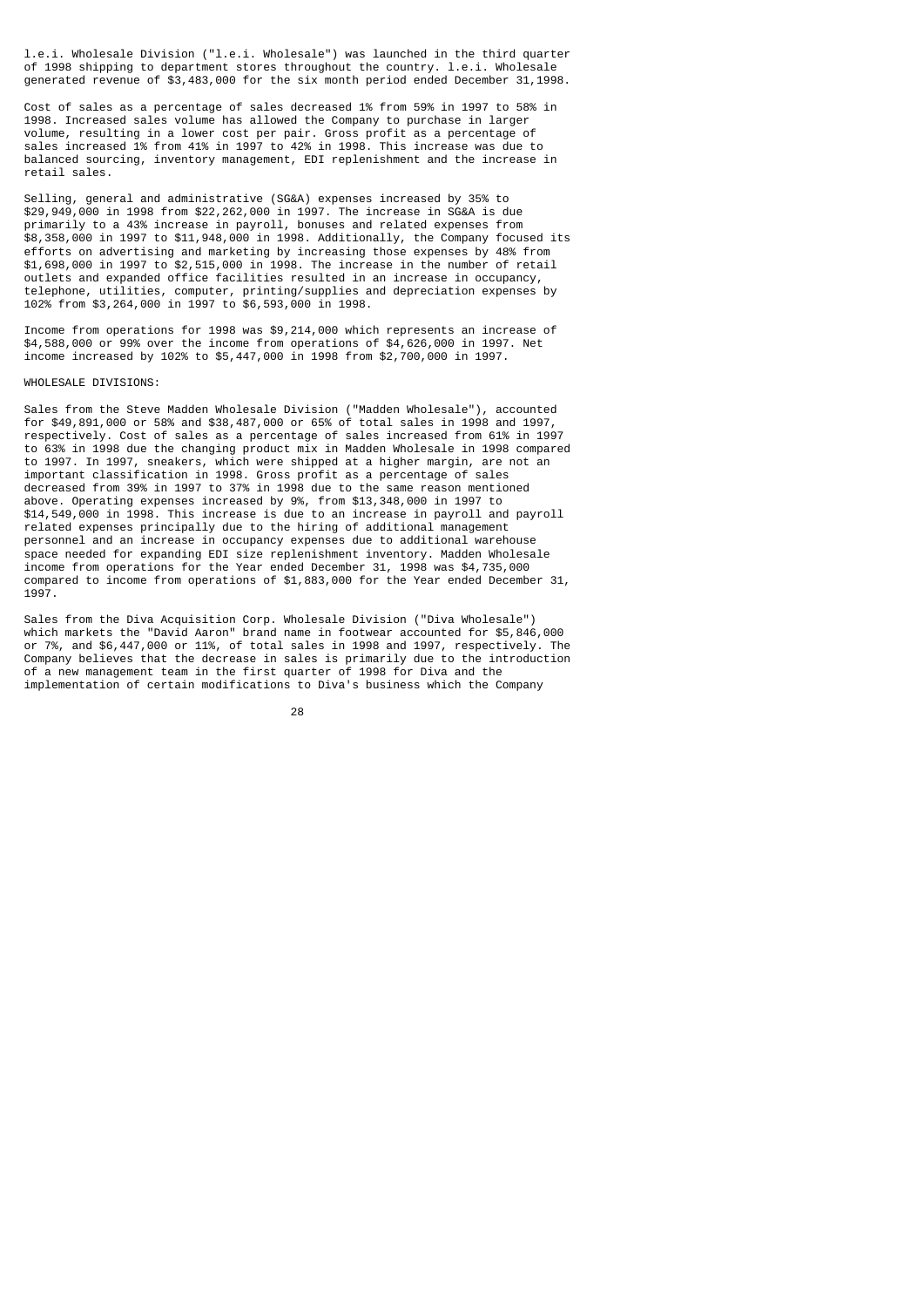hopes will enhance operations in the future. Cost of sales as a percentage of sales has increased from 63% in 1997 to 76% in 1998 in Diva Wholesale, primarily as a result of a higher markdowns experienced in the second and third quarters of 1998. Gross profit as a percentage of sales decreased from 37% in 1997 to 24% in 1998 due to the same reason mentioned above. Operating expenses decreased by 33% from \$2,207,000 in 1997 to \$1,489,000 in 1998 due to decreases in administrative payroll, selling and designing expenses. Loss from operations from Diva was \$64,000 in 1998 compared to income from operations of \$154,000 in 1997.

The Company's new l.e.i. Wholesale Division ("l.e.i. Wholesale") commenced shipping to department stores throughout the country in third quarter of 1998. l.e.i. Wholesale generated revenue of \$3,483,000 for the six month period ended December 31, 1998 and there have been substantial product reorders in early 1999.

### RETAIL DIVISION:

Sales from the Retail Division accounted for \$26,563,000 or 31% and \$13,249,000 or 22% of total revenues in 1998 and 1997, respectively. The increase in Retail Division sales is primarily due to the Company's opening of twelve additional retail stores and three outlet stores during 1998 all of which generated aggregate sales of \$5,725,000. Same store sales for the year ended December 31, 1998 increased by 4% over the same period of 1997. This increase in same store sales is due to EDI basic replenishment, expansion of product assortment within classifications such as sandals, and the Company's continued focus on testing new product. Gross profit as a percentage of sales has increased by 1% from 54% in 1997 to 55% in 1998. Selling, general and administrative expenses for the Retail Division increased to \$11,751,000 or 44% of sales in 1998 from \$5,501,000 or 42% of sales in 1997. This increase is due to increases in payroll and related expenses, occupancy, printing, computer and depreciation expenses as a result of opening twelve additional stores and three outlet stores during the year ended December 31, 1998 and the addition of a retail warehouse. Income from operations from the retail division was \$2,741,000 in 1998 compared to income from operations of \$1,605,000 in 1997.

### ADESSO-MADDEN DIVISION:

Adesso-Madden, Inc., a wholly owned subsidiary of the Company, generated commission revenues of \$2,679,000 for the year ended December 31, 1998 which represents an increase of \$489,000 or 22% over the commission revenues of \$2,190,000 in 1997 due to having additional accounts. Adesso-Madden arranged for the shipment of over \$34 million of shoes at first cost to the mid-tier and mass channels of distribution including stores such as JC Penneys, Target, Famous Footwear, MelDisco and Walmart. Operating expenses increased by 10% from \$1,206,000 in 1997 to \$1,332,000 in 1998 due to increases in sales commissions, payroll and payroll related expenses. Income from operations from Adesso-Madden was \$1,347,000 in 1998 compared to income from operations of \$984,000 in 1997.

<u>29 and 29 and 29 and 29 and 29 and 29 and 29 and 29 and 29 and 29 and 29 and 29 and 29 and 29 and 29 and 2012</u>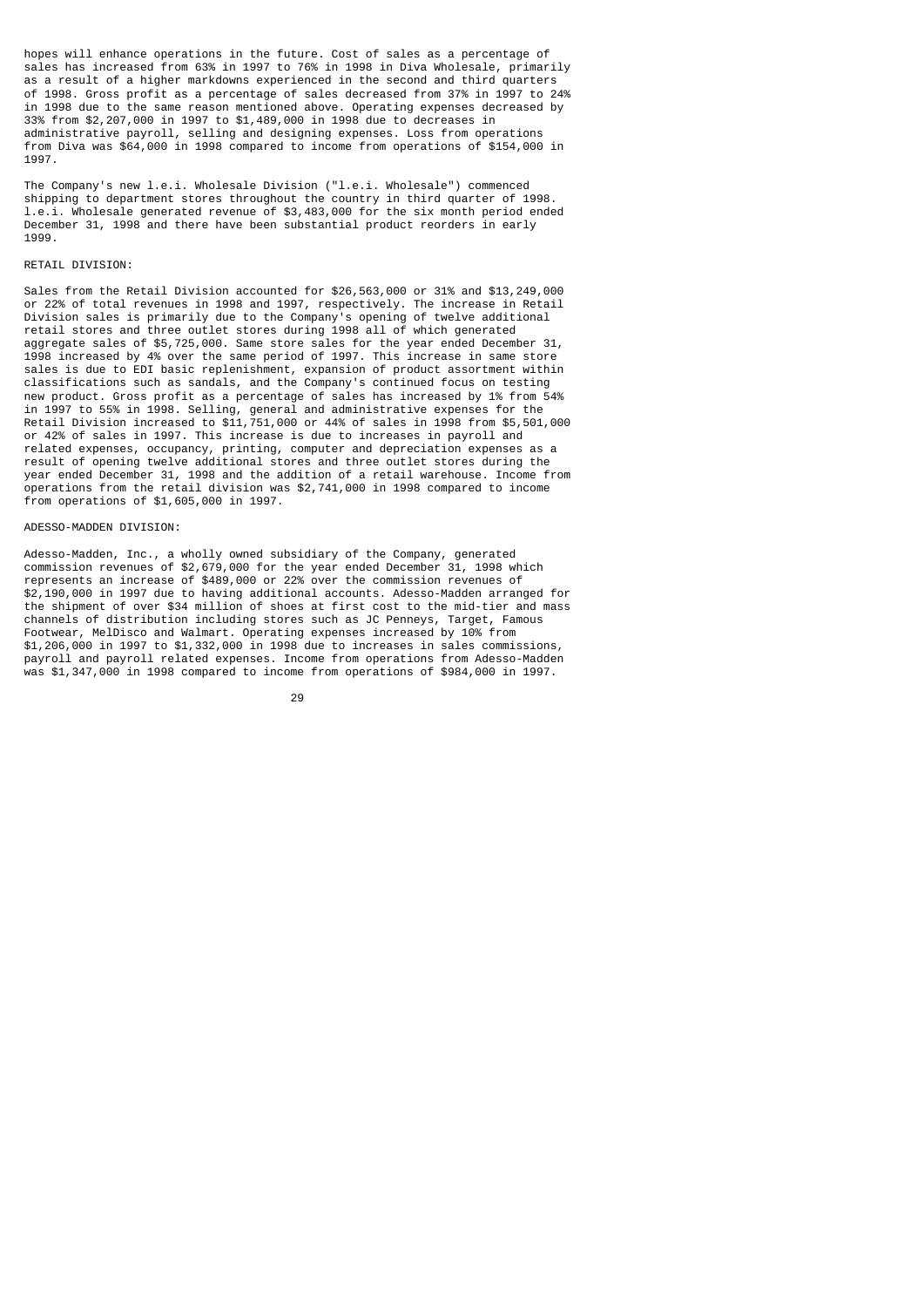#### LIQUIDITY AND CAPITAL RESOURCES

The Company had working capital of \$48,076,000 at December 31, 1999 which represents an increase of \$14,449,000 in working capital from December 31,1998. The increase in working capital is primarily due to an increase in profitability and proceeds received from exercise of stock options.

The Company's customers consist principally of department stores and specialty stores, including shoe boutiques. Presently, the Company's Wholesale Division sells approximately sixty percent (60%) of its products to department stores, including Federated Department Stores (Bloomingdales, Bon Marche, Burdines, Macy's and Rich's), May Department Stores (Famous Barr, Filene's, Foley's, Hecht's, Kaufmann's, Meier & Frank, Lord & Taylor and Robinsons May), Dillard's, Dayton-Hudson and Nordstorm approximately forty percent (40%) to specialty stores, including Journey's, Wet Seal and The Buckle and catalog retailers, including Victoria's Secret and Fingerhut. Federated Department Stores and May Department Stores presently account for approximately twenty one percent (21%) and fifteen percent (15%) of the Company's Wholesale Division sales, respectively.

### OPERATING ACTIVITIES

During the year ended December 31, 1999, cash provided by operating activities was \$22,908,000. Uses of cash arose principally from an increase in factored accounts receivable of \$3,062,000 and an increase in inventory of \$2,187,000. Cash was provided principally by an increase in accounts payable and accrued expenses of \$6,120,000, an increase in income tax payable of \$4,957,000 and net income of \$11,466,000.

The Company has lease agreements for office, warehouse, and retail space, expiring at various times through 2010. Future obligations under these lease agreements total approximately \$36,107,000.

The Company has employment agreements with various officers currently providing for aggregate annual salaries of approximately \$1,600,000, subject to annual bonuses and annual increases as may be determined by the Company's Board of Directors. In addition, as part of the employment agreements, the Company is committed to pay incentive bonuses based on income before interest, depreciation and taxes to certain officers.

The Company continues to increase its supply of products from foreign manufacturers, the majority of which are located in Brazil, China and Mexico. Although the Company has not entered into long-term manufacturing contracts with any of these foreign companies, the Company believes that a sufficient number of alternative sources exist outside of the United States for the manufacture of its products if current suppliers need to be replaced. In addition, because the Company deals with U.S. currency for all transactions and intends to continue to do so, the Company believes there should be no foreign exchange considerations.

30 and 20 and 20 and 20 and 20 and 20 and 20 and 20 and 20 and 20 and 20 and 20 and 20 and 20 and 20 and 20 an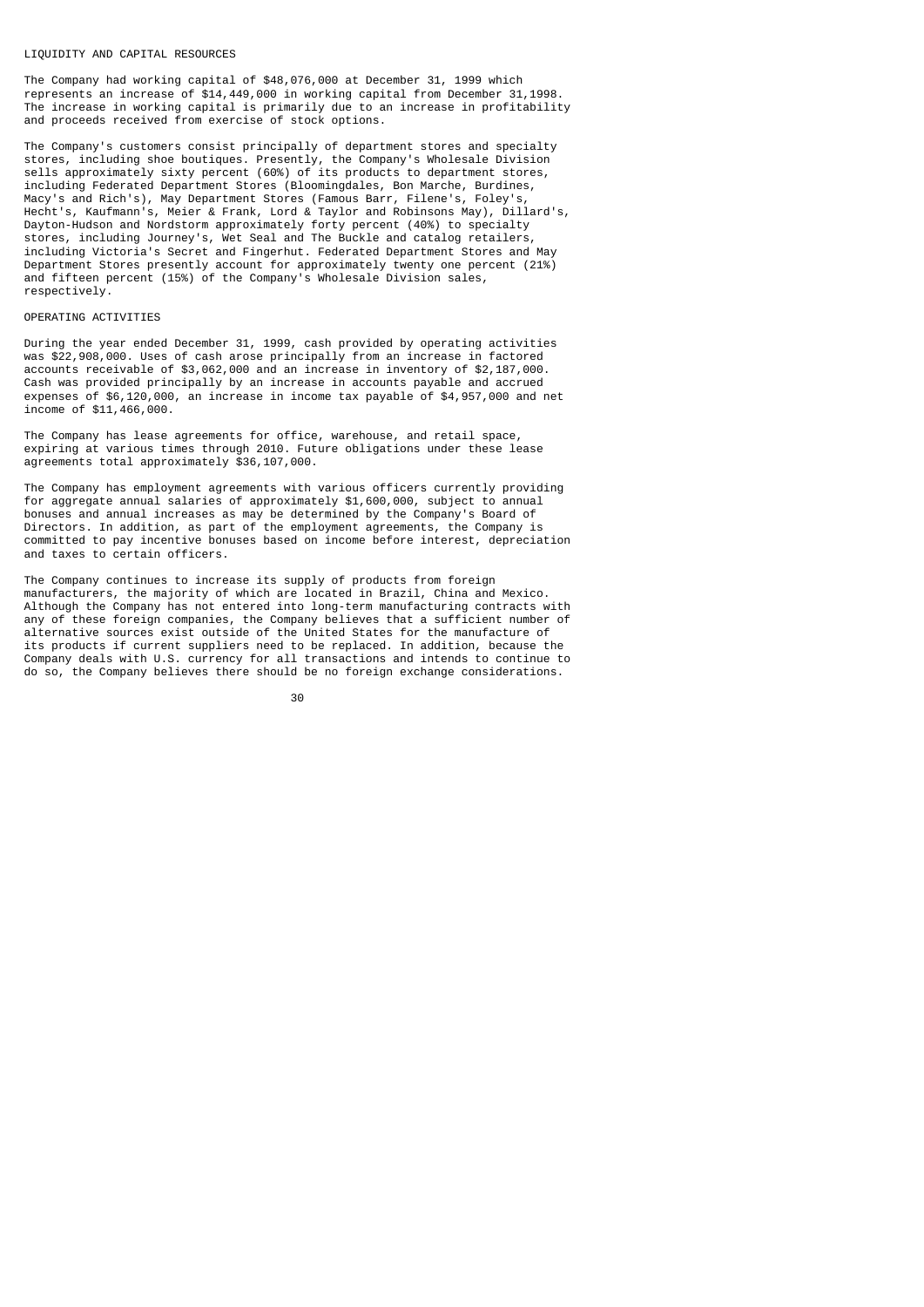### INVESTING ACTIVITIES

During the year ended December 31, 1999, the Company used cash of \$4,752,000 to make leasehold improvements on new retail stores, warehouse space and office space and to acquire computer equipment.

#### FINANCING ACTIVITIES

During the year ended December 31, 1999, the Company received \$5,264,000 from the exercise of stock options.

### LICENSE AGREEMENTS

As of January 1, 1999, an affiliate of Jordache became the Company's new jeanswear and sportswear licensee and the first shipments of Steve Madden sportswear and jeanswear collections were delivered in June 1999. As of December 31, 1999, the Company had eight license partners covering ten product categories. The Company is exploring additional licensing opportunities.

In addition, as of January 1, 1999, the Company entered into a license agreement with the Jordache pursuant to which the Company was granted the exclusive license to use the Jordache trademark on women and girls footwear in the mass channels of distribution, such as Walmart. The first shipments of Jordache footwear were delivered in July 1999.

### INFLATION

The Company does not believe that inflation has had a material adverse effect on sales or income during the past several years. Increases in supplies or other operating costs could adversely affect the Company's operations; however, the Company believes it could increase prices to offset increases in costs of goods sold or other operating costs.

ITEM 7A. QUANTITATIVE AND QUALITATIVE DISCLOSURES ABOUT MARKET RISK

Not applicable.

ITEM 8. FINANCIAL STATEMENTS AND SUPPLEMENTARY DATA.

 See financial statements following Item 14 of this Annual Report on Form 10-K.

ITEM 9. CHANGES IN AND DISAGREEMENT WITH ACCOUNTANTS ON ACCOUNTING AND FINANCIAL DISCLOSURE.

None.

$$
\sim 31
$$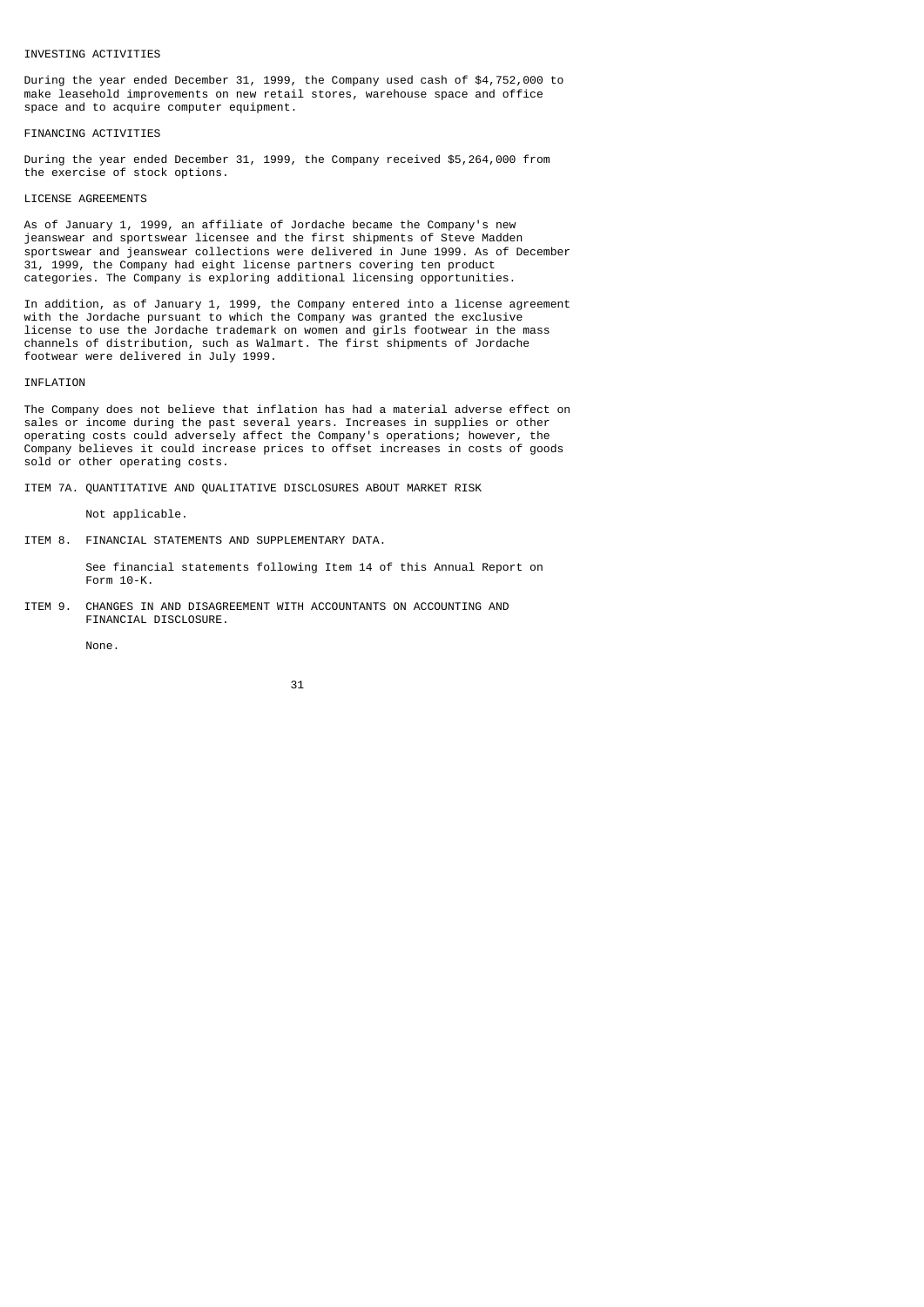### ITEM 10. DIRECTORS, EXECUTIVE OFFICERS, PROMOTERS AND CONTROL PERSONS; COMPLIANCE WITH SECTION 16(a) OF THE EXCHANGE ACT OF THE REGISTRANT.

 The names and ages of the directors and executive officers of the Company are set forth below:

| <b>NAME</b>       | AGE | POSITION(S) WITH THE COMPANY                                                  |
|-------------------|-----|-------------------------------------------------------------------------------|
| Steven Madden     | 42  | Chairman of the Board<br>and Chief Executive Officer                          |
| Rhonda Brown      | 44  | President, Chief Operating Officer<br>and Director                            |
| Arvind Dharia     | 50  | Chief Financial Officer, Director<br>and Secretary                            |
| John Basile       | 48  | Executive Vice President and Director                                         |
| Gerald Mongeluzo  | 59  | President of Adesso-Madden, Inc.                                              |
| Mark Jankowski    | 39  | President of Steven Madden Retail, Inc.                                       |
| Robert Schmertz   | 36  | President of Shoe Biz, Inc.                                                   |
| Joseph Masella    | 51  | President of 1.e.i. Wholesale Division<br>and Stevies, Inc.                   |
| Les Wagner        | 59  | Vice President - Real Estate<br>of Steven Madden Retail, Inc.<br>and Director |
| Charles Koppelman | 59  | Director                                                                      |
| John L. Madden    | 52  | Director                                                                      |
| Peter Migliorini  | 51  | Director                                                                      |

# BACKGROUND OF EXECUTIVE OFFICERS AND DIRECTORS

 STEVEN MADDEN has been since the Company's inception, the Chairman of the Board, Chief Executive Officer and President. In 1980, Mr. Madden joined L.J. Simone, a domestic footwear manufacturer, as an Account Executive. At that time, L.J. Simone had annual sales of approximately \$800,000. Mr. Madden was promoted to Sales Manager and Director of Product Development and was

<u>32 and 2012 and 2013</u>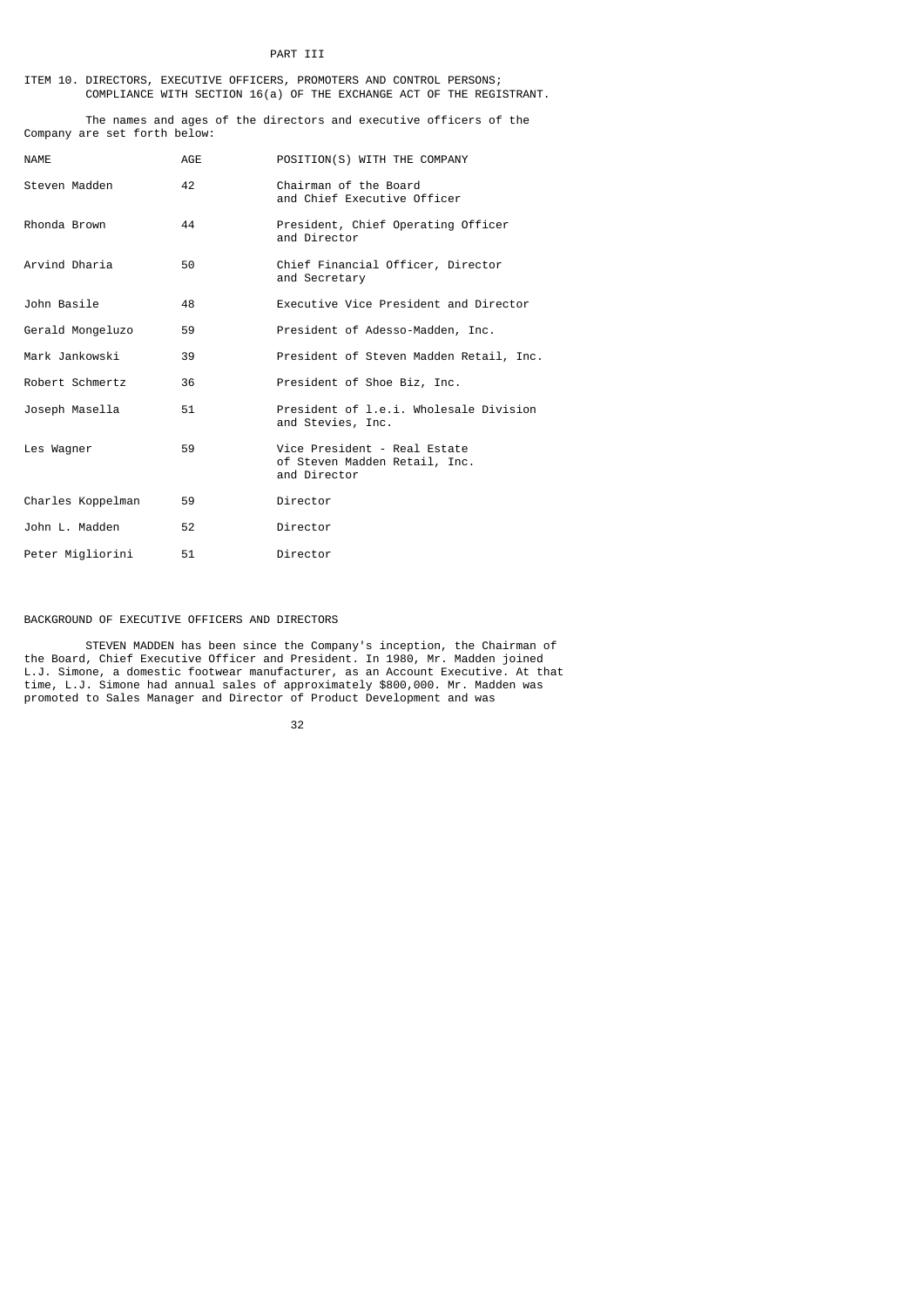instrumental in the company's growth to \$28 million in annual sales. After leaving L.J. Simone in 1988, Mr. Madden joined M.C.M. Footwear, where he commenced the design, development and marketing of the "Souliers" line of footwear for women. In 1990, Mr. Madden founded the Company.

 RHONDA J. BROWN has been the President of the Company since February 2000, Chief Operating Officer of the Company since July 1996 and a director of the Company since November 1996. Prior to joining the Company, Ms. Brown served as President and Chief Executive Officer of Icing, Inc. from May 1995 to December 1995. Previously, from August 1992 to December 1994, Ms. Brown served as Merchandise President of Macy's East, a division of R.H. Macy & Co., Inc. From July 1988 to July 1992. Ms. Brown served as Senior Vice-President and General Merchandise Manager to Lord & Taylor, a division of the May Company. Ms. Brown attended the American University, receiving a BS in Marketing and Public Communications in 1976.

 ARVIND DHARIA has been the Chief Financial Officer of the Company since October 1992 and a Director since December 1993. From December 1988 to September 1992, Mr. Dharia was Assistant Controller of Millennium III Real Estate Corp.

 JOHN BASILE has been the Director of Operations of the Company since June 1994 and the Company's Executive Vice President since January 1998. Mr. Basile has been a director of the Company since November 1996. From 1990 to 1994, Mr. Basile was Executive Vice President of Cougar U.S.A. responsible for the United States Division of Susan Shoes of Canada. Previously, Mr. Basile was a Sales Manager at Bellini Imports from 1980 to 1990.

 GERALD MONGELUZO has been President of Adesso-Madden, Inc., a wholly owned subsidiary of the Company, since September 1995. Previously, Mr. Mongeluzo was the founder and President of Adesso Shoes, Inc., a buying agent of private label shoes. From 1987 through 1991, Mr. Mongeluzo was the President of the Prima Barabaro Division of Cells Enterprise, Inc. Mr. Mongeluzo founded Prima Shoes, Inc., a buying agent of private label shoes, and served as President from 1974 to 1987.

 MARK JANKOWSKI has been the President of Steve Madden Retail, Inc. since February 1999. Previously, Mr. Jankowski was the Company's Vice President of Product Development from 1995 to 1999. From 1980 to 1995, Mr. Jankowski held several posts at Edison Brothers including Head of Buying.

 ROBERT SCHMERTZ has been the President of Shoe Biz, Inc., a subsidiary of Steve Madden Retail Inc. since May 1998. Before joining the Company, Mr. Schmertz was President of Daniel Scott Inc. from November 1995 to May 1998. Previously, Mr. Schmertz was the East Coast Sales Manager for Impo International from January 1993 through November 1995. From April 1990 to December 1992, Mr. Schmertz served as a sales representative for Espirit de Corp. based in San Fransciso, California. In June 1987, Mr. Schmertz entered the R.H. Macy & Co. Inc. Executive Training Program and became an Associate Buyer for Women's Junior Footwear in May 1989.

33 and 2012 and 2013 and 2014 and 2014 and 2014 and 2014 and 2014 and 2014 and 2014 and 2014 and 2014 and 2014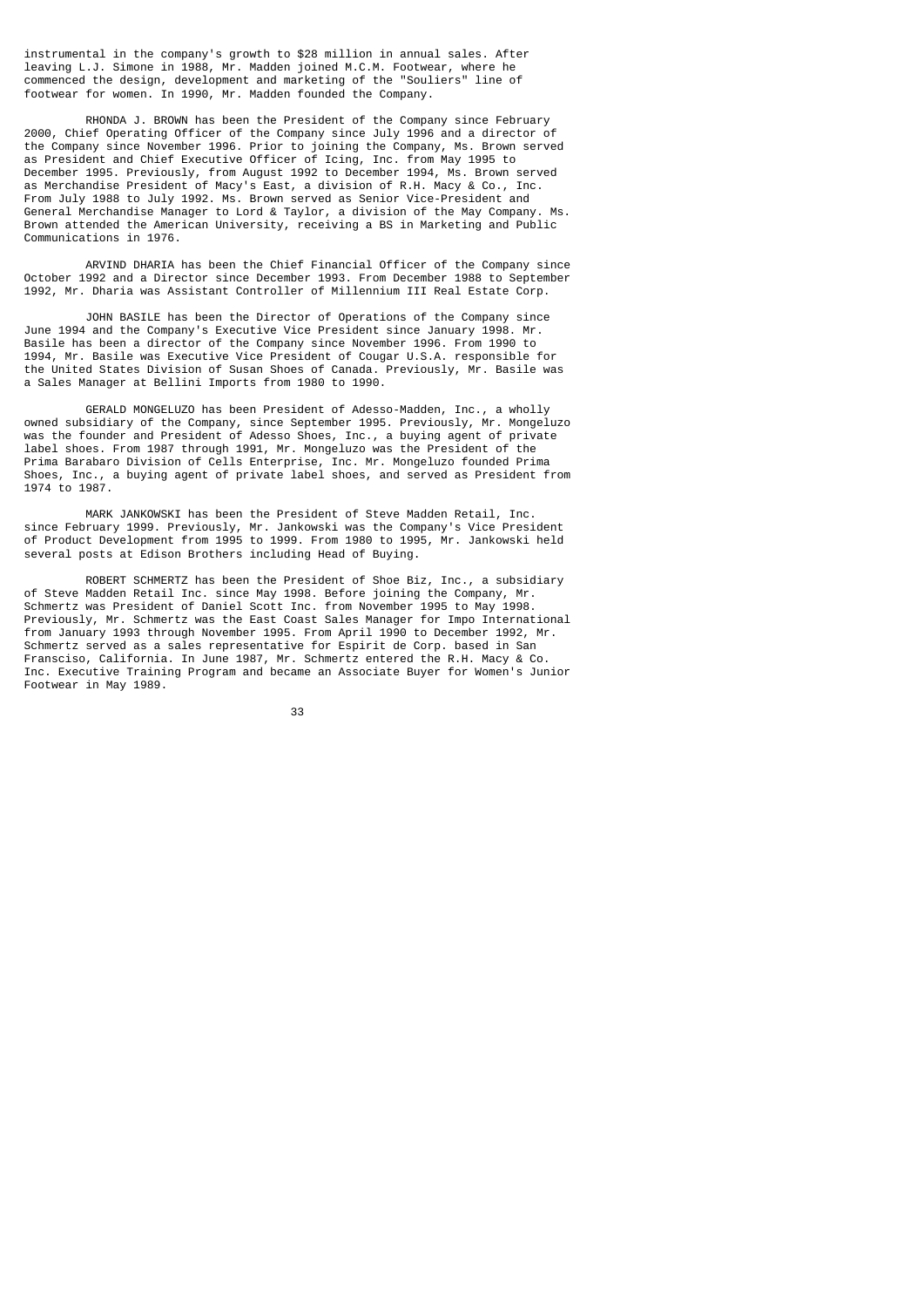JOE MASELLA has been President of l.e.i. Division since July 1998 and Vice President-Sales of Adesso-Madden since October 1995. In February 2000, Mr. Masella was also named as the President of Stevies, Inc. From 1992 to 1995, Mr. Masella served as General Manager-Far East Division of US Shoe Co. From 1983 to 1992, Mr. Masella was the President of T.A. Associates, a buying agent of branded and private label footwear, which was acquired by US Shoe in 1995.

 LES WAGNER has been Vice President-Real Estate for Steven Madden Retail, Inc. since April 1999 and a director of the Company since October 1996. From 1993 to 1996, Mr. Wagner served as the President of Baker/Leeds Shoe Store, a Division of Edison Brothers Stores, Inc. Mr. Wagner has served in a number of other capacities for Baker/Leeds from 1963 to 1993 which included, General Merchandise Manager from 1989 to 1993; Vice President Real Estate Northeast Area from 1988 to 1989; and President, Gussini Discount Shoe Division from 1987 to 1988. Mr. Wagner attended Harvard University, completing the Advanced Management Program (AMP 100).

 CHARLES KOPPELMAN has been a director of the Company of the Company since June 1998. Since February 4, 1998, Mr. Koppelman has been the Chairman and Chief Executive Officer of CAK Universal Credit Corp., a joint venture created with Prudential Securities to provide financing to the entertainment, sports and licensing industries. From 1988 to 1997, Mr. Koppelman served as the Chairman and Chief Executive Officer of EMI Capital Music, N.A.

 JOHN L. MADDEN has been a Director of the Company since the Company's inception. Since April 1998, Mr. Madden has owned and run a Branch office of Tradeway Securities Group, Inc. in Florida. From May 1996 through December 1996, Mr. Madden formed JLM Consultants, Inc. which acted as a Branch office for several broker-dealers. From May 1994 to May 1996, Mr. Madden served as Vice President of Investments for GKN Securities, Inc. From August 1993 to April 1994, Mr. Madden was employed by Biltmore Securities as Managing Director and registered sales representative. From April 1992 until August 1993, Mr. Madden was associated with GKN Securities, Inc. as a Senior Account Executive. Mr. Madden is the brother of Steven Madden, the Company's Chairman of the Board and Chief Executive Officer.

 PETER MIGLIORINI has been a Director of the Company since October 1996. From 1994 to present, Mr. Migliorini has served as Sales Manager for Greschlers, Inc., a major supply company located in Brooklyn, New York. From 1987 to 1994 Mr. Migliorini served as Director of Operations for Mackroyce Group. Mr. Migliorini has previously served in a number of capacities, ranging from Assistant Buyer to Chief Planner/Coordinator for several shoe companies including Meldico Shoes, Perry Shoes, and Fasco Shoes.

COMPLIANCE WITH SECTION 16(a) OF THE SECURITIES EXCHANGE ACT OF 1934

 Section 16(a) of the Securities Exchange Act of 1934 requires the Company's directors and executive officers, and persons who own more than ten percent (10%) of a registered class of the Company's equity securities, to file with the Securities and Exchange Commission initial reports of ownership and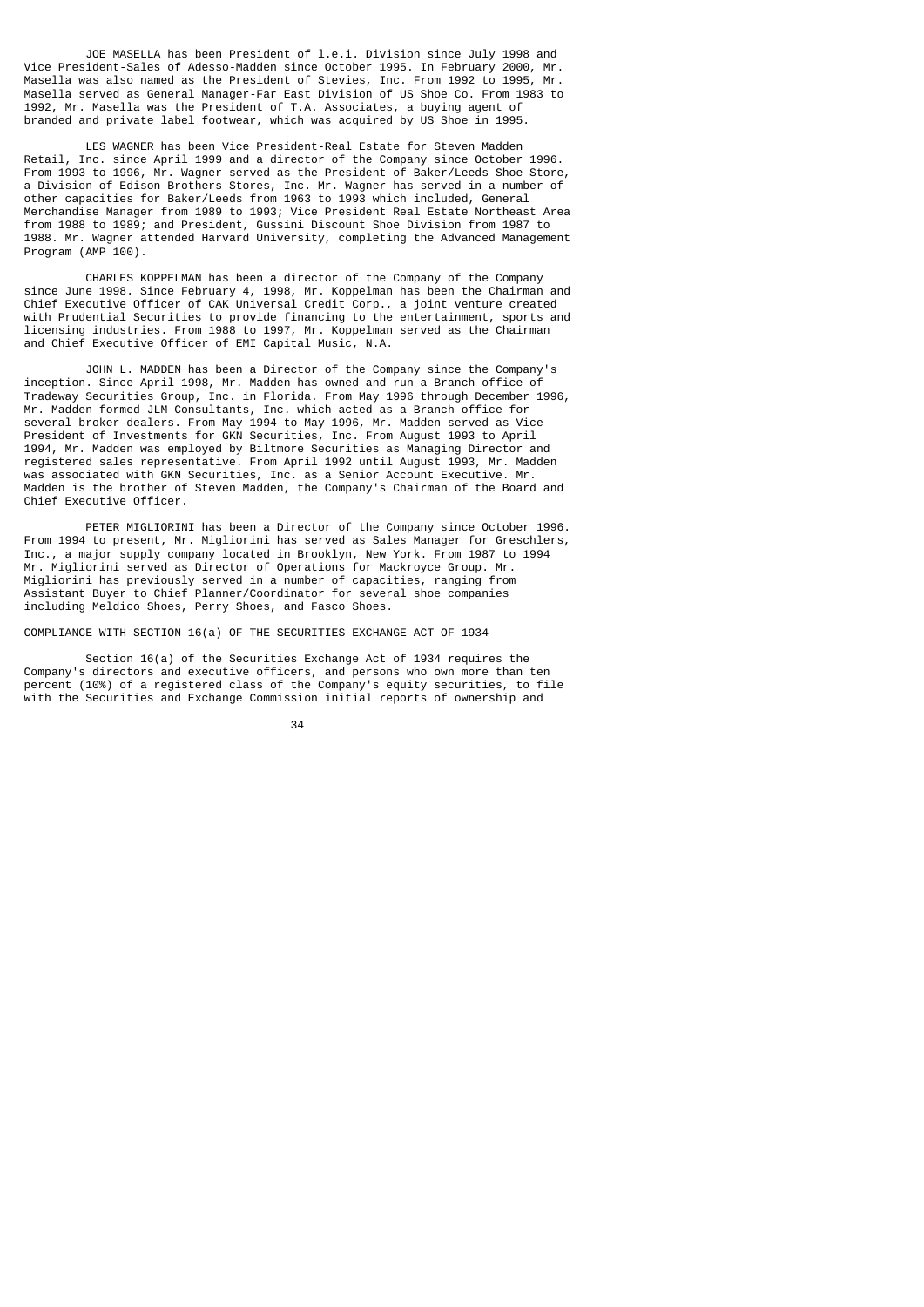reports of changes in ownership of common stock and other equity securities of the Company. Officers, directors and greater than ten percent shareholders are required by SEC regulation to furnish the Company with copies of all Section 16(a) forms they file.

 Except as set forth below, to the Company's knowledge, based solely on its review of the copies of such reports furnished to the Company during the year ended December 31, 1999, all Section 16(a) filing requirements applicable to its officers and directors and greater than ten percent beneficial owners were satisfied.

 To the Company's knowledge, Messrs. Jankowski, Schmertz and Masella inadvertently failed to file timely Form 3's as a result of their appointment as officers of the Company, and subsequently, Form 4's with respect to changes in their beneficial ownership.

### ITEM 11. EXECUTIVE COMPENSATION

 Incorporated herein by reference from the Company's definitive proxy statement to be filed pursuant to Regulation 14A under the Securities Exchange Act of 1934.

ITEM 12. SECURITY OWNERSHIP OF CERTAIN BENEFICIAL OWNERS AND MANAGEMENT.

 Incorporated herein by reference from the Company's definitive proxy statement to be filed pursuant to Regulation 14A under the Securities Exchange Act of 1934.

ITEM 13. CERTAIN RELATIONSHIPS AND RELATED TRANSACTIONS.

 Incorporated herein by reference from the Company's definitive proxy statement to be filed pursuant to Regulation 14A under the Securities Exchange Act of 1934.

## PART IV

ITEM 14. EXHIBITS AND FINANCIAL STATEMENT SCHEDULES AND REPORTS ON FORM 8-K

(A)(1) FINANCIAL STATEMENTS

 The following consolidated financial statements of Steven Madden, Ltd. and subsidiaries are included in Item 8:

> Consolidated Balance Sheets--December 31, 1999 and 1998 Consolidated Statements of Operations--Years ended December 31, 1999 1998 and 1997. Consolidated Statements of Changes in Stockholder's Equity--Years ended December 31, 1999, 1998 and 1997.

<sup>&</sup>lt;u>35 and 200 and 200 and 200 and 200 and 200 and 200 and 200 and 200 and 200 and 200 and 200 and 200 and 200 and 200 and 200 and 200 and 200 and 200 and 200 and 200 and 200 and 200 and 200 and 200 and 200 and 200 and 200 an</u>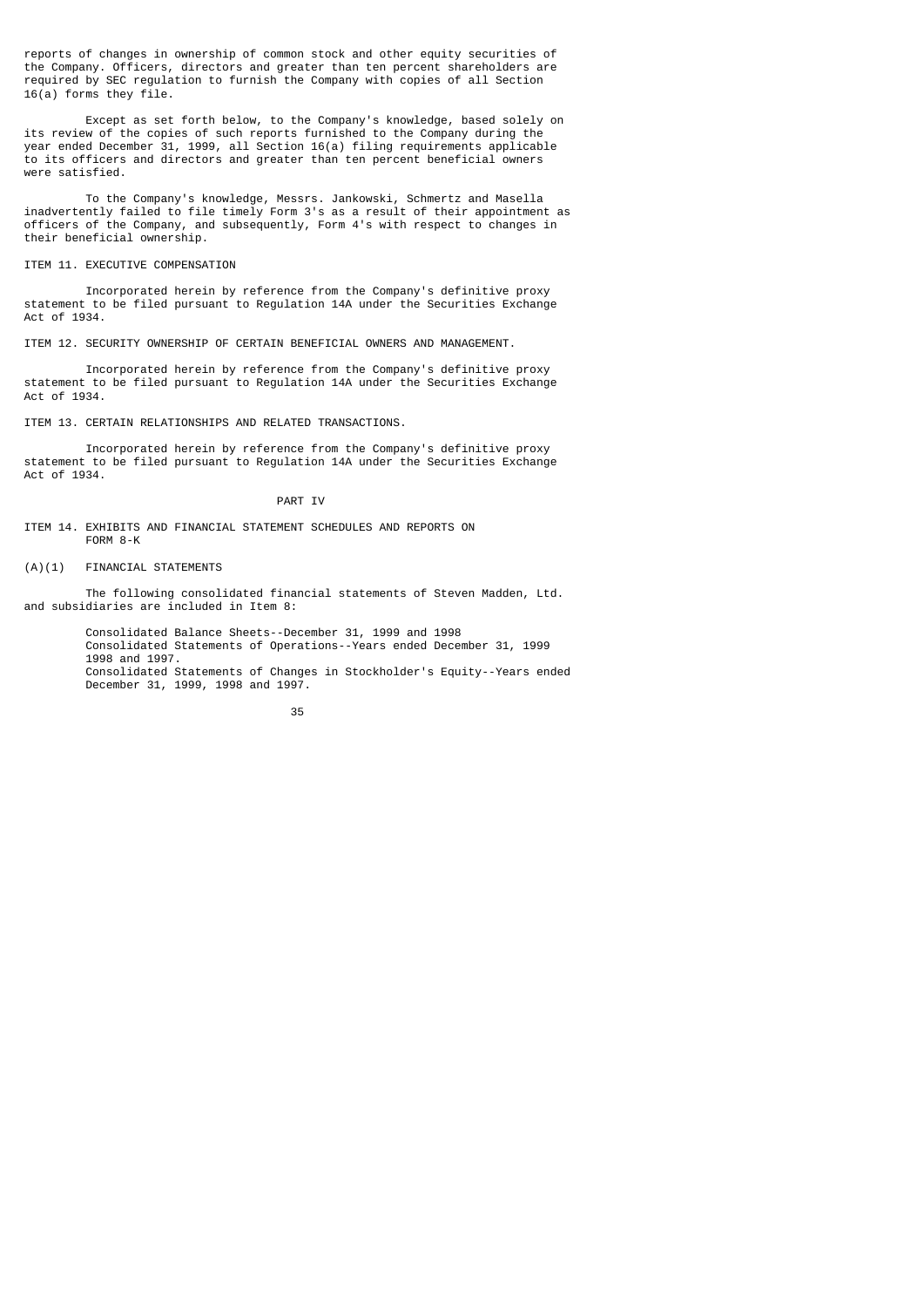Notes to Financial Statements.

# (a)(2) FINANCIAL STATEMENT SCHEDULES

 All other schedules for which provision is made in the applicable accounting regulations of the Securities and Exchange Commission are not required under the related instructions or are not applicable and therefore, have been omitted.

- (b) REPORTS ON FORM 8-K
- (1) None.
- (c) EXHIBITS.

Exhibits

- 3.01\* Certificate of Incorporation of the Company.
- 3.02\* By-Laws of the Company.
- 4.01\* Specimen Certificate for shares of Common Stock.
- 10.01\* Amended Employment Agreement between the Company and Steven Madden, as amended.
- 10.02\* Employment Agreement of John Basile.
- 10.04\* Employment Agreement of Rhonda Brown.
- 21.01 Subsidiaries of Registrant.
- 23.01 Consent of Richard A. Eisner & Company, LLP.
- \* Previously filed with the Securities and Exchange Commission.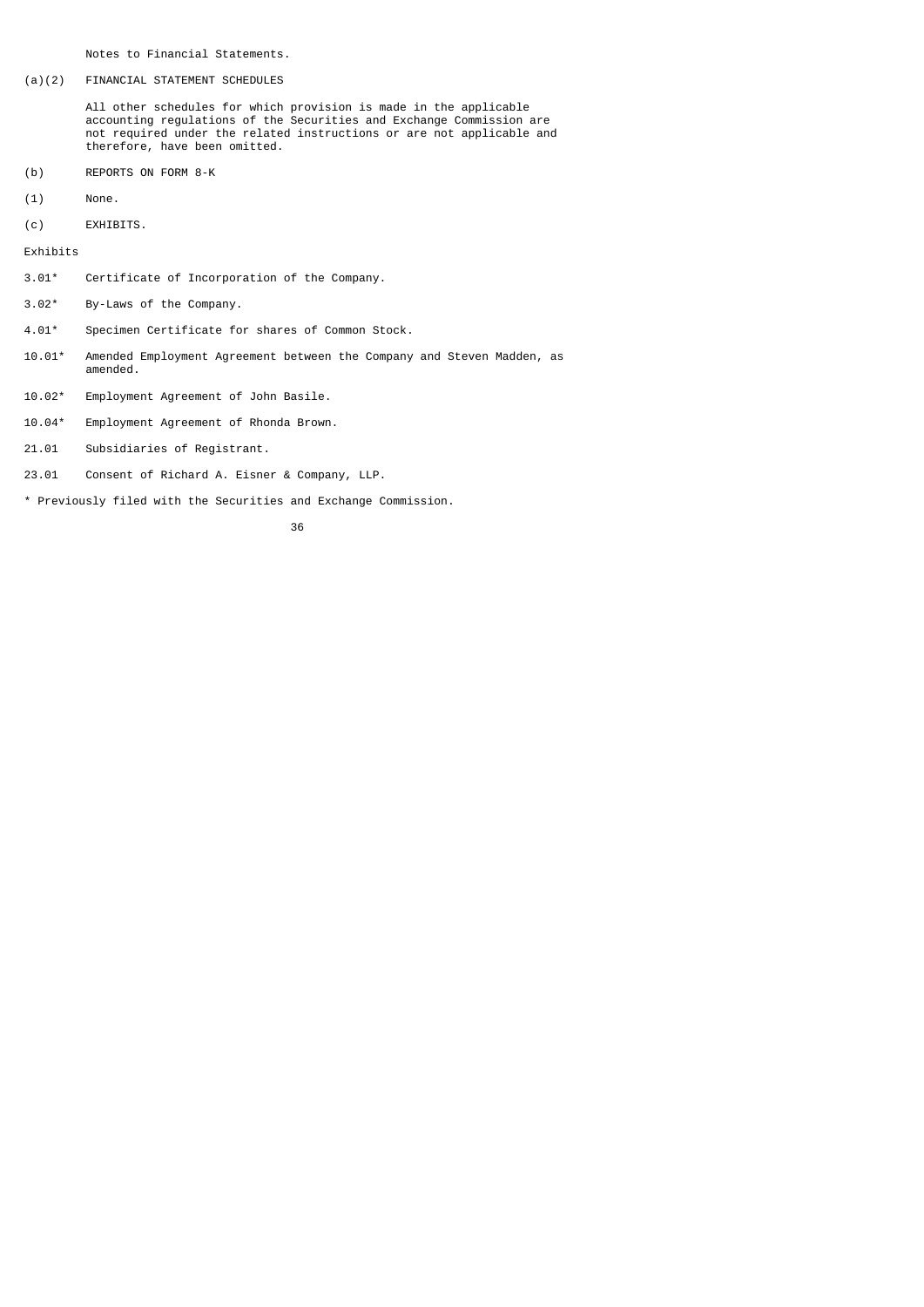# CONTENTS

|                                                                                                       | PAGE    |
|-------------------------------------------------------------------------------------------------------|---------|
| CONSOLIDATED FINANCIAL STATEMENTS                                                                     |         |
| Independent auditors' report                                                                          | $F - 2$ |
| Balance sheets as of December 1999 and 1998                                                           | $F - 3$ |
| Statements of operations for the years ended<br>December 31 1999, 1998 and 1997                       | $F - 4$ |
| Statements of changes in stockholders' equity for<br>the years ended December 31, 1999, 1998 and 1997 | $F - 5$ |
| Statements of cash flows for the years ended<br>December 31, 1999, 1998 and 1997                      | $F - 6$ |
| Notes to financial statements                                                                         | $F - 7$ |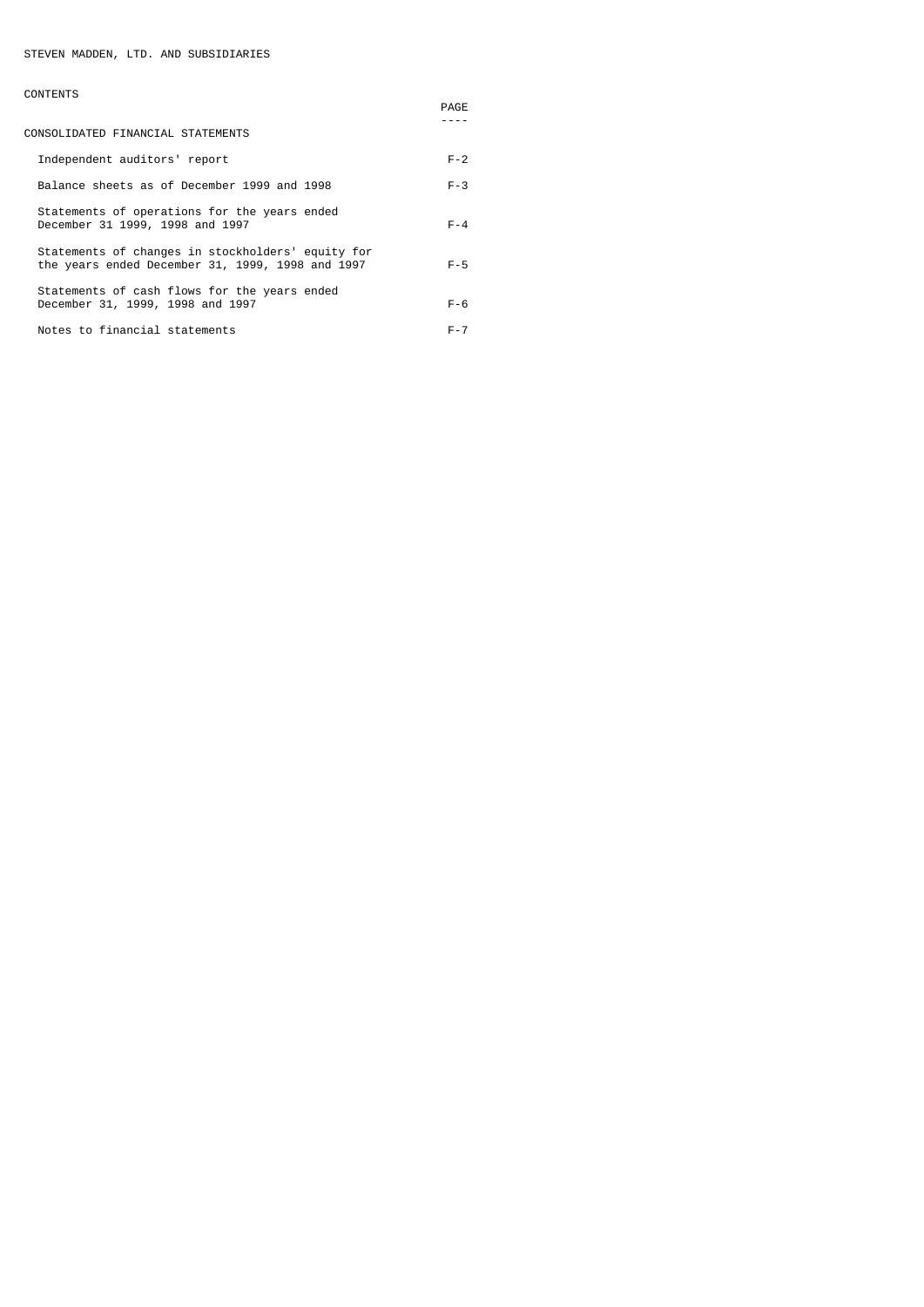INDEPENDENT AUDITORS' REPORT

To the Board of Directors and Stockholders Steven Madden, Ltd. New York, New York

We have audited the accompanying consolidated balance sheets of Steven Madden, Ltd. and subsidiaries as of December 31, 1999, and 1998, and the related consolidated statements of operations, changes in stockholders' equity and cash flows for each of the years in the three-year period ended December 31, 1999. These financial statements are the responsibility of the Company's management. Our responsibility is to express an opinion on these financial statements based on our audits.

We conducted our audits in accordance with generally accepted auditing standards. Those standards require that we plan and perform the audit to obtain reasonable assurance about whether the financial statements are free of material misstatement. An audit includes examining, on a test basis, evidence supporting the amounts and disclosures in the financial statements. An audit also includes assessing the accounting principles used and significant estimates made by management, as well as evaluating the overall financial statement presentation. We believe that our audits provide a reasonable basis for our opinion.

In our opinion, the financial statements enumerated above present fairly, in all material respects, the consolidated financial position of Steven Madden, Ltd. and subsidiaries as of December 31, 1999 and 1998, and the consolidated results of their operations and their consolidated cash flows for each of the years in the three-year period ended December 31, 1999 in conformity with generally accepted accounting principles.

Richard A. Eisner & Company, LLP

New York, New York February 16, 2000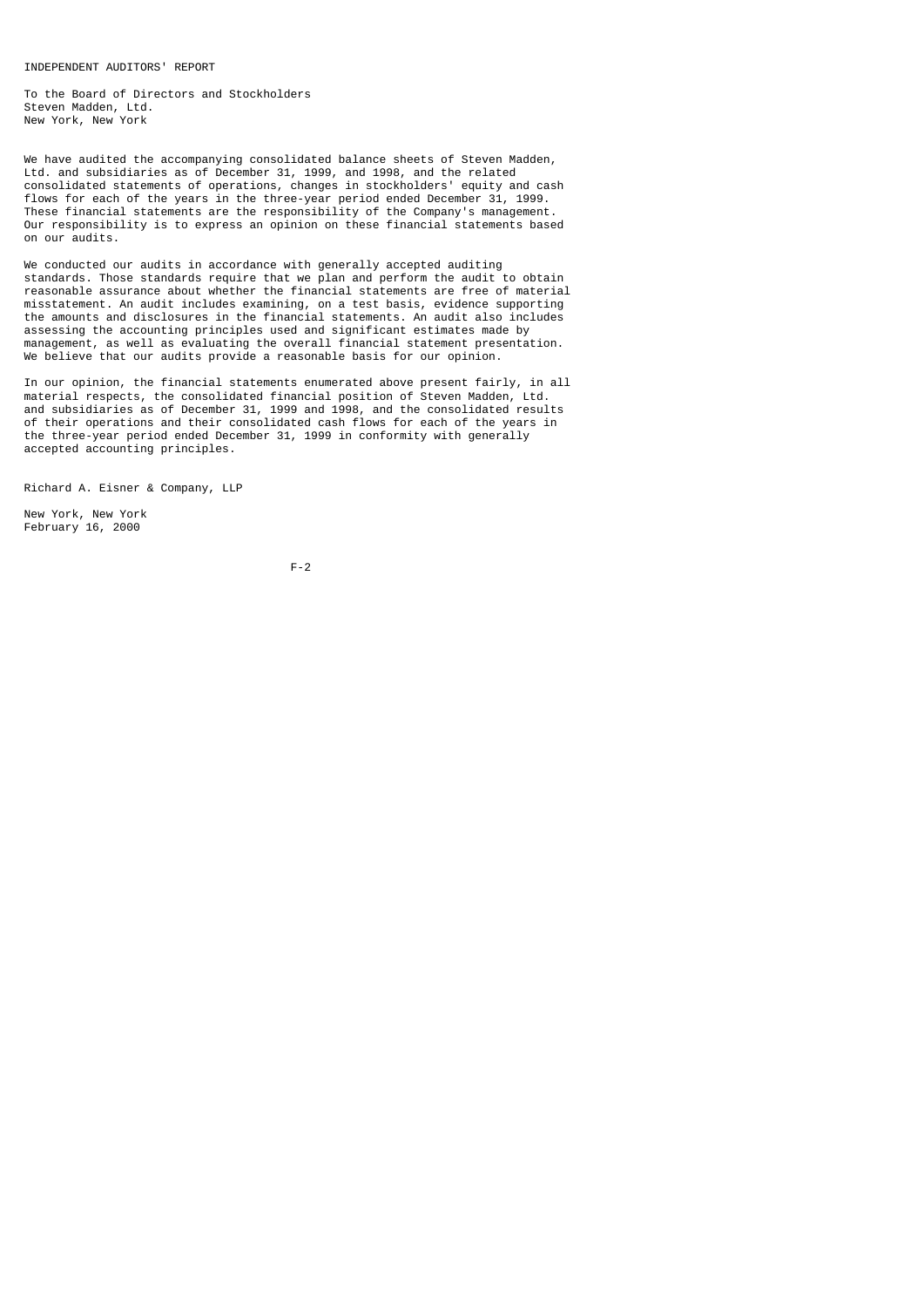# CONSOLIDATED BALANCE SHEETS

|                                                                               | DECEMBER 31,         |                                                  |
|-------------------------------------------------------------------------------|----------------------|--------------------------------------------------|
|                                                                               | 1999 1998            |                                                  |
| <b>ASSETS</b>                                                                 |                      |                                                  |
| Current assets:                                                               |                      |                                                  |
| Cash and cash equivalents<br>Investments                                      | \$37,361,000         | \$14,642,000                                     |
| Accounts receivable - net of allowances of \$886,000 and \$462,000            | 257,000<br>1,207,000 | 499,000<br>924,000                               |
| Due from factor - net of allowances of \$624,000 and \$351,000                | 12,146,000           | 9,357,000                                        |
| Inventories                                                                   | 10,158,000           | 7,971,000                                        |
| Prepaid expenses and other current assets                                     | 867,000              | 2,987,000                                        |
| Deferred taxes                                                                | 800,000              | 534,000                                          |
|                                                                               | <u>.</u>             | <u> - - - - - - - - - - -</u>                    |
| Total current assets                                                          | 62,796,000           | 36, 914, 000                                     |
| Property and equipment, net                                                   | 11, 114, 000         | 8,991,000                                        |
| Deferred taxes                                                                | 1,612,000            | 293,000                                          |
| Deposits and other                                                            | 269,000              | 247,000                                          |
| Cost in excess of fair value of net assets acquired - net of accumulated      |                      |                                                  |
| amortization of \$436,000 and \$297,000                                       |                      | 2,344,000 2,483,000<br><u> - - - - - - - - -</u> |
|                                                                               | \$78,135,000         | \$48,928,000                                     |
|                                                                               | ===========          | $=$ ===========                                  |
| LIABILITIES                                                                   |                      |                                                  |
| Current liabilities:                                                          |                      |                                                  |
| Current portion of capital leases                                             | \$<br>116,000        | \$<br>106,000                                    |
| Accounts payable                                                              | 6,542,000            | 1,981,000                                        |
| Accrued expenses                                                              | 2,528,000            | 969,000                                          |
| Income tax payable                                                            | 4,957,000            |                                                  |
| Accrued bonuses                                                               | 577,000              | 231,000                                          |
|                                                                               | ------------         | ----------                                       |
| Total current liabilities                                                     | 14,720,000           | 3,287,000                                        |
| Deferred rent                                                                 | 777,000              | 385,000                                          |
| Capital leases, less current portion                                          | 203,000              | 296,000                                          |
|                                                                               | ------------         | -----------                                      |
| Commitments, contingencies and other (Note I)                                 | 15,700,000           | 3,968,000                                        |
| STOCKHOLDERS' EQUITY                                                          |                      |                                                  |
|                                                                               |                      |                                                  |
| Preferred stock - \$.0001 par value, 5,000,000 shares authorized; none issued |                      |                                                  |
| Common stock - \$.0001 par value, 60,000,000 shares authorized, 11,797,793    |                      |                                                  |
| and 10,940,643 shares issued and outstanding                                  | 1,000                | 1,000                                            |
| Additional paid-in capital                                                    | 42,906,000           | 36,601,000                                       |
| Retained earnings                                                             | 22,722,000           | 11, 256, 000                                     |
| Unearned compensation                                                         | (1, 279, 000)        | (1,661,000)                                      |
| Treasury stock at cost - 345, 204 and 270, 204 shares                         | (1, 915, 000)        | (1, 237, 000)                                    |
|                                                                               | 62,435,000           | 44,960,000                                       |
|                                                                               |                      |                                                  |
|                                                                               | \$78,135,000         | \$48,928,000                                     |
|                                                                               | ===========          | $=$ ===========                                  |
| SEE NOTES TO FINANCIAL STATEMENTS                                             |                      |                                                  |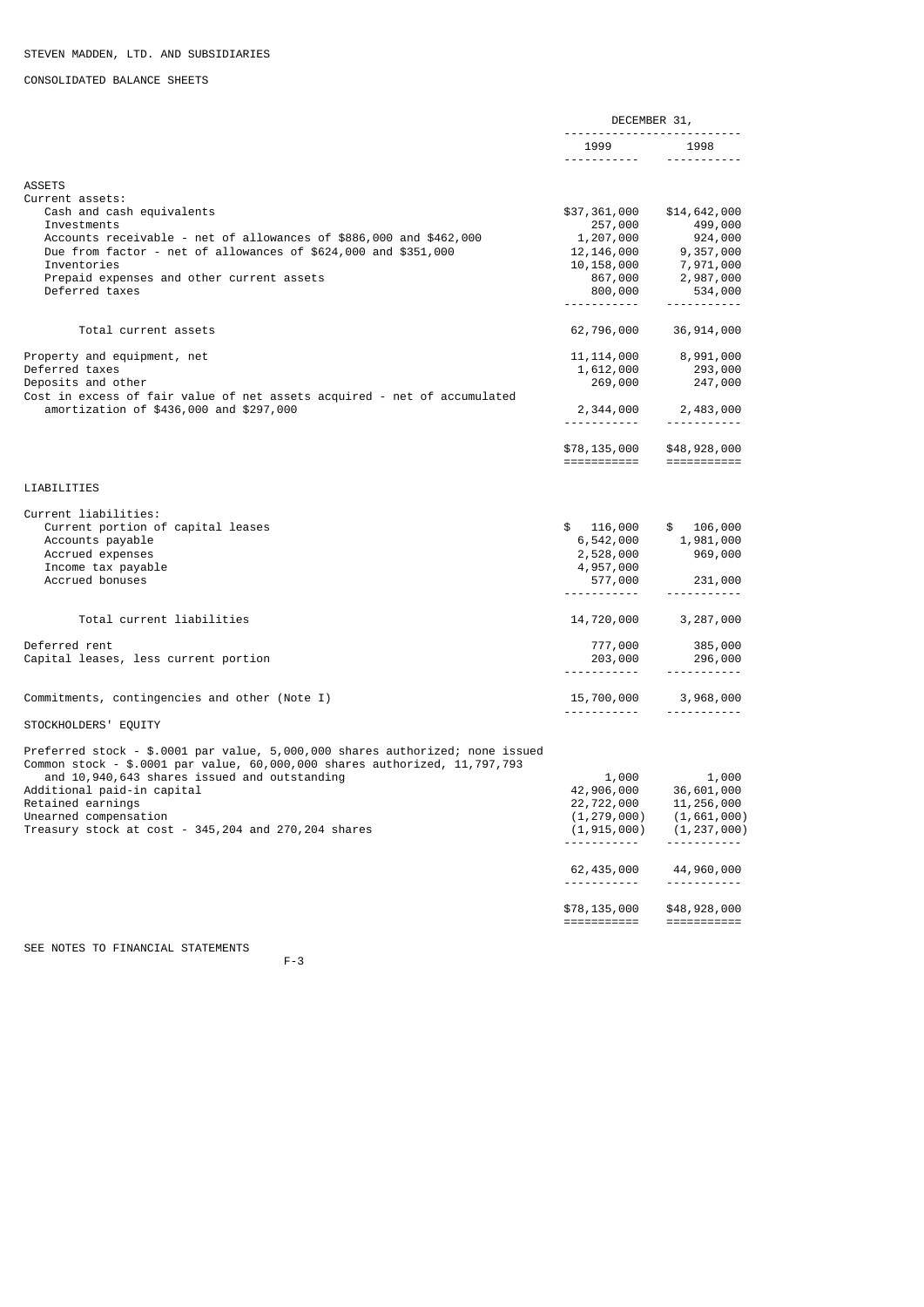# CONSOLIDATED STATEMENTS OF OPERATIONS

|                                                                            | YEAR ENDED DECEMBER 31,                              |                                                                                                      |                                                                                                                                                                                                                                                                                                                                                                                                                                                    |  |  |
|----------------------------------------------------------------------------|------------------------------------------------------|------------------------------------------------------------------------------------------------------|----------------------------------------------------------------------------------------------------------------------------------------------------------------------------------------------------------------------------------------------------------------------------------------------------------------------------------------------------------------------------------------------------------------------------------------------------|--|--|
|                                                                            | 1999<br><u>.</u>                                     | 1998<br><u> - - - - - - - - - - -</u>                                                                | 1997<br><u> - - - - - - - - - - -</u>                                                                                                                                                                                                                                                                                                                                                                                                              |  |  |
| Net sales<br>Cost of sales                                                 | -------------                                        | \$163,036,000 \$85,783,000 \$59,311,000<br>94,536,000 49,893,000<br>------------                     | 34,744,000<br><u> - - - - - - - - - - -</u>                                                                                                                                                                                                                                                                                                                                                                                                        |  |  |
| Gross profit<br>Commission and licensing fee income<br>Operating expenses  | ------------                                         | 68,500,000 35,890,000 24,567,000<br>3,367,000 3,273,000<br>(52,946,000) (29,949,000)<br>------------ | 2,321,000<br>(22, 262, 000)<br><u> - - - - - - - - - - -</u>                                                                                                                                                                                                                                                                                                                                                                                       |  |  |
| Income from operations                                                     | 18,921,000                                           | 9,214,000                                                                                            | 4,626,000                                                                                                                                                                                                                                                                                                                                                                                                                                          |  |  |
| Other income (expenses):<br>Interest income<br>Interest expense            | 909,000<br>(90,000)                                  | 380,000<br>$(235,000)$ $(339,000)$                                                                   | 312,000                                                                                                                                                                                                                                                                                                                                                                                                                                            |  |  |
| Income before provision for income taxes<br>Provision for income taxes     | 8,274,000                                            | 19,740,000 9,359,000 4,599,000<br>3,912,000                                                          | 1,899,000                                                                                                                                                                                                                                                                                                                                                                                                                                          |  |  |
| NET INCOME                                                                 | ============                                         | ===========                                                                                          | \$2,700,000<br>$\begin{array}{cccccccccc} \texttt{m} & \texttt{m} & \texttt{m} & \texttt{m} & \texttt{m} & \texttt{m} & \texttt{m} & \texttt{m} & \texttt{m} & \texttt{m} & \texttt{m} & \texttt{m} & \texttt{m} & \texttt{m} & \texttt{m} & \texttt{m} & \texttt{m} & \texttt{m} & \texttt{m} & \texttt{m} & \texttt{m} & \texttt{m} & \texttt{m} & \texttt{m} & \texttt{m} & \texttt{m} & \texttt{m} & \texttt{m} & \texttt{m} & \texttt{m} & \$ |  |  |
| BASIC INCOME PER SHARE                                                     | \$<br>1.06                                           | $\mathfrak s$ and $\mathfrak s$<br>0.58<br>\$                 0.58<br>============                   | $\mathbb S$ and $\mathbb S$<br>0.33                                                                                                                                                                                                                                                                                                                                                                                                                |  |  |
| DILUTED INCOME PER SHARE                                                   | $\mathbf{s}$ and $\mathbf{s}$<br>.92<br>============ | \$   0.50<br>===========                                                                             | 0.30<br>$\mathbb S$ and $\mathbb S$<br>===========                                                                                                                                                                                                                                                                                                                                                                                                 |  |  |
| WEIGHTED AVERAGE COMMON SHARES OUTSTANDING - BASIC<br>INCOME PER SHARE     |                                                      |                                                                                                      |                                                                                                                                                                                                                                                                                                                                                                                                                                                    |  |  |
| EFFECT OF POTENTIAL COMMON SHARES FROM EXERCISE OF<br>OPTIONS AND WARRANTS | 10,831,250<br>1,634,102<br>.                         | 1,546,303<br><u> - - - - - - - - - -</u>                                                             | 9,436,798 8,064,604<br>848,462                                                                                                                                                                                                                                                                                                                                                                                                                     |  |  |
| WEIGHTED AVERAGE COMMON SHARES OUTSTANDING - DILUTED<br>INCOME PER SHARE   | ============                                         | 12, 465, 352 10, 983, 101 8, 913, 066<br>============                                                | ===========                                                                                                                                                                                                                                                                                                                                                                                                                                        |  |  |

SEE NOTES TO FINANCIAL STATEMENTS

SEE NOTES TO FINANCIAL STATEMENTS F-4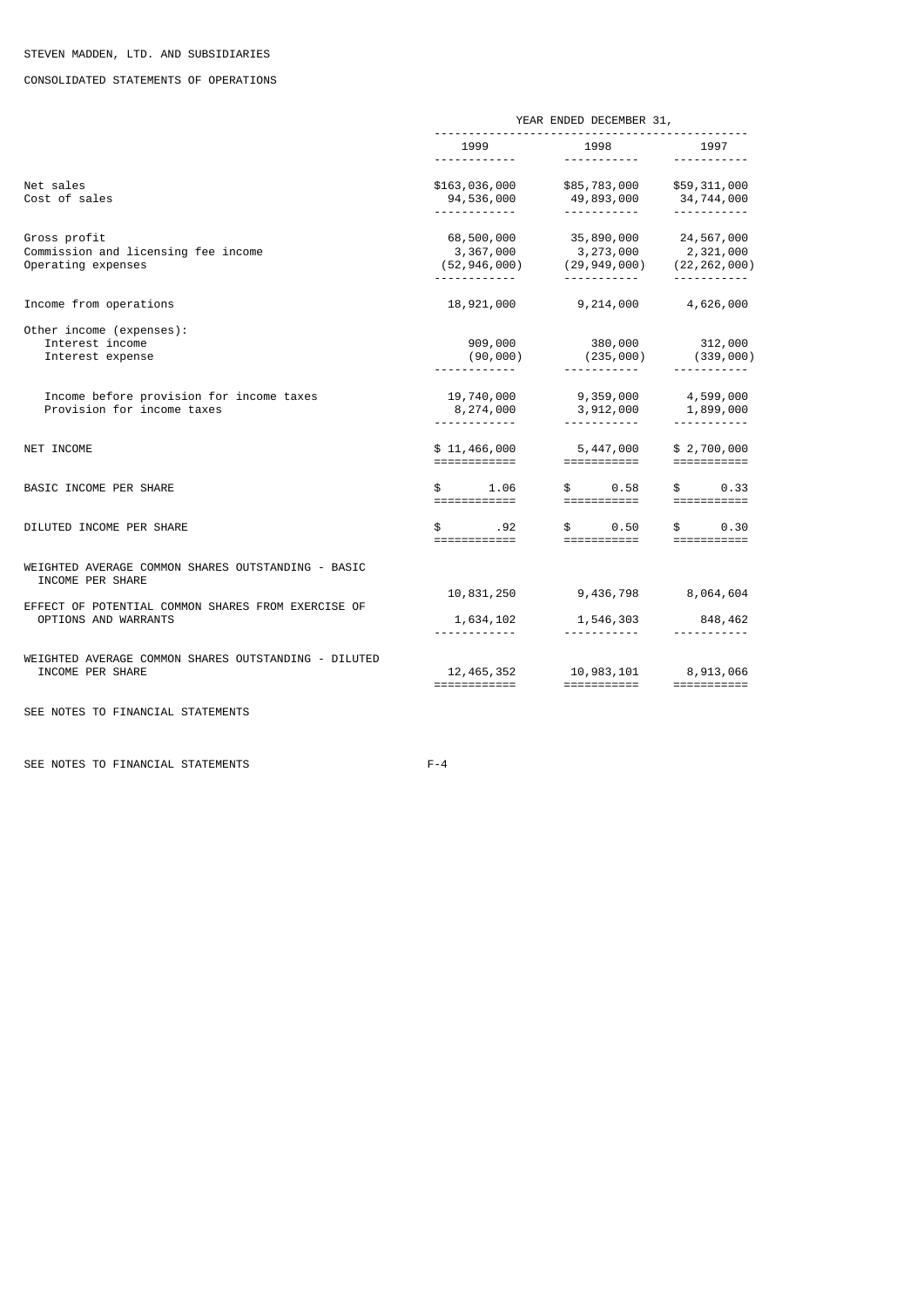# CONSOLIDATED STATEMENTS OF CHANGES IN STOCKHOLDERS' EQUITY

|                                                                                                                                                                            | Common Stock                    |                                    |                                        | Additional                                   |                                      |
|----------------------------------------------------------------------------------------------------------------------------------------------------------------------------|---------------------------------|------------------------------------|----------------------------------------|----------------------------------------------|--------------------------------------|
|                                                                                                                                                                            | Shares                          | Amount                             |                                        | Paid-in<br>Capital<br>.                      | Retained<br>Earnings                 |
| BALANCE - DECEMBER 31, 1996<br>Exercise of stock options<br>Common stock issued in connection with purchase                                                                | 7,833,594<br>487,000            | \$1,000                            |                                        | \$17,769,000<br>1,339,000                    | \$ 3,109,000                         |
| of subsidiary<br>Compensation in connection with issuance of stock options<br>Tax benefit from exercise of options<br>Net income                                           | 108,479                         |                                    |                                        | 809,000<br>39,000<br>420,000                 | 2,700,000                            |
| Unearned compensation relating to issuance of<br>stock options                                                                                                             |                                 |                                    |                                        | 1,345,000                                    |                                      |
| Amortization of unearned compensation                                                                                                                                      | - - - - - - - - - -             |                                    |                                        | 384,000<br>-----------                       | - - - - - - - - - -                  |
| BALANCE - DECEMBER 31, 1997<br>Exercise of stock options, units and warrants net of costs                                                                                  | 8,429,073                       | 1,000                              |                                        | 21,721,000                                   | 5,809,000                            |
| of \$60,000<br>Common stock issued in connection with acquisition<br>Compensation in connection with issuance of stock options                                             | 2,447,050<br>64,520             |                                    |                                        | 13, 345, 000<br>667,000                      |                                      |
| to a consultant<br>Tax benefit from exercise of options                                                                                                                    |                                 |                                    |                                        | 14,000<br>198,000                            |                                      |
| Net income<br>Unearned compensation relating to issuance of stock options<br>Amortization of unearned compensation<br>Common stock purchased for treasury                  |                                 |                                    |                                        | 656,000                                      | 5,447,000                            |
|                                                                                                                                                                            | ----------                      |                                    |                                        | <u> - - - - - - - - - - -</u>                | <u> - - - - - - - - - - -</u>        |
| BALANCE - DECEMBER 31, 1998<br>Exercise of stock options and warrants<br>Tax benefit from exercise of options                                                              | 10,940,643<br>857,150           | 1,000                              |                                        | 36,601,000<br>5,264,000<br>275,000           | 11,256,000                           |
| Compensation in connection with issuance of stock options<br>to a director<br>Net income                                                                                   |                                 |                                    |                                        | 766,000                                      | 11,466,000                           |
| Amortization of unearned compensation<br>Common stock purchased for treasury                                                                                               |                                 |                                    |                                        |                                              |                                      |
|                                                                                                                                                                            | - - - - - - - - - -             | ------                             |                                        | <u> - - - - - - - - - - -</u>                | -----------                          |
| Balance - December 31, 1999                                                                                                                                                | 11, 797, 793<br>==========      | \$1,000<br>$=$ $=$ $=$ $=$ $=$ $=$ |                                        | \$42,906,000<br>===========                  | \$22,722,000<br>$=$ ===========      |
|                                                                                                                                                                            | Unearned<br>Compensation        |                                    | Shares                                 | Treasury Stock<br>Amount                     | Total<br>Stockholders<br>Equity      |
|                                                                                                                                                                            | <u>.</u>                        |                                    |                                        | -----------                                  | <u> - - - - - - - - - - .</u>        |
| BALANCE - DECEMBER 31, 1996<br>Exercise of stock options<br>Common stock issued in connection with purchase<br>of subsidiary                                               | (320, 000)<br>\$                |                                    | 101,800                                | \$ (457,000)                                 | \$20,102,000<br>1,339,000<br>809,000 |
| Compensation in connection with issuance of stock options<br>Tax benefit from exercise of options                                                                          |                                 |                                    |                                        |                                              | 39,000<br>420,000                    |
| Net income<br>Unearned compensation relating to issuance of<br>stock options                                                                                               | (1, 345, 000)<br>384,000        |                                    |                                        |                                              | 2,700,000<br>0<br>384,000            |
| Amortization of unearned compensation                                                                                                                                      | <u>.</u>                        |                                    |                                        |                                              |                                      |
| BALANCE - DECEMBER 31, 1997<br>Exercise of stock options, units and warrants net of costs<br>of \$60,000                                                                   | (1, 281, 000)                   |                                    | 101,800                                | (457,000)                                    | 25,793,000                           |
| Common stock issued in connection with acquisition<br>Compensation in connection with issuance of stock options<br>to a consultant                                         |                                 |                                    |                                        |                                              | 13, 345, 000<br>667,000<br>14,000    |
| Tax benefit from exercise of options<br>Net income                                                                                                                         |                                 |                                    |                                        |                                              | 198,000<br>5,447,000                 |
| Unearned compensation relating to issuance of stock options<br>Amortization of unearned compensation<br>Common stock purchased for treasury                                | (656, 000)<br>276,000           |                                    | 168,404                                | (780, 000)                                   | 276,000<br>(780, 000)                |
| BALANCE - DECEMBER 31, 1998<br>Exercise of stock options and warrants<br>Tax benefit from exercise of options<br>Compensation in connection with issuance of stock options | (1,661,000)                     |                                    | 270,204                                | (1, 237, 000)                                | 44,960,000<br>5,264,000<br>275,000   |
| to a director<br>Net income                                                                                                                                                |                                 |                                    |                                        |                                              | 766,000<br>11,466,000                |
| Amortization of unearned compensation<br>Common stock purchased for treasury                                                                                               | 382,000                         |                                    | 75,000                                 | (678,000)                                    | 382,000<br>(678,000)                 |
| Balance - December 31, 1999                                                                                                                                                | \$(1, 279, 000)<br>============ |                                    | 345,204<br>$=$ $=$ $=$ $=$ $=$ $=$ $=$ | \$(1, 915, 000)<br>$=$ = = = = = = = = = = = | \$62,435,000<br>============         |

# SEE NOTES TO FINANCIAL STATEMENTS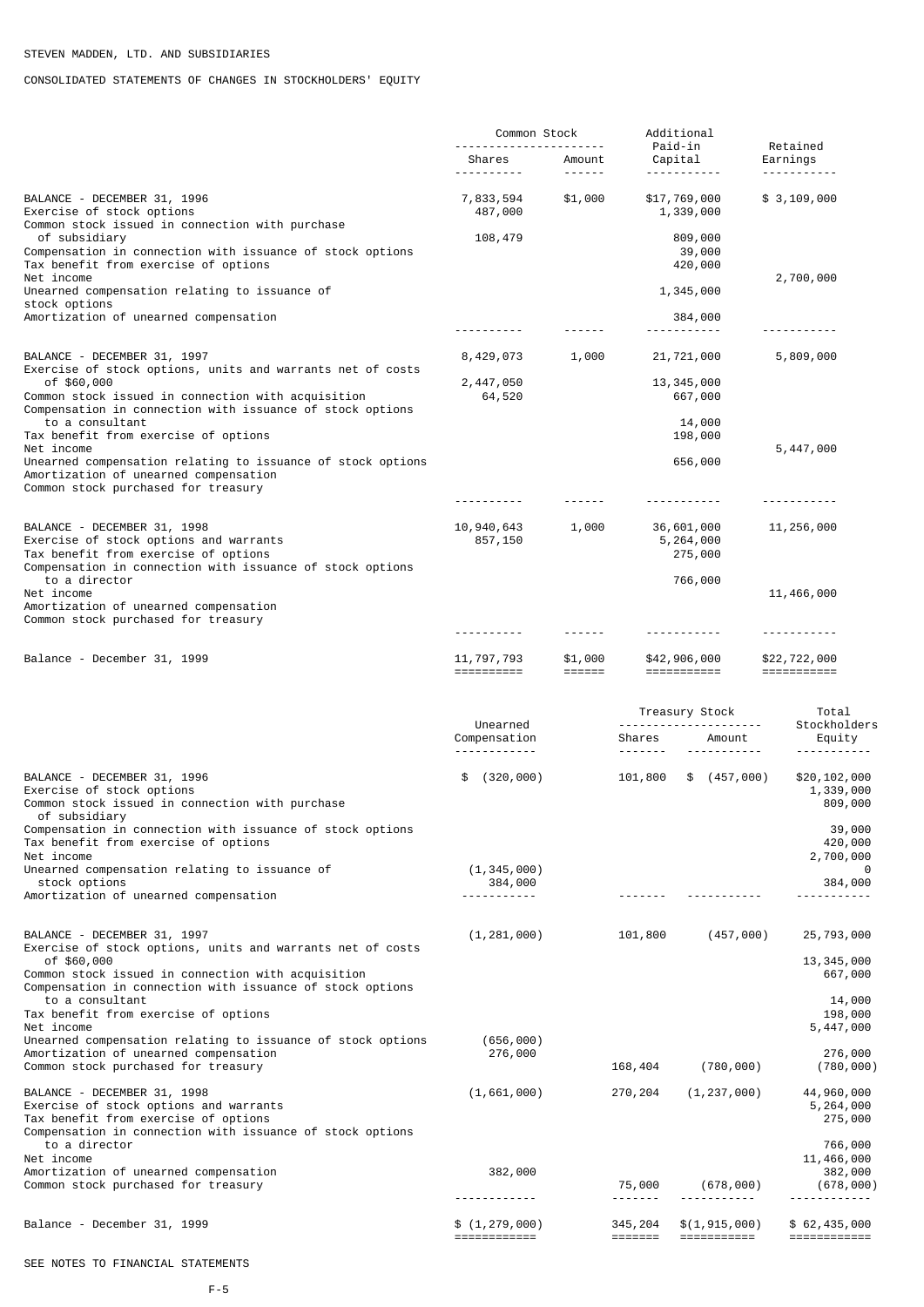# CONSOLIDATED STATEMENTS OF CASH FLOWS

|                                                                           |                                     | YEAR ENDED DECEMBER 31,                                                                                         |                                 |
|---------------------------------------------------------------------------|-------------------------------------|-----------------------------------------------------------------------------------------------------------------|---------------------------------|
|                                                                           | 1999<br><u> - - - - - - - - - -</u> | 1998<br>------------                                                                                            | 1997                            |
| Cash flows from operating activities:                                     |                                     |                                                                                                                 |                                 |
| Net income<br>Adjustments to reconcile net income to net cash provided by |                                     | 11,466,000 \$ 5,447,000                                                                                         | \$2,700,000                     |
| operating activities:                                                     |                                     |                                                                                                                 |                                 |
| Compensatory stock options                                                | 766,000                             | 14,000                                                                                                          | 39,000                          |
| Depreciation and amortization                                             | 2,950,000                           | טטט 14,<br>1, 357, 000                                                                                          | 39,000<br>774,000               |
| Deferred taxes                                                            | (1, 585, 000)                       | $(426,000)$<br>276,000                                                                                          | 50,000                          |
| Deferred compensation<br>Tax benefit from exercise of options             | 382,000<br>275,000                  | 198,000                                                                                                         | 384,000<br>420,000              |
| Provision for doubtful accounts and chargebacks                           | 757,000                             | 228,000                                                                                                         | 664,000                         |
| Deferred rent expense                                                     | 392,000                             | 385,000                                                                                                         |                                 |
| Changes, net of acquisitions, in:                                         |                                     |                                                                                                                 |                                 |
| Accounts receivable                                                       | (767,000)                           | (9,000)                                                                                                         | (1, 269, 000)                   |
| Due from factor                                                           |                                     | $(3,062,000)$ $(4,552,000)$                                                                                     | 41,000                          |
| Inventories                                                               |                                     | $(2, 187, 000)$ $(2, 716, 000)$                                                                                 | (2,324,000)                     |
| Prepaid expenses and other assets                                         | 2,098,000                           | 717,000                                                                                                         | (680,000)                       |
| Accounts payable and accrued expenses                                     |                                     |                                                                                                                 |                                 |
| Accrued bonuses<br>Income tax payable                                     |                                     |                                                                                                                 |                                 |
|                                                                           |                                     |                                                                                                                 |                                 |
| Net cash provided by operating activities                                 |                                     | $22,908,000$ $1,054,000$ $2,405,000$<br><u> - - - - - - - - - - -</u>                                           | <u> - - - - - - - - - - -</u>   |
| Cash flows from investing activities:                                     |                                     |                                                                                                                 |                                 |
| Purchase of property and equipment                                        |                                     | $(4, 752, 000)$ $(4, 017, 000)$                                                                                 | (3,686,000)                     |
| Acquisition of lease rights                                               |                                     |                                                                                                                 |                                 |
| Purchases of investment securities                                        |                                     | $(150, 000)$ $(242, 000)$ $(235, 000)$<br>$(257, 000)$ $(499, 000)$ $(1, 991, 000)$<br>$499, 000$ $1, 991, 000$ |                                 |
| Maturity of investment securities                                         |                                     |                                                                                                                 |                                 |
| Payments in connection with acquisition of business                       | <u> - - - - - - - - - - - -</u>     | (35,000)<br>-------------                                                                                       | <u> - - - - - - - - - - - -</u> |
| Net cash used in investing activities                                     |                                     | $(4, 660, 000)$ $(2, 802, 000)$ $(5, 912, 000)$                                                                 |                                 |
|                                                                           |                                     | <u> - - - - - - - - - - - -</u>                                                                                 |                                 |
| Cash flows from financing activities:                                     |                                     |                                                                                                                 |                                 |
| Proceeds from options, units and warrants exercised - net                 |                                     | 5, 264, 000 13, 345, 000                                                                                        | 1,339,000                       |
| Purchase of treasury stock                                                |                                     | $(678, 000)$ $(780, 000)$<br>$(115, 000)$ $(62, 000)$                                                           |                                 |
| Payments of lease obligations                                             |                                     |                                                                                                                 | (96,000)                        |
| Net cash provided by financing activities                                 |                                     | $4,471,000$ $12,503,000$ $1,243,000$<br><u> - - - - - - - - - - -</u>                                           | <u> - - - - - - - - - - -</u>   |
| Net increase (decrease) in cash and cash equivalents                      |                                     |                                                                                                                 |                                 |
| Cash and cash equivalents - beginning of year                             | <u> - - - - - - - - - - - -</u>     | 22,719,000 10,755,000<br>14,642,000 3,887,000<br>.                                                              | (2,264,000)<br>6,151,000        |
| Cash and cash equivalents - end of year                                   | \$37,361,000                        | \$14,642,000                                                                                                    | \$3,887,000                     |
| Supplemental disclosures of noncash investing and financing activities:   |                                     |                                                                                                                 |                                 |
| Acquisition of leased assets                                              | \$<br>32,000                        | 358,000<br>\$                                                                                                   |                                 |
| Common stock issued in payment of acquisition note and                    |                                     |                                                                                                                 |                                 |
| additional acquisition cost                                               |                                     |                                                                                                                 | 809,000<br>\$                   |
| Common stock issued in connection with acquisition                        |                                     | \$<br>667,000                                                                                                   |                                 |
| Supplemental disclosures of cash flow information:                        |                                     |                                                                                                                 |                                 |
| Cash paid during the year for:<br>Interest                                | 90,000<br>\$                        | 235,000<br>\$                                                                                                   | 339,000<br>\$                   |
| Income taxes                                                              | 3,886,000<br>\$                     | 3,902,000                                                                                                       | \$1,351,000                     |
|                                                                           |                                     |                                                                                                                 |                                 |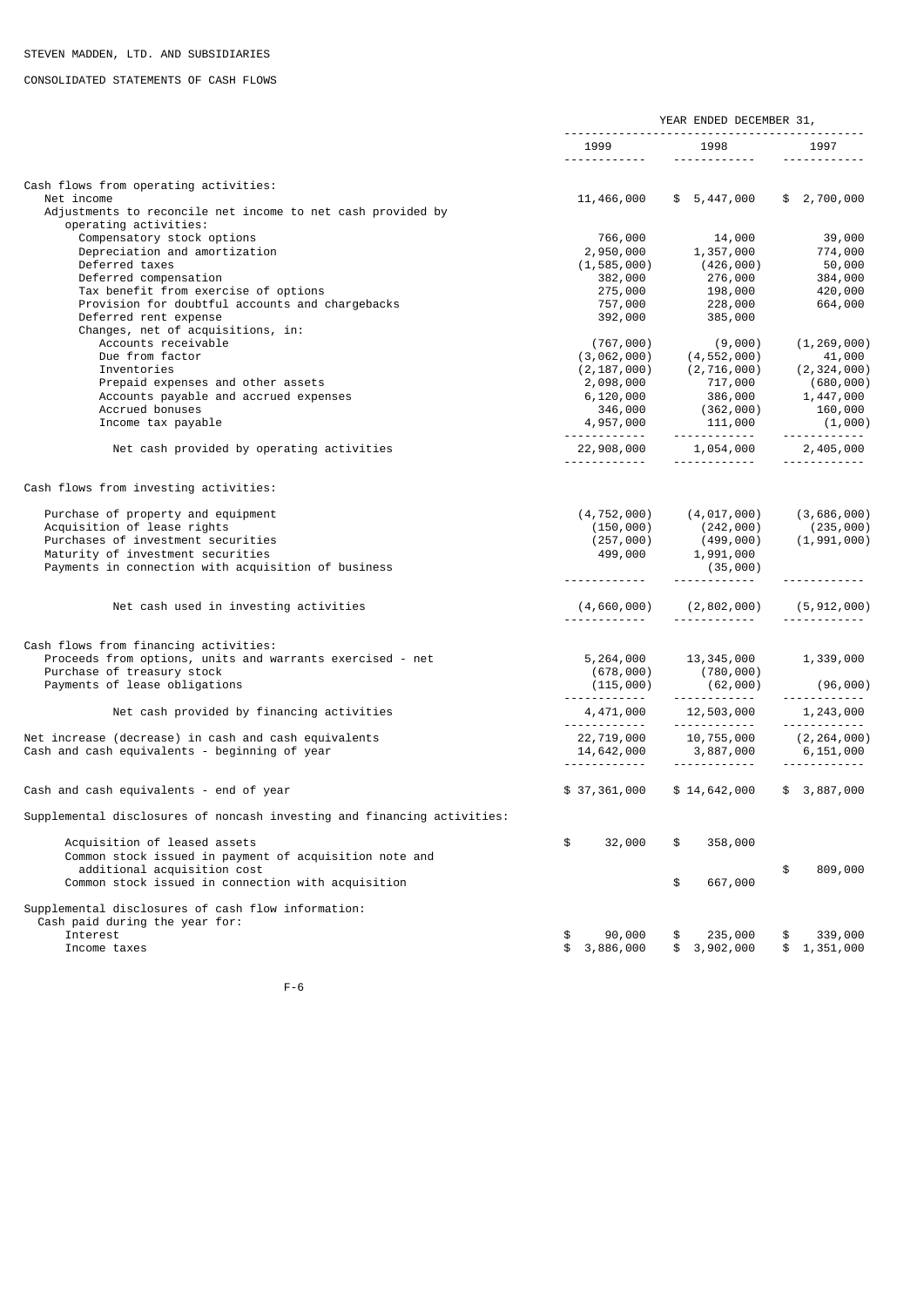NOTES TO FINANCIAL STATEMENTS DECEMBER 31, 1999 AND 1998

# NOTE A - SUMMARY OF SIGNIFICANT ACCOUNTING POLICIES

[1] ORGANIZATION:

 Steven Madden, Ltd. was incorporated on July 9, 1990, in the state of New York and reincorporated in the state of Delaware on November 10, 1998. The Company is engaged primarily in the business of designing, wholesaling and retailing women's shoes. Revenues are generated predominately through the sale of the Company's brand name merchandise and certain licensed product. See Note J for operating segment information.

[2] PRINCIPLES OF CONSOLIDATION:

 The consolidated financial statements include the accounts of Steven Madden, Ltd. and its wholly owned subsidiaries (collectively referred to as the "Company"). All significant intercompany balances and transactions have been eliminated.

[3] USE OF ESTIMATES:

 The preparation of financial statements in conformity with generally accepted accounting principles requires management to make estimates and assumptions that affect the reported amounts of assets and liabilities and disclosure of contingent assets and liabilities at the date of the financial statements and the reported amounts of revenues and expenses during the reporting period. Actual results could differ from those estimates.

[4] CASH AND CASH EQUIVALENTS:

 Cash equivalents at December 31, 1999 and 1998, amounted to approximately \$33,557,000 and \$9,592,000, respectively, and consist of money market funds, certificates of deposit and commercial paper. The Company considers all highly liquid instruments with an original maturity of three months or less to be cash equivalents.

[5] INVESTMENTS:

 Investments held at December 31, 1999 consist of marketable equity securities which are stated at quoted market price. Investments at December 31, 1998, consist primarily of government securities and corporate commercial paper with maturities of less than one year and are stated at amortized cost which approximates market value.

[6] INVENTORIES:

 Inventories, which consist of finished goods, are stated at the lower of cost (first-in, first-out method) or market.

[7] PROPERTY AND EQUIPMENT:

 Property and equipment are stated at cost. Depreciation is computed utilizing the straight-line method based on estimated useful lives ranging from two to ten years. Leasehold improvements are amortized utilizing the straight-line method over the shorter of their estimated useful lives or the lease term. Depreciation and amortization include amounts relating to property and equipment under capital leases.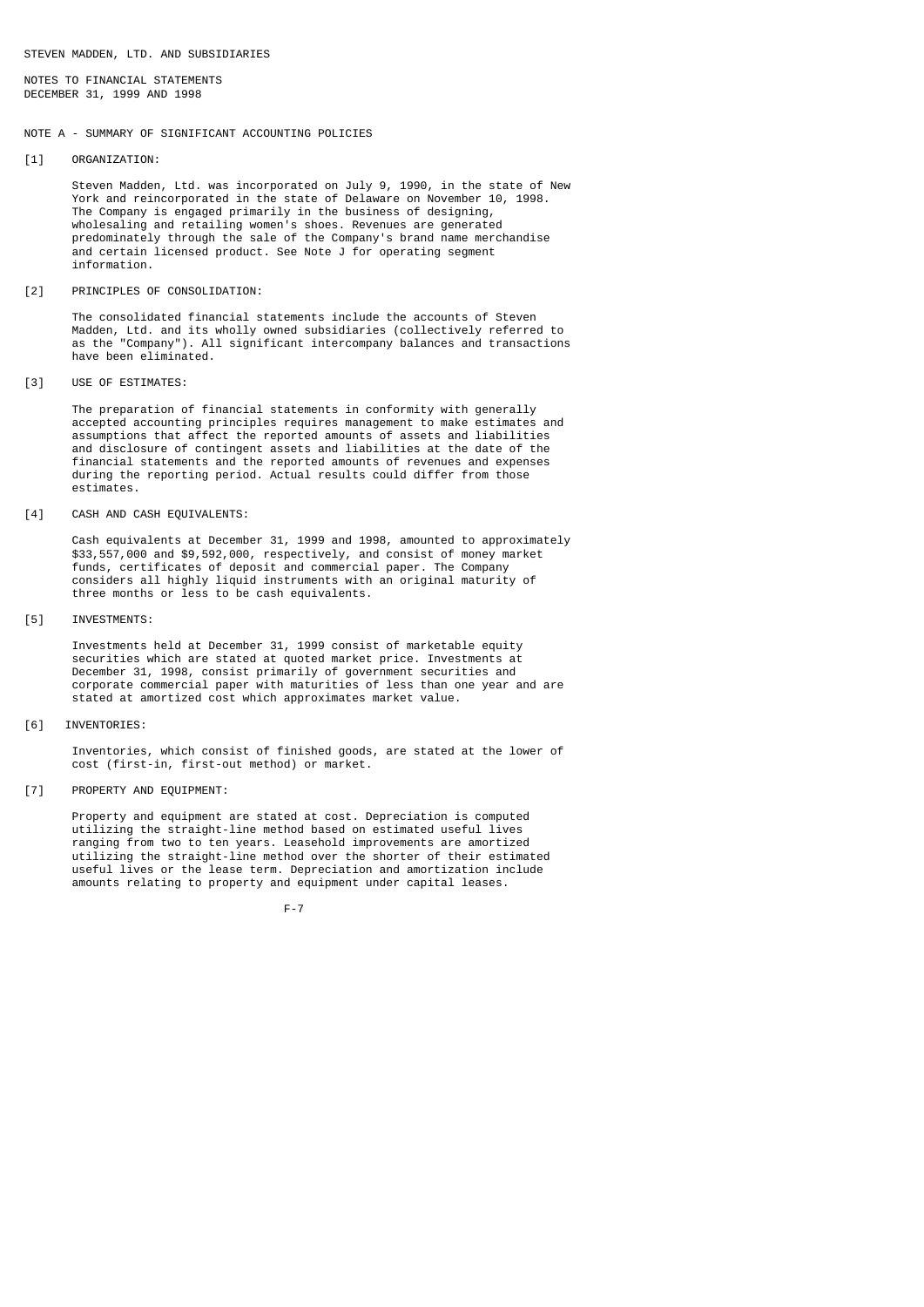NOTES TO FINANCIAL STATEMENTS DECEMBER 31, 1999 AND 1998

### NOTE A - SUMMARY OF SIGNIFICANT ACCOUNTING POLICIES (CONTINUED)

### [7] PROPERTY AND EQUIPMENT: (CONTINUED)

 Impairment losses are recognized for long-lived assets, including certain intangibles, used in operations when indicators of impairment are present and the undiscounted cash flows estimated to be generated by those assets are not sufficient to recover the assets' carrying amount. The impairment loss is measured by comparing the fair value of the assets to their carrying amount.

[8] COST IN EXCESS OF FAIR VALUE OF NET ASSETS ACQUIRED:

 Cost in excess of fair value of net assets acquired relates to the acquisitions of Diva International, Inc. and Daniel Scott, Inc. (Note B) and is being amortized over 20 years.

[9] NET INCOME PER SHARE:

 Basic income per share is based on the weighted average number of common shares outstanding during the year. Diluted income per share reflects the potential dilution assuming common shares were issued upon the exercise of outstanding options and warrants and the proceeds thereof were used to purchase outstanding common shares.

[10] ADVERTISING COSTS:

 The Company expenses costs of print, radio and billboard advertisements as of the first date the advertisements take place. Advertising expense included in operating expenses amounted to \$5,046,000 in 1999, \$2,515,000 in 1998 and \$1,698,000 in 1997. Prepaid advertising, which is included in prepaid expenses and other current assets in the accompanying financial statements, amounted to \$896,000 at December 31, 1998 and includes barter credits received in exchange for merchandise in a prior year. The Company has utilized these credits in 1999, and there is no prepaid advertising at December 31, 1999.

[11] FAIR VALUE OF FINANCIAL INSTRUMENTS:

 The carrying value of the Company's financial instruments approximate fair value due to their short-term nature or their underlying terms.

[12] STOCK-BASED COMPENSATION:

 The Company has elected to continue to account for its stock-based compensation plans using the intrinsic value method prescribed by Accounting Principles Board Opinion No. 25 ("APB No. 25"), "Accounting for Stock Issued to Employees". Under the provisions of APB No. 25, compensation arising from the grant of stock options is measured as the excess, if any, of the quoted market price of the Company's common stock at the date of the grant over the amount an employee must pay to acquire the stock.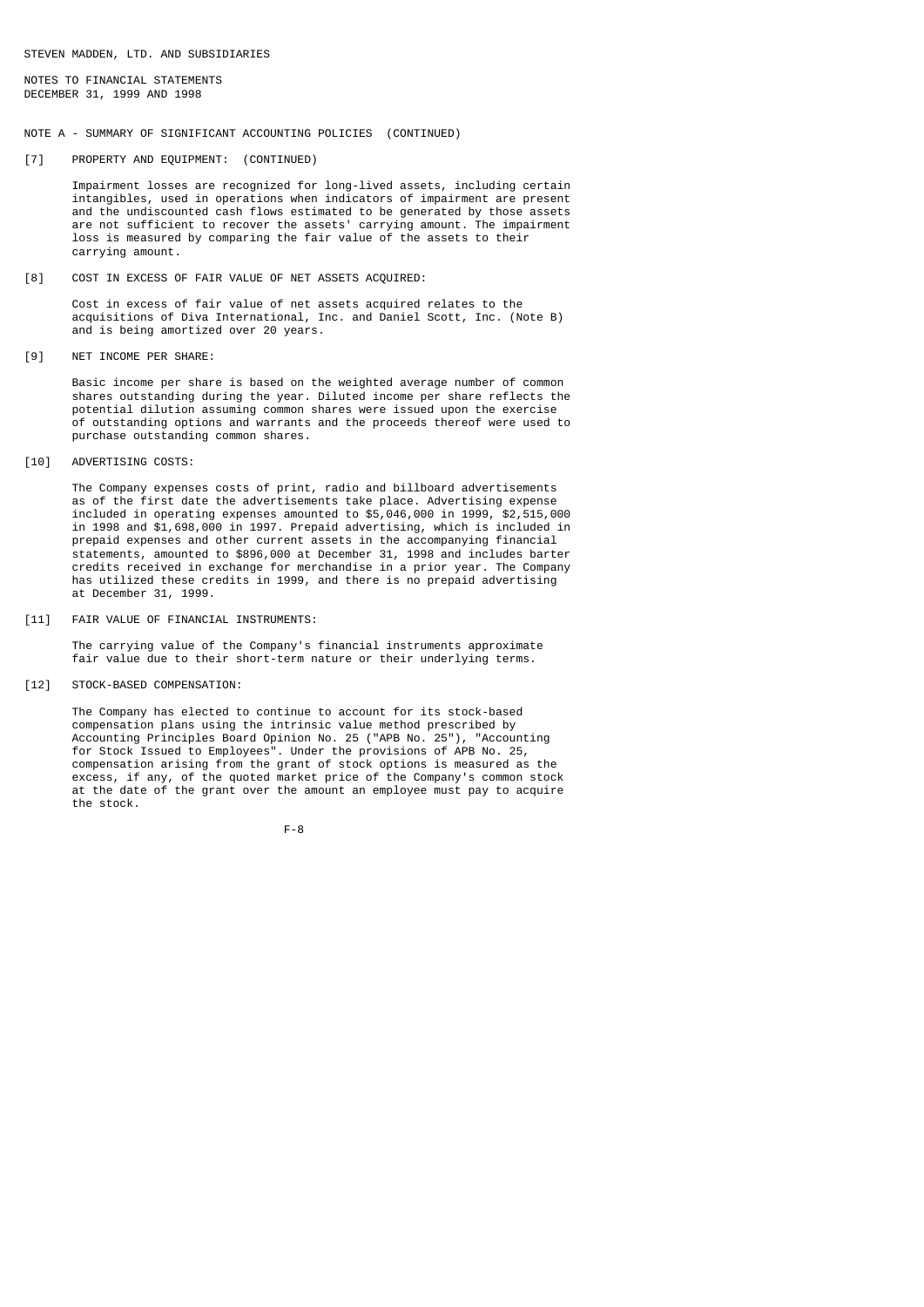NOTES TO FINANCIAL STATEMENTS DECEMBER 31, 1999 AND 1998

# NOTE B - ACQUISITIONS

On May 1, 1998, the Company purchased certain assets from and assumed certain liabilities of Daniel Scott, Inc. which operated one retail outlet store under the name Shoe Biz located in Mineola, N.Y. in exchange for 64,520 shares of common stock. The acquisition was recorded at a total cost of approximately \$703,000, including related expenses, of which \$635,000 was allocated to cost in excess of fair value of the identifiable net assets acquired. The acquisition was accounted for as a purchase and accordingly, the results of operations of the acquired entity were included in the consolidated statements of operations from the date of acquisition. The pro forma results for 1998 and 1997, assuming this acquisition had been made at the beginning of 1997, would not be materially different from reported results.

### NOTE C - PROPERTY AND EQUIPMENT

The major classes of assets and accumulated depreciation and amortization are as follows:

|                                                                                                                                    | December 31, |                                                              |    |                                                         |  |  |
|------------------------------------------------------------------------------------------------------------------------------------|--------------|--------------------------------------------------------------|----|---------------------------------------------------------|--|--|
|                                                                                                                                    |              | 1999                                                         |    | 1998                                                    |  |  |
| Leasehold improvements<br>Machinery and equipment<br>Furniture and fixtures<br>Computer equipment<br>Equipment under capital lease | \$           | 11, 427, 000<br>628,000<br>1,399,000<br>2,461,000<br>249,000 | \$ | 8,196,000<br>474,000<br>710,000<br>1,636,000<br>217,000 |  |  |
| Less accumulated depreciation and amortization                                                                                     |              | 16, 164, 000<br>(5,050,000)                                  |    | 11,233,000<br>(2, 242, 000)                             |  |  |
| Property and equipment - net                                                                                                       | \$           | 11, 114, 000                                                 | \$ | 8,991,000                                               |  |  |

## NOTE D - DUE FROM FACTOR

Under the terms of a factoring agreement, the Company may request advances from the factor up to 80 percent of aggregate receivables purchased by the factor at an interest rate of prime minus 1%. The Company also pays a fee equal to .70% of the gross invoice amount of each receivable purchased. In addition, the factor charges an annual unused line fee of .25% of the average daily unused portion of the maximum credit line which is \$15,000,000. The Company sells and assigns a substantial portion of its receivables, principally without recourse, to the factor. The factor assumes the credit risk of all assigned accounts approved by it, but maintains liens on all trade receivables (whether or not assigned) and the goods represented thereby. These transfers are recognized as sales of receivables.

### NOTE E - STOCK OPTIONS

The Company established various stock option plans under which options to purchase shares of common stock may be granted to employees, directors, officers, agents, consultants and independent contractors. The plans provide that the option price shall not be less than the fair market value of the common stock on the date of grant and that no portion of the option may be exercised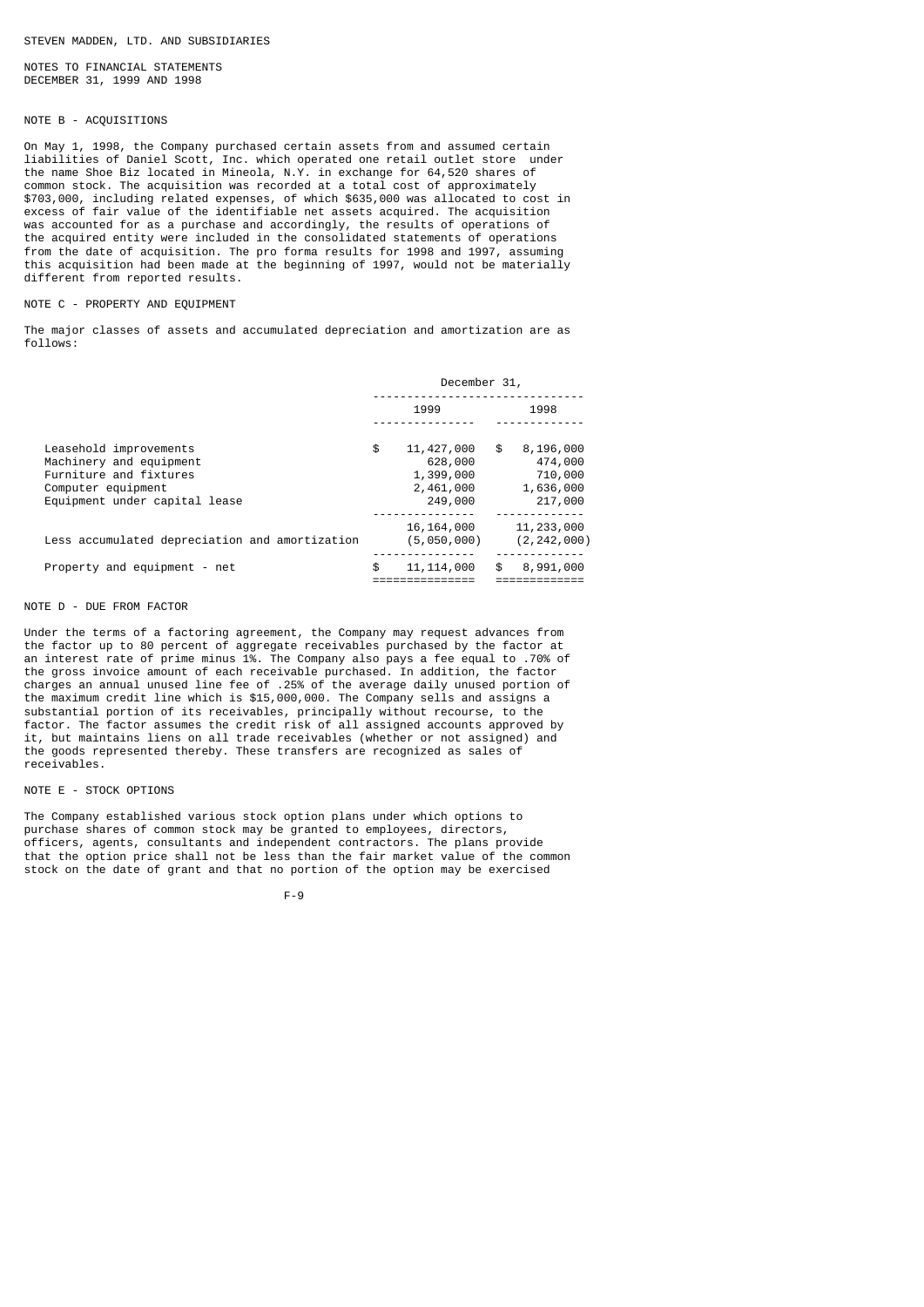NOTES TO FINANCIAL STATEMENTS DECEMBER 31, 1999 AND 1998

beyond ten years from that date. No incentive stock option can be granted for more than five years to a stockholder owning 10% or more of the Company's outstanding common stock. Options granted under the plans during the three years ended December 31, 1999 vest on date of grant or up to three years from such date.

### NOTE E - STOCK OPTIONS (CONTINUED)

In June 1999, the Company adopted the 1999 Stock Plan under which the maximum number of shares to which awards may be granted is initially 400,000 shares. Terms of the 1999 Stock Plan are not materially different from the various existing stock option plans.

Through December 31, 1999, options had been granted for the maximum number of shares for which options were available under the plans and as of such date no shares were available for the granting of future options under the plans.

In addition to options granted under the stock options plans, in March 1995, the Company issued options to purchase 1,000,000 shares of its common stock to a company wholly owned by the Company's Chief Executive Officer and a stockholder. The options were subsequently transferred to the President. The options which are fully exercisable, have an exercise price of \$1.75 and an exercise period of 10 years. Unearned compensation was recorded in the amount of \$575,000, which represented the difference between the exercise price and the fair value of the stock on the date of grant, and is classified as a component of stockholders' equity. The unamortized portion was charged to operations in 1997 in connection with the President's amended employment agreement.

In connection with the amended employment agreement, in 1997, the Company issued the President options to purchase 500,000 shares of its common stock. The options, which vested in August 1998, have an exercise price of \$3.31 and an exercise period of 10 years. Unearned compensation was recorded in the amount of \$1,345,000 which represents the difference between the exercise price and the fair value of the stock on the date of grant, and is classified as a component of stockholders' equity. The unearned compensation is being amortized over the ten-year term of the amended agreement.

Activity relating to stock options during the three years ended December 31, 1999, including the options described in Note I[1], follows:

|                                                               | 1999                                         |                                     | 1998                                             |                                    | 1997                                            |                                    |  |
|---------------------------------------------------------------|----------------------------------------------|-------------------------------------|--------------------------------------------------|------------------------------------|-------------------------------------------------|------------------------------------|--|
|                                                               | Number<br>οf<br>Shares                       | Average<br>Exercise<br>Price        | Number<br>of<br>Shares                           | Average<br>Exercise<br>Price       | Number<br>of<br>Shares                          | Average<br>Exercise<br>Price       |  |
| Outstanding at January 1<br>Granted<br>Exercised<br>Cancelled | 2,968,000<br>617,000<br>(857,000)<br>(8,000) | 5.16<br>SS.<br>9.57<br>6.14<br>6.14 | 2,300,000<br>1,070,000<br>(222,000)<br>(180,000) | \$<br>4.54<br>7.07<br>5.55<br>7.44 | 1,718,000<br>1,153,000<br>(487,000)<br>(84,000) | \$<br>3.93<br>4.70<br>2.75<br>4.67 |  |
| Outstanding at December 31                                    | 2,720,000                                    | 5.85                                | 2,968,000                                        | 5.16                               | 2,300,000                                       | 4.54                               |  |
| Exercisable                                                   | 2,515,000                                    | 5.48                                | 2,530,000                                        | 4.79                               | 1,297,000                                       | 4.53                               |  |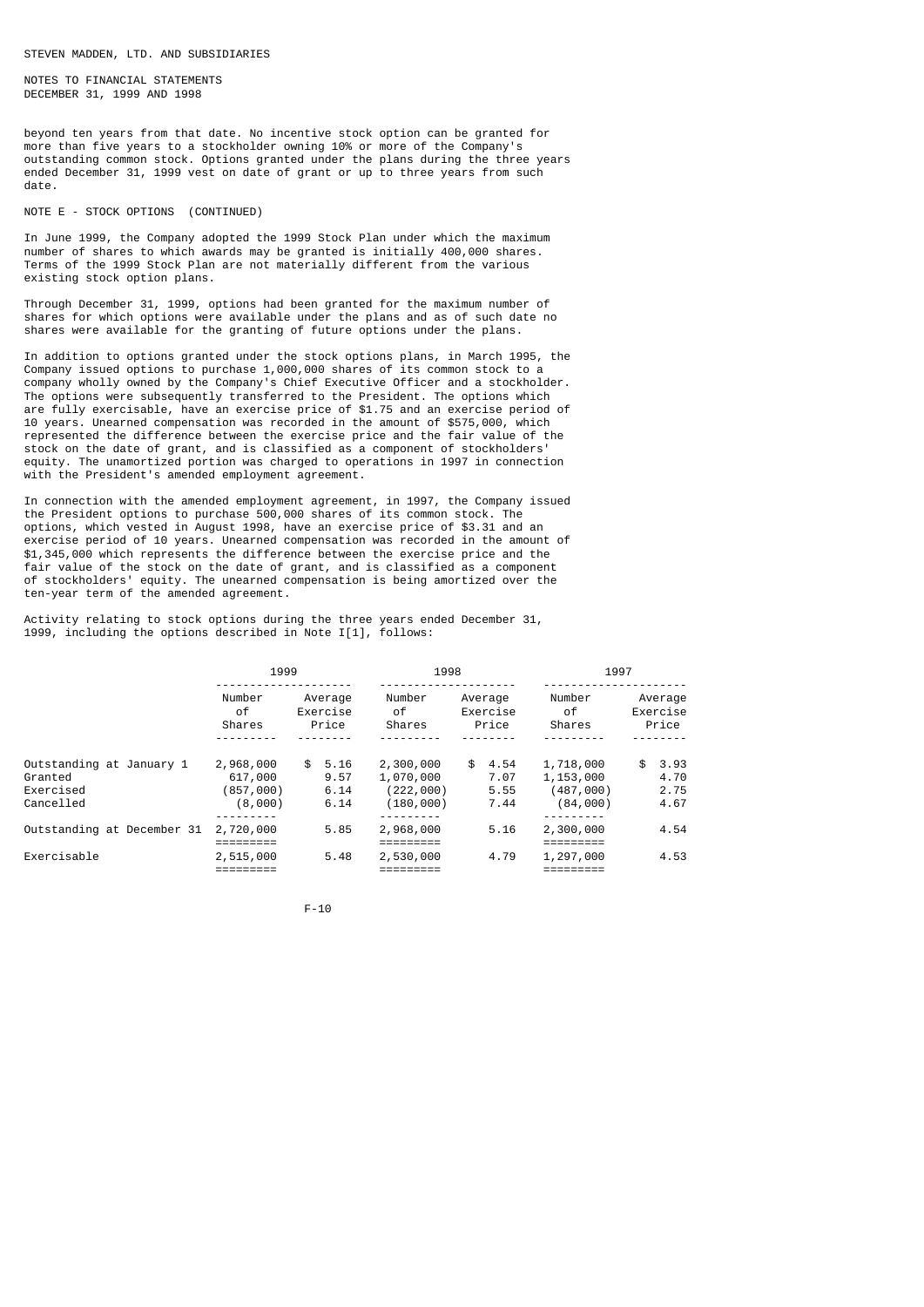NOTES TO FINANCIAL STATEMENTS DECEMBER 31, 1999 AND 1998

# NOTE E - STOCK OPTIONS (CONTINUED)

The following table summarizes information about stock options at December 31, 1999:

|                         | Options Outstanding   |                                                                       |                                          | Options Exercisable   |                                          |  |
|-------------------------|-----------------------|-----------------------------------------------------------------------|------------------------------------------|-----------------------|------------------------------------------|--|
| Range of Exercise Price | Number<br>Outstanding | Weighted<br>Average<br>Remaining<br>Contractual<br>Life<br>(in Years) | Weighted<br>Average<br>Exercise<br>Price | Number<br>Exercisable | Weighted<br>Average<br>Exercise<br>Price |  |
|                         |                       |                                                                       |                                          |                       |                                          |  |
| \$1.50 to \$3.50        | 960,000               | 6.3                                                                   | \$2.48                                   | 960,000               | \$2.48                                   |  |
| \$5.50 to \$6.00        | 685,000               | 7.8                                                                   | 5.73                                     | 685,000               | 5.73                                     |  |
| \$6.50 to \$7.97        | 648,000               | 8.4                                                                   | 7.49                                     | 648,000               | 7.49                                     |  |
| \$9.13 to \$10.83       | 210,000               | 9.0                                                                   | 10.26                                    | 210,000               | 10.26                                    |  |
| \$11,81 to \$12,00      | 217,000               | 9.7                                                                   | 11.97                                    | 12,000                | 12.00                                    |  |
|                         |                       |                                                                       |                                          |                       |                                          |  |
|                         |                       |                                                                       | 5.85                                     |                       | 5.48                                     |  |
|                         | 2,720,000             |                                                                       |                                          | 2,515,000             |                                          |  |
|                         |                       |                                                                       |                                          |                       |                                          |  |

As set forth in Note A[12], the Company applies APB No. 25 in accounting for its stock option incentive plans and, accordingly, recognizes compensation expense for the difference between the fair value of the underlying common stock and the grant price of the option at the date of grant. Pro forma information regarding net income and earnings per share is required by Statement of Financial Accounting Standards No. 123 ("SFAS 123") "Accounting for Stock-Based Compensation" and has been determined as if the Company had accounted for its employee stock options under the fair value method of SFAS 123. For purposes of pro forma disclosures, the estimated fair value of the options is amortized to expense over the options vesting period. Substantially all options granted in 1999, 1998 and 1997 vested on date of grant, and accordingly, the estimated fair value of such options were charged to expense in the year of grant for pro forma disclosures. The Company's pro forma information follows:

|                           | 1999 |              | 1998 |             | 1997 |           |
|---------------------------|------|--------------|------|-------------|------|-----------|
| Net income:               |      |              |      |             |      |           |
| As reported               |      | \$11,466,000 | \$   | 5,447,000   | \$   | 2,700,000 |
| Pro forma                 |      | 7,380,000    |      | \$2,619,000 | \$   | 504,000   |
| Basic income per share:   |      |              |      |             |      |           |
| As reported               | \$   | 1.06         | \$   | .58         | \$   | . 33      |
| Pro forma                 | \$   | .68          | \$   | .28         | \$   | .06       |
| Diluted income per share: |      |              |      |             |      |           |
| As reported               | \$   | .92          | \$   | .50         | \$   | .30       |
| Pro forma                 | \$   | .52          | \$   | . 24        | \$   | .06       |
|                           |      |              |      |             |      |           |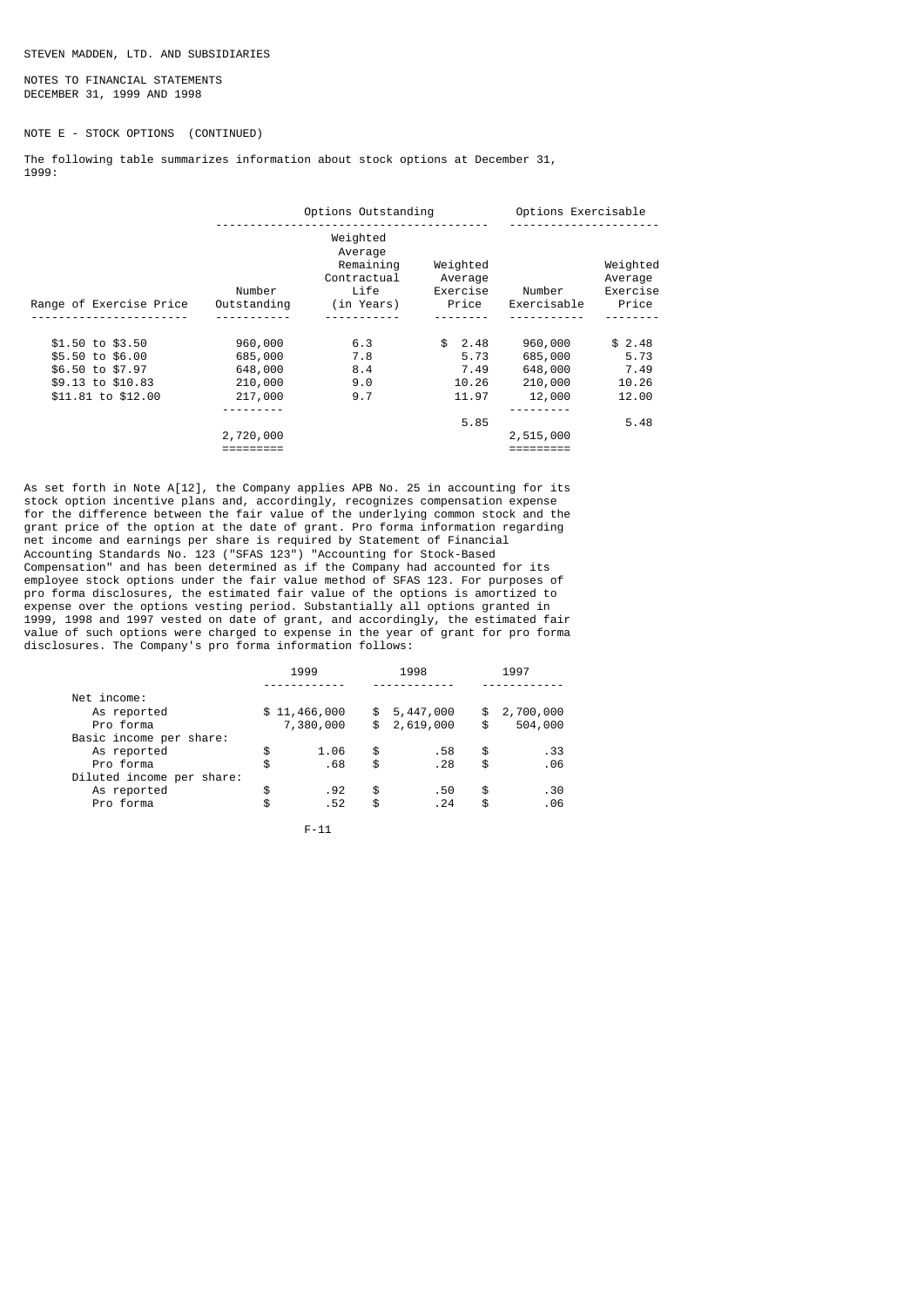NOTES TO FINANCIAL STATEMENTS DECEMBER 31, 1999 AND 1998

# NOTE E - STOCK OPTIONS (CONTINUED)

The weighted average fair value of options granted in 1999, 1998 and 1997 was approximately \$6.62, \$4.57 and \$3.25, respectively, using the Black-Scholes option-pricing model with the following assumptions:

|                         | 1999                  | 1998           | 1997           |
|-------------------------|-----------------------|----------------|----------------|
|                         |                       |                |                |
| Dividend yield          | $\boldsymbol{\Theta}$ |                |                |
| Volatility              | 61%                   | 79%            | 56%            |
| Risk free interest rate | $5.75 - 6.03%$        | $4.22 - 5.57%$ | $5.80 - 6.17%$ |
| Expected life in years  |                       | 3 to 5         | 3 to 5         |

### NOTE F - WARRANTS

In connection with its initial public offering, the Company granted to the underwriter an option to purchase an aggregate of 150,000 units exercisable for four years commencing December 10, 1995 (one year after the effective date) at an exercise price of \$5.80 per unit. Each unit consisted of one share of common stock, one Class A warrant and one Class B warrant. During the year ended December 31, 1998 120,000 units were exercised and the Class A and Class B warrants issued in connection with the units were also exercised. In connection therewith, the Company received proceeds of \$1,926,000.

During July 1998, the Board of Directors of the Company approved the redemption of all of the Company's outstanding Class B warrants. Warrant holders had until the close of business on August 13, 1998 to exercise their Class B warrants for the purchase of shares of common stock at an exercise price of \$5.50 per share. Unexercised Class B warrants were redeemable on August 14, 1998 at \$.05 for each outstanding Class B warrant. The Company issued 1,859,690 shares of its common stock resulting from the exercise of Class B warrants and received proceeds of approximately \$10,228,000. The Company redeemed 15,310 Class B warrants not exercised.

The Company also had outstanding 150,000 Class C warrants issued in connection with a bridge financing which entitled the holder to purchase one share of common stock at a price of \$15.00 per share. The Class C warrants expired on December 10, 1998.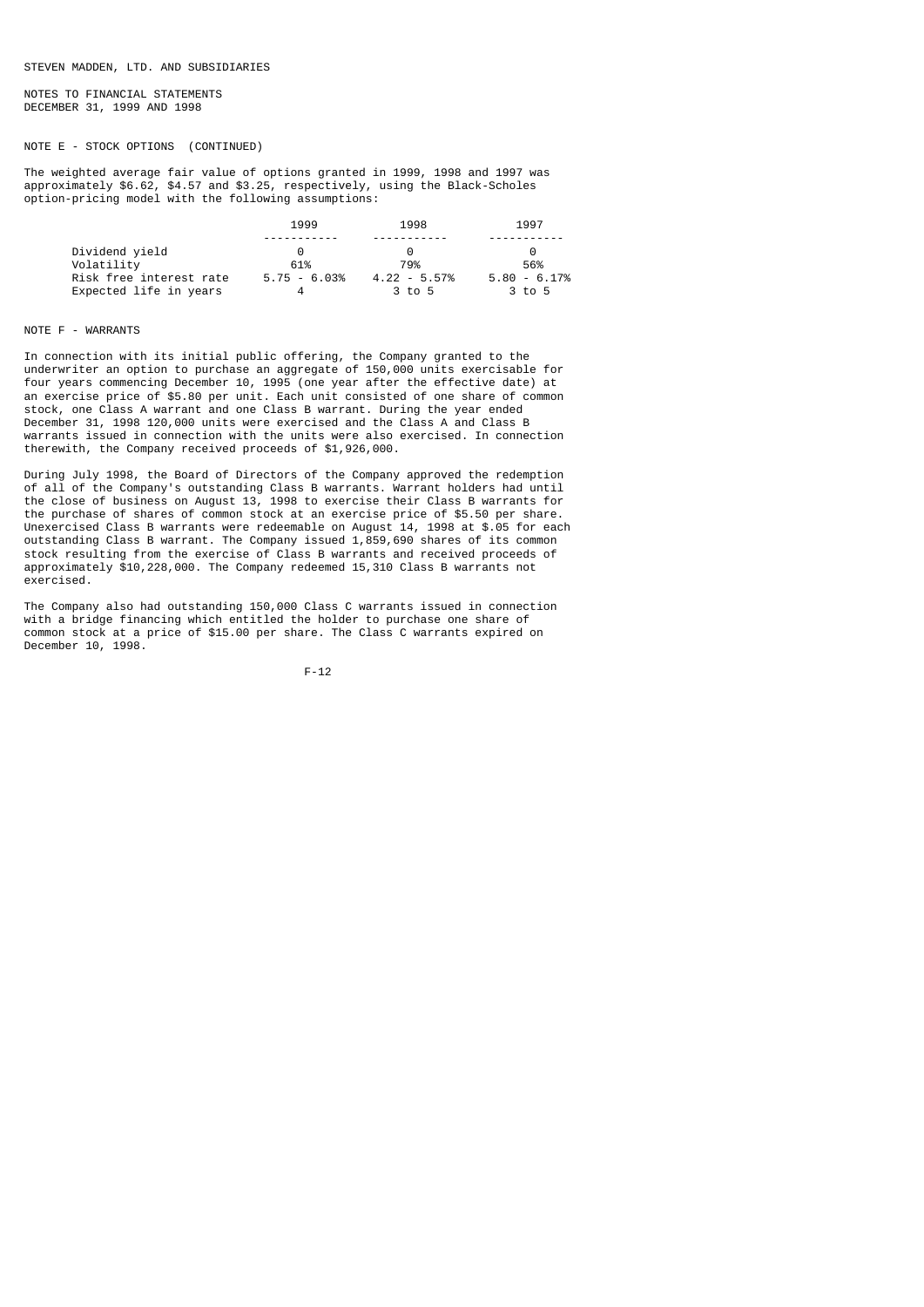NOTES TO FINANCIAL STATEMENTS DECEMBER 31, 1999 AND 1998

# NOTE G - LEASES

### [1] CAPITAL LEASES:

 The Company leases certain equipment under capital leases. Future minimum lease payments consist of the following:

| Total minimum lease payments                      | 363,000       |
|---------------------------------------------------|---------------|
| Less amounts representing interest                | 44,000        |
| Present value of minimum lease payments           | 319,000       |
| Less current maturities                           | 116,000       |
| Capital lease obligation, less current maturities | \$<br>203,000 |
|                                                   |               |

### [2] OPERATING LEASES:

 The Company leases office, showroom, warehouse and retail facilities under noncancelable operating leases with terms expiring at various times through 2010. Future minimum annual lease payments under noncancelable operating leases consist of the following at December 31, 1999:

| 2000       | \$4,803,000  |
|------------|--------------|
| 2001       | 4,874,000    |
| 2002       | 4,776,000    |
| 2003       | 4,441,000    |
| 2004       | 4,144,000    |
| Thereafter | 13,069,000   |
|            |              |
|            | \$36,107,000 |
|            |              |

 A majority of the retail store leases provide for contingent rental payments if gross sales exceed certain targets. In addition, many of the leases contain rent escalation clauses to compensate for increases in operating costs and real estate taxes. Rent expense for the years ended December 31, 1999, 1998 and 1997 was approximately \$5,870,000, \$3,561,000 and \$1,434,000, respectively. Included in such amounts are contingent rents of \$122,000, \$82,000 and \$85,000 in 1999, 1998 and 1997, respectively.

 Pursuant to certain leases, rent expense charged to operations differs from rent paid because of scheduled rent increases. Accordingly, the Company has recorded deferred rent payable. Rent expense is calculated by allocating total rental payments, including those attributable to scheduled rent increases, on a straight-line basis, over the lease term.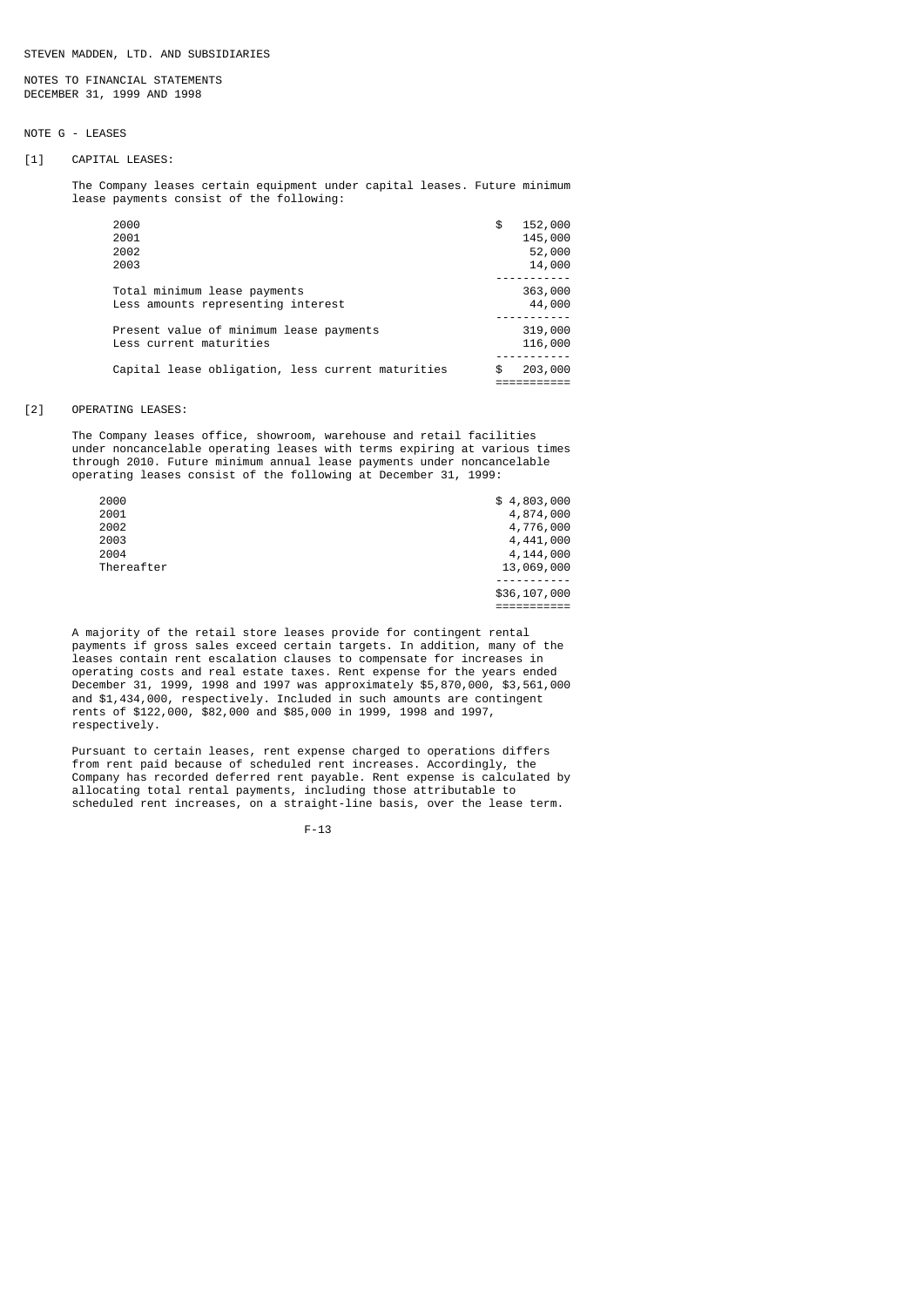### NOTES TO FINANCIAL STATEMENTS DECEMBER 31, 1999 AND 1998

# NOTE H - INCOME TAXES

The income tax provision consists of the following:

|                | 1999            | 1998            | 1997        |
|----------------|-----------------|-----------------|-------------|
|                |                 |                 |             |
| Current:       |                 |                 |             |
| Federal        | \$<br>7,285,000 | \$<br>3,211,000 | \$1,318,000 |
| State and city | 2,574,000       | 1,127,000       | 531,000     |
|                |                 |                 |             |
|                | 9,859,000       | 4,338,000       | 1,849,000   |
|                |                 |                 |             |
| Deferred:      |                 |                 |             |
| Federal        | (1, 167, 000)   | (346,000)       | (16,000)    |
| State and city | (418,000)       | (80,000)        | 66,000      |
|                |                 |                 |             |
|                | (1, 585, 000)   | (426,000)       | 50,000      |
|                |                 |                 |             |
|                | \$<br>8,274,000 | \$<br>3,912,000 | \$1,899,000 |
|                |                 |                 |             |

A reconciliation between taxes computed at the federal statutory rate and the effective tax rate is as follows:

|                                                                                                                                                                             | DECEMBER 31,                 |                                   |                                      |  |
|-----------------------------------------------------------------------------------------------------------------------------------------------------------------------------|------------------------------|-----------------------------------|--------------------------------------|--|
|                                                                                                                                                                             | 1999                         | 1998                              | 1997                                 |  |
| Income taxes at federal statutory rate<br>State income taxes - net of federal income tax benefit<br>Nondeductible items<br>Net operating loss carryforward benefit<br>Other | 34.0%<br>8.6<br>. 3<br>(1.0) | 34.0%<br>7.9<br>$\cdot$ 1<br>(.1) | 34.0%<br>7.7<br>3.7<br>(.4)<br>(3.8) |  |
| Effective rate                                                                                                                                                              | 41.9%                        | 41.9%                             | 41.2%                                |  |

The Company applies the liability method in accounting for income taxes. Under this method, deferred tax assets and liabilities are determined based on differences between financial reporting and tax bases of assets and liabilities and are measured using the enacted tax rates and laws that are expected to be in effect when the differences are expected to reverse.

The components of deferred tax assets and liabilities are as follows:

### DECEMBER 31, ---------------------------- 1999 1998 ------------- ----------- Deferred tax assets: Depreciation \$ 482,000 \$ 43,000 Accounts receivable allowances 619,000 333,000<br>Inventory 482,000 201,000 Inventory  $482,000$  201,000<br>Nondeductible compensation 510,000 94,000 Nondeductible compensation 510,000 94,000<br>Deferred rent 319,000 156,000  $Deferred$  rent 319,000 ------------- ----------- Net deferred tax asset  $\frac{1}{2}$ ,  $\frac{2}{412}$ ,  $\frac{000}{5}$   $\frac{827}{7}$ ,  $\frac{000}{7}$ ============= ===========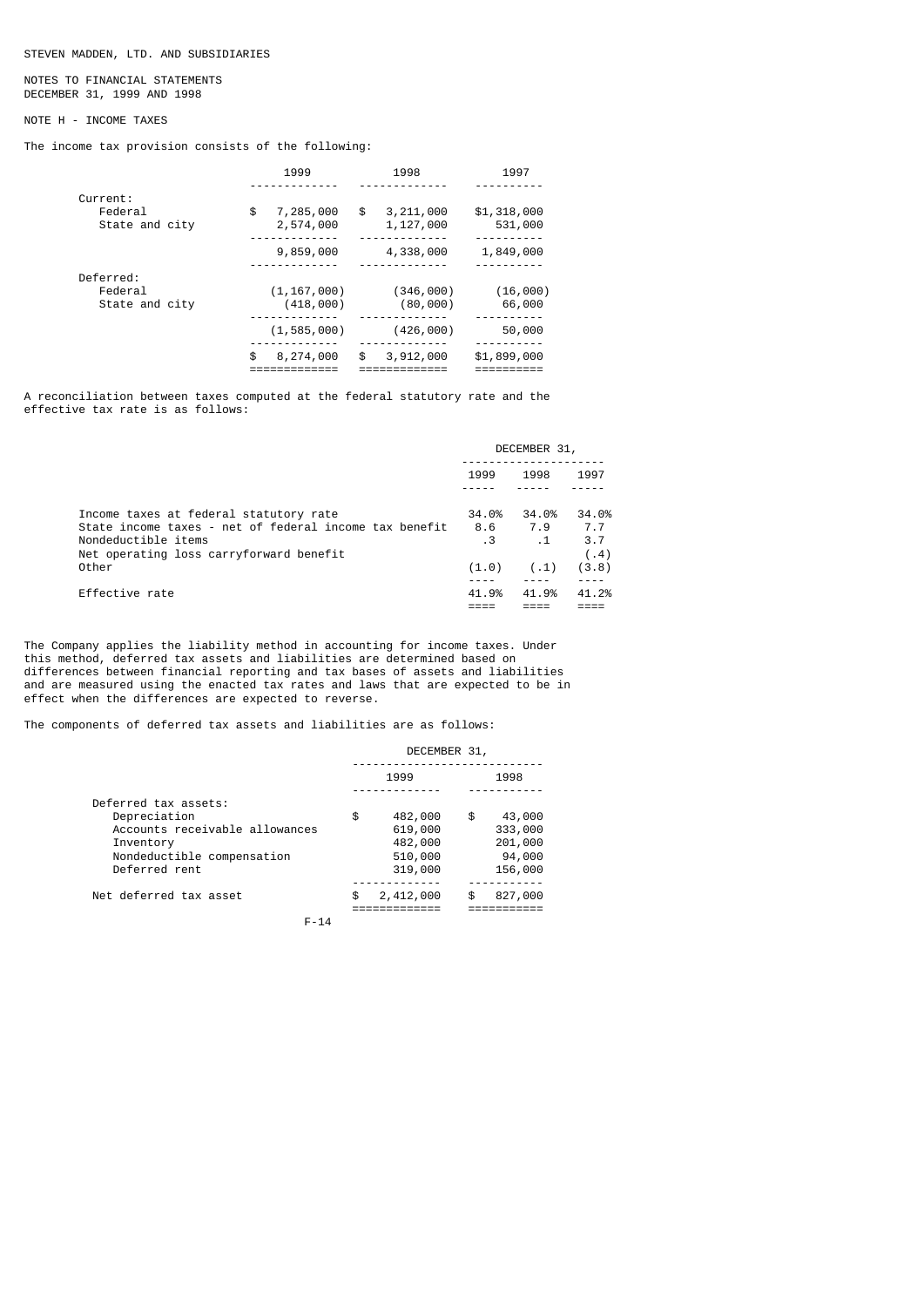NOTES TO FINANCIAL STATEMENTS DECEMBER 31, 1999 AND 1998

NOTE I - COMMITMENTS, CONTINGENCIES AND OTHER

### [1] EMPLOYMENT AGREEMENTS:

 The Company has an employment agreement with its Chief Executive Officer which was amended in February 2000 to extend the term through December 2009. The employment agreement provides for salary commitments of approximately \$4,780,000 over the next ten years. Additionally, the agreement provides for a discretionary bonus in cash, capital stock or other property as the board may determine from time to time. The prior agreement provided for a bonus plan based on graduated rates at specified levels of net revenue.

 During 1998 and 1997, the Company entered into three and four year employment agreements with various executives which provide for aggregate annual salaries of \$1,210,000, subject to increases. With respect to certain executives, the agreements provide for bonuses based upon earnings, as defined. In connection with one agreement, the Company granted options to one executive to purchase 250,000 shares of the Company's common stock at \$7.50 per share. The market value of the stock at the date of grant was \$10.125 per share. The Company recorded approximately \$656,000 as unearned compensation relating to such options, of which approximately \$254,000 and \$148,000 was charged to operations during the years ended December 31, 1999 and 1998, respectively.

### [2] LETTERS OF CREDIT:

 At December 31, 1999 and 1998, the Company had open letters of credit for the purchase of imported inventories of approximately \$3,163,000 and \$3,565,000, respectively.

### [3] PENDING LITIGATION:

## (a) Magnum Fashions, Inc.:

 On or about May 25, 1999, Magnum Fashions, Inc. ("Magnum") and WK Maxy Industries, Ltd.. ("WK") commenced an arbitration proceeding against the Company. In the claim filed as part of the agazhoù end company. In the claim illeven as part is enter into a license agreement, dated as of February 1, 1997, with the Company pursuant to which Magnum licensed the Company's "Steve Madden" trademark for handbags and related products. WK alleged that it was fraudulently induced into providing a guaranty of Magnum's obligations under the license. Based on this and other allegations, Magnum and WK have sought to be released from their financial obligations to the Company under the license and guaranty, respectively. Magnum is also seeking damages that it has estimated to be in excess of \$5,000,000.

 On July 7, 1999, the Company submitted its answer to the claim and filed a counterclaim. In addition to denying the claims asserted by Magnum and WK, the Company asserted a claim against Magnum and WK for the balance of the minimum royalty due under the license. The Company also asserted additional claims against Magnum and WK based on improper sales made during the term of the license and improper liquidation of its inventory following termination of the licenses. Magnum and WK have denied the counterclaims.

> The arbitration is in the preliminary stages. The Company believes that Magnum and WK's claims are without merit and intends to vigorously contest the arbitration.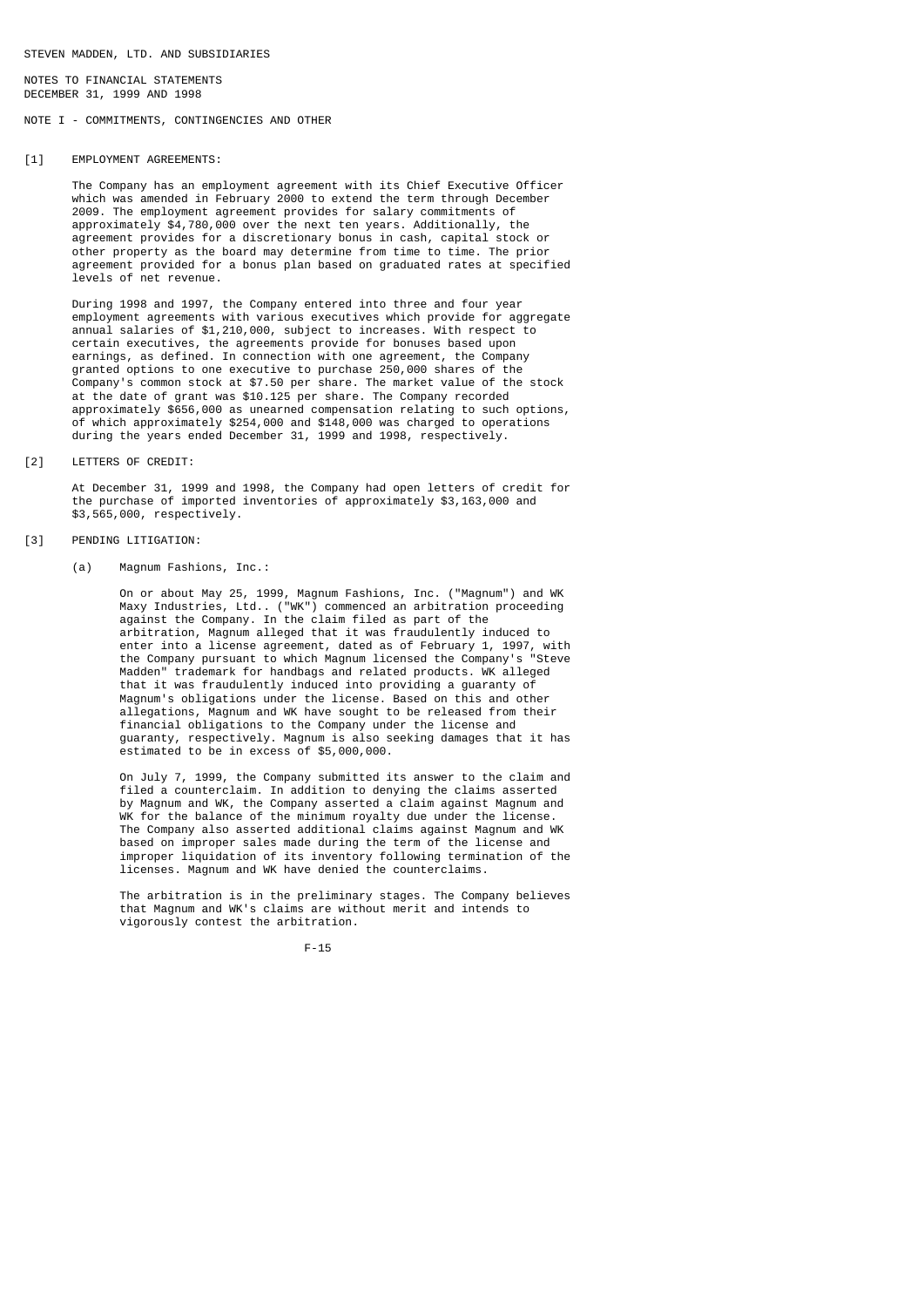NOTES TO FINANCIAL STATEMENTS DECEMBER 31, 1999 AND 1998

NOTE I - COMMITMENTS, CONTINGENCIES AND OTHER

- [3] PENDING LITIGATION:
	- (b) Lee N' Gi:

 On or about October 27, 1999, the Company commenced an action against Lee N' Gi, the exclusive marketing and distribution agent for Magnum, in which it claimed that Lee N' Gi had wrongfully induced Magnum to breach its obligation under the aforementioned license between the Company and Magnum. The Company is seeking damages of \$3,000,000.

> On or about December 14, 1999, Lee N' Gi served an answer denying the allegations and counterclaimed that the Company had breached or wrongfully terminated the license to its detriment. Lee N' Gi seeks damages of \$2,000,000 on its counterclaim. The Company answered the counterclaim denying the allegations. The action is in the preliminary stages. The Company believes that the Lee N' Gi counterclaim is without merit and intends to vigorously contest this matter.

(c) Ooga Associated Corp.:

 In an action commenced on or about March 13, 1998, the Company and Stav Efrat were sued by Ooga Associated Corp. ("Ooga"), a design and construction firm previously engaged by the Company to design and construct certain of the Company's retail shoe stores. On October 22, 1998, the Court orally dismissed Ooga's breach of contract claims and on January 7, 1999, the Court suspended the action based on the failure of Ooga to be present for a mandatory court conference. The action was subject to being revived upon application by Ooga within a one-year period. Ooga did not revive such action within the one year.

[4] CONCENTRATIONS:

 The Company maintains cash and cash equivalents with various major financial institutions which at times are in excess of the amount insured.

 During the year ended December 31, 1999, the Company purchased approximately 44%, 24% and 19% of their inventory from suppliers in China, Brazil and Mexico, respectively.

 During the year ended December 31, 1998, the Company purchased approximately 41% of their inventory from several suppliers in Brazil and Mexico. Purchases are made in United States dollars.

 Sales to two customers amounted to 15% and 10% of net sales and amounts receivable at year end from these customers represented 22% and 14% of accounts receivable in 1999, respectively.

 Sales to one customer represented approximately 13% and 11% of net sales and amounts receivable at year end from such customer represented 11% and 13% of accounts receivable in 1998 and 1997, respectively. Sales to such customers are included in the wholesale segment (see Note J).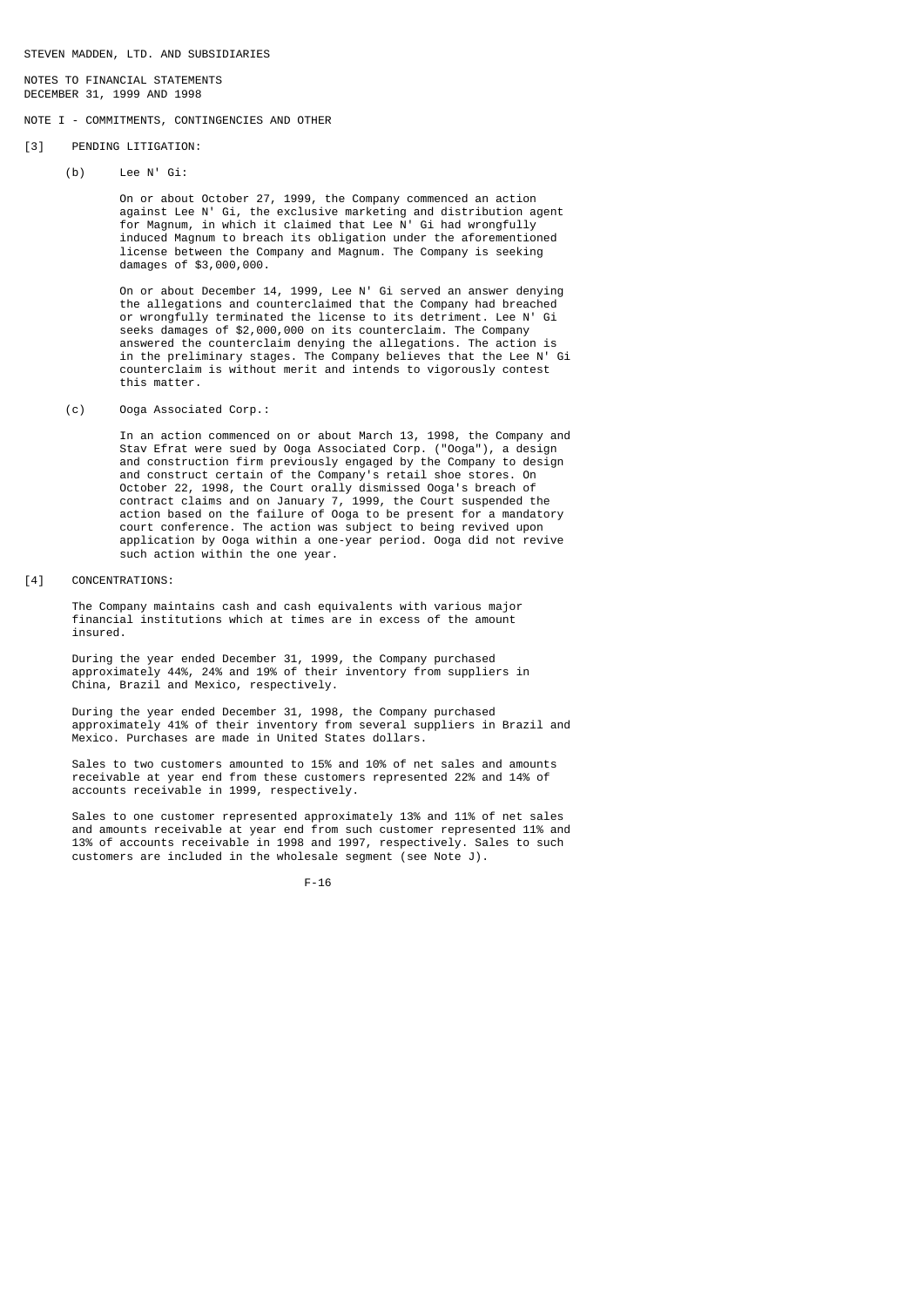NOTES TO FINANCIAL STATEMENTS DECEMBER 31, 1999 AND 1998

# [5] VALUATION AND QUALIFYING ACCOUNTS:

 The following is a summary of the allowance for doubtful accounts related to accounts receivable and allowance for chargebacks related to the amount due from factor for the years ended December 31, 1999, 1998 and 1997:

|                                                       | 1999 |           | 1998 |            | 1997 |           |
|-------------------------------------------------------|------|-----------|------|------------|------|-----------|
|                                                       |      |           |      |            |      |           |
| Balance at beginning of year                          | \$   | 813,000   |      | 686,000    |      | 325,000   |
| Charged to expense                                    |      | 757,000   |      | 228,000    |      | 664,000   |
| Uncollectible accounts written off, net of recoveries |      | (60,000)  |      | (101, 000) |      | (303,000) |
|                                                       |      |           |      |            |      |           |
| Balance at end of year                                | \$   | 1,510,000 | \$   | 813,000    |      | 686,000   |
|                                                       |      |           |      |            |      |           |

# NOTE J - OPERATING SEGMENT INFORMATION

The Company's reportable segments are primarily based on methods used to distribute its products. The wholesale and retail segments derive revenues from sales of women's footwear. The wholesale segment, through sales to department and specialty stores, and the retail segment through operation of its own retail stores, derive revenues from sales of branded women's footwear. In addition, commencing in 1997, the wholesale segment began a licensing program that extended the Steve Madden brand to accessories and ready-to-wear apparel. The other segment represents activities of a subsidiary which earns commissions for serving as a buying agent to mass-market merchandisers, shoe chains and other off-price retailers with respect to their purchase of private label shoes.

The accounting policies of the segments are the same as those described in the summary of significant accounting policies. The Company evaluates performance based on profit or loss from operations before interest income and interest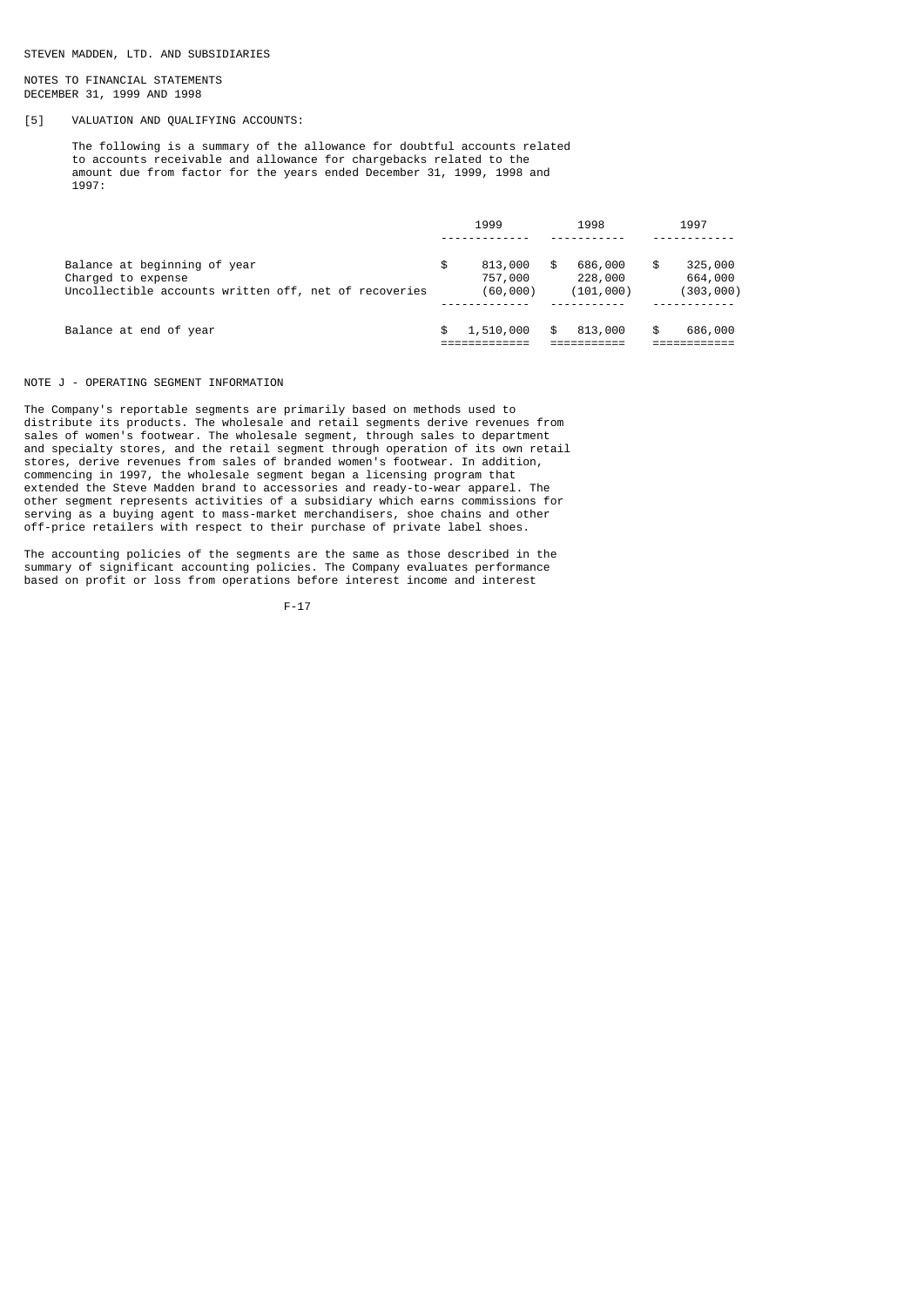# NOTES TO FINANCIAL STATEMENTS DECEMBER 31, 1999 AND 1998

expense and before income taxes. Following is information for the Company's reportable segments:

|                                     | WHOLESALE     | RETAIL |              | <b>OTHER</b> |           | CONSOLIDATED |              |
|-------------------------------------|---------------|--------|--------------|--------------|-----------|--------------|--------------|
|                                     |               |        |              |              |           |              |              |
| Year ended December 31, 1999:       |               |        |              |              |           |              |              |
| Net sales to external customers (a) | \$114,406,000 | \$     | 48,630,000   |              |           | \$.          | 163,036,000  |
| Commissions and licensing fees      | 807,000       |        |              | \$           | 2,560,000 |              | 3,367,000    |
| Operating earnings                  | 12,130,000    |        | 5,910,000    |              | 881,000   |              | 18,921,000   |
| Depreciation and amortization       | 1,244,000     |        | 1,703,000    |              | 3,000     |              | 2,950,000    |
| Other significant noncash items:    |               |        |              |              |           |              |              |
| Deferred compensation               | 382,000       |        |              |              |           |              | 382,000      |
| Deferred rent                       | 8,000         |        | 384,000      |              |           |              | 392,000      |
| Provision for doubtful accounts     | 733,000       |        |              |              | 24,000    |              | 757,000      |
| Segment assets (b)                  | 61,713,000    |        | 13,500,000   |              | 2,922,000 |              | 78,135,000   |
| Capital expenditures                | 974,000       |        | 3,810,000    |              |           |              | 4,784,000    |
| Year ended December 31, 1998:       |               |        |              |              |           |              |              |
| Net sales to external customers (a) | 59,221,000    |        | 26,562,000   |              |           |              | 85,783,000   |
| Commissions and licensing fees      | 594,000       |        |              | \$           | 2,679,000 |              | 3,273,000    |
| Operating earnings                  | 5,126,000     |        | 2,741,000    |              | 1,347,000 |              | 9,214,000    |
| Depreciation and amortization       | 516,000       |        | 837,000      |              | 4,000     |              | 1,357,000    |
| Other significant noncash items:    |               |        |              |              |           |              |              |
| Deferred compensation               | 276,000       |        |              |              |           |              | 276,000      |
| Deferred rent                       | 47,000        |        | 336,000      |              | 2,000     |              | 385,000      |
| Provision for doubtful accounts     | 228,000       |        |              |              |           |              | 228,000      |
| Segment assets (b)                  | 33,731,000    |        | 14,663,000   |              | 534,000   |              | 48,928,000   |
| Capital expenditures                | 550,000       |        | 3,467,000    |              |           |              | 4,017,000    |
| Year ended December 31, 1997:       |               |        |              |              |           |              |              |
| Net sales to external customers (a) | 44,934,000    |        | 13, 249, 000 |              | 1,128,000 |              | 59, 311, 000 |
| Commissions and licensing fees      | 129,000       |        |              |              | 2,192,000 |              | 2,321,000    |
| Operating earnings                  | 2,037,000     |        | 1,605,000    |              | 984,000   |              | 4,626,000    |
| Depreciation and amortization       | 371,000       |        | 401,000      |              | 2,000     |              | 774,000      |
| Other significant noncash items:    |               |        |              |              |           |              |              |
| Deferred compensation               | 384,000       |        |              |              |           |              | 384,000      |
| Provision for doubtful accounts     | 664,000       |        |              |              |           |              | 664,000      |
| Segment assets (b)                  | 20,424,000    |        | 8,341,000    |              | 512,000   |              | 29, 277, 000 |
| Capital expenditures                | 998,000       |        | 3,038,000    |              | 8,000     |              | 4,044,000    |

(a) Attributed to the United States, based on the location in which the sale originated.

(b) All long-lived assets, consisting of property and equipment and cost in excess of fair value of net assets acquired, are located in the United States.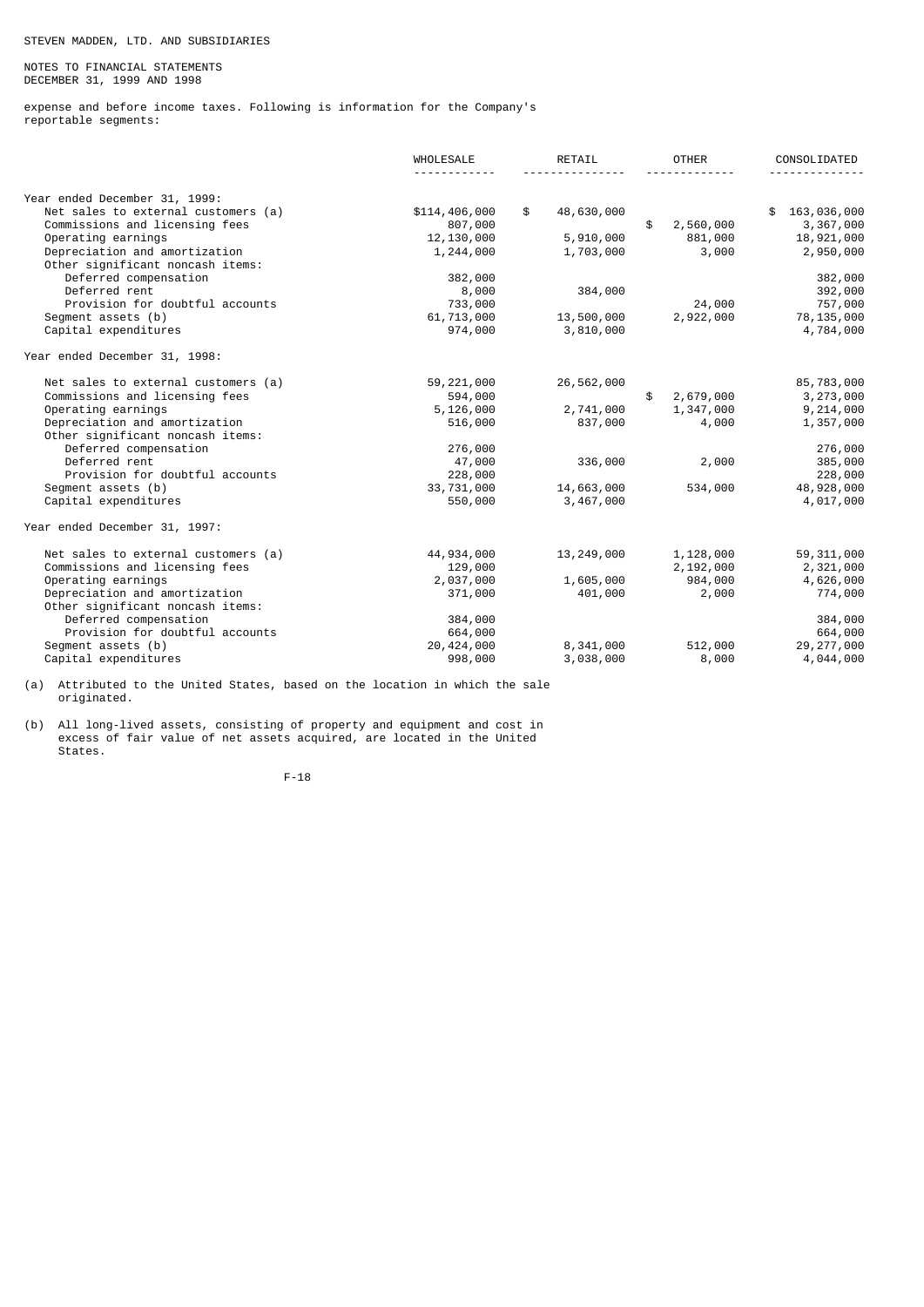### NOTES TO FINANCIAL STATEMENTS DECEMBER 31, 1999 AND 1998

Note K - Quarterly Results of Operations (unaudited)

The following is a summary of the quarterly results of operations for the years ended December 31, 1999 and 1998 (000's omitted):

|                                                                                                                        | March 31                                               | June 30                                                | September 30                                           | December 31                                            |
|------------------------------------------------------------------------------------------------------------------------|--------------------------------------------------------|--------------------------------------------------------|--------------------------------------------------------|--------------------------------------------------------|
| 1999:                                                                                                                  | - - - - - - - -                                        |                                                        |                                                        |                                                        |
| Revenues<br>Cost of sales<br>Commissions and licensing fees<br>Net income<br>Net income per share:<br>Basic<br>Diluted | \$<br>26,731<br>15,789<br>691<br>1,411<br>0.13<br>0.12 | 38,056<br>\$<br>21,888<br>802<br>2,364<br>0.22<br>0.19 | \$<br>48,963<br>28,962<br>896<br>3,448<br>0.32<br>0.27 | \$<br>49,286<br>27,897<br>978<br>4,243<br>0.38<br>0.33 |
| 1998:                                                                                                                  |                                                        |                                                        |                                                        |                                                        |
| Revenues<br>Cost of sales<br>Commissions and licensing fees<br>Net income<br>Net income per share:                     | \$<br>16,511<br>9,485<br>764<br>773                    | \$18,733<br>11,200<br>779<br>881                       | 23,991<br>\$<br>13,908<br>992<br>1,880                 | \$<br>26,548<br>15,300<br>738<br>1,913                 |
| Basic<br>Diluted                                                                                                       | 0.09<br>0.08                                           | 0.10<br>0.08                                           | 0.19<br>0.17                                           | 0.18<br>0.17                                           |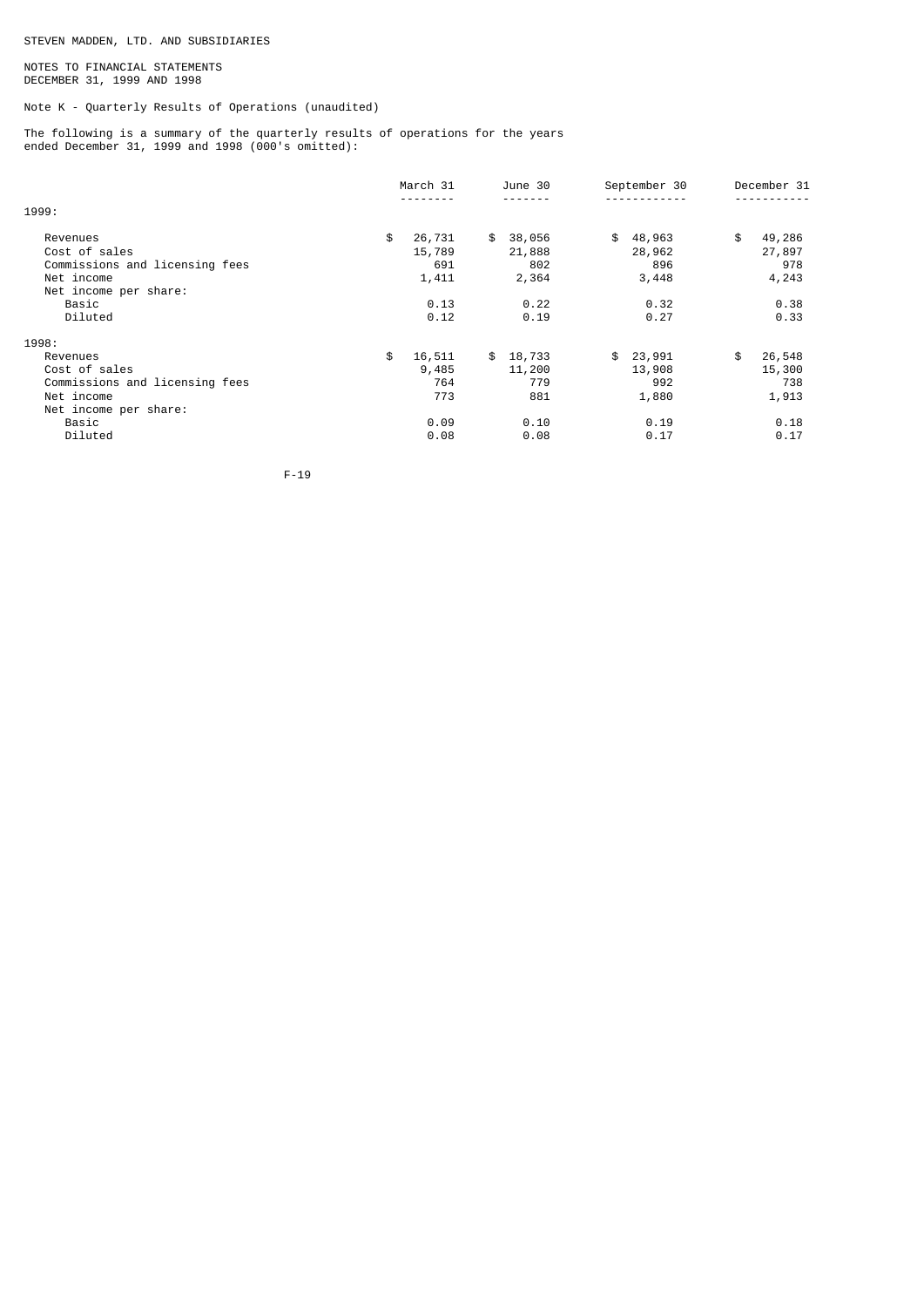**STGNATURE** 

 Pursuant to the requirements of Section 13 or 15(d) of the Securities Exchange Act of 1934, the registrant has duly caused this report to be signed on its behalf by the undersigned, thereunto duly authorized. Dated: New York, New York March 27, 2000 STEVEN MADDEN, LTD. By: /s/ STEVEN MADDEN ------------------------------------ Steven Madden Chairman of the Board and Chief Executive Officer Pursuant to the requirements of the Securities Exchange Act of 1934, this report has been signed below by the following persons on behalf of the registrant in the capacities and on the dates indicated. Signature Date Date Date Date Date - --------- ----- ---- /s/ STEVEN MADDEN Chairman of the Board March 27, 2000 - ------------------------- and Chief Executive Officer Steven Madden /s/ RHONDA BROWN President, Chief Operating Officer March 27, 2000 - ------------------------- and Director Rhonda Brown /s/ JOHN BASILE Executive Vice President March 27, 2000 - ------------------------- and Director John Basile /s/ ARVIND DHARIA Chief Financial Officer March 27, 2000 - ------------------------- and Director Arvind Dharia /s/ CHARLES KOPPELMAN Director March 27, 2000 - ------------------------- Charles Koppelman /s/ JOHN L. MADDEN Director March 27, 2000 - ------------------------- John L. Madden /s/ PETER MIGLIORINI Director March 27, 2000 - -------------------------- Peter Migliorini /s/ LES WAGNER Vice President - Real Estate March 27, 2000 - -------------------------- of Steven Madden Retail, Inc. Les Wagner **and Director**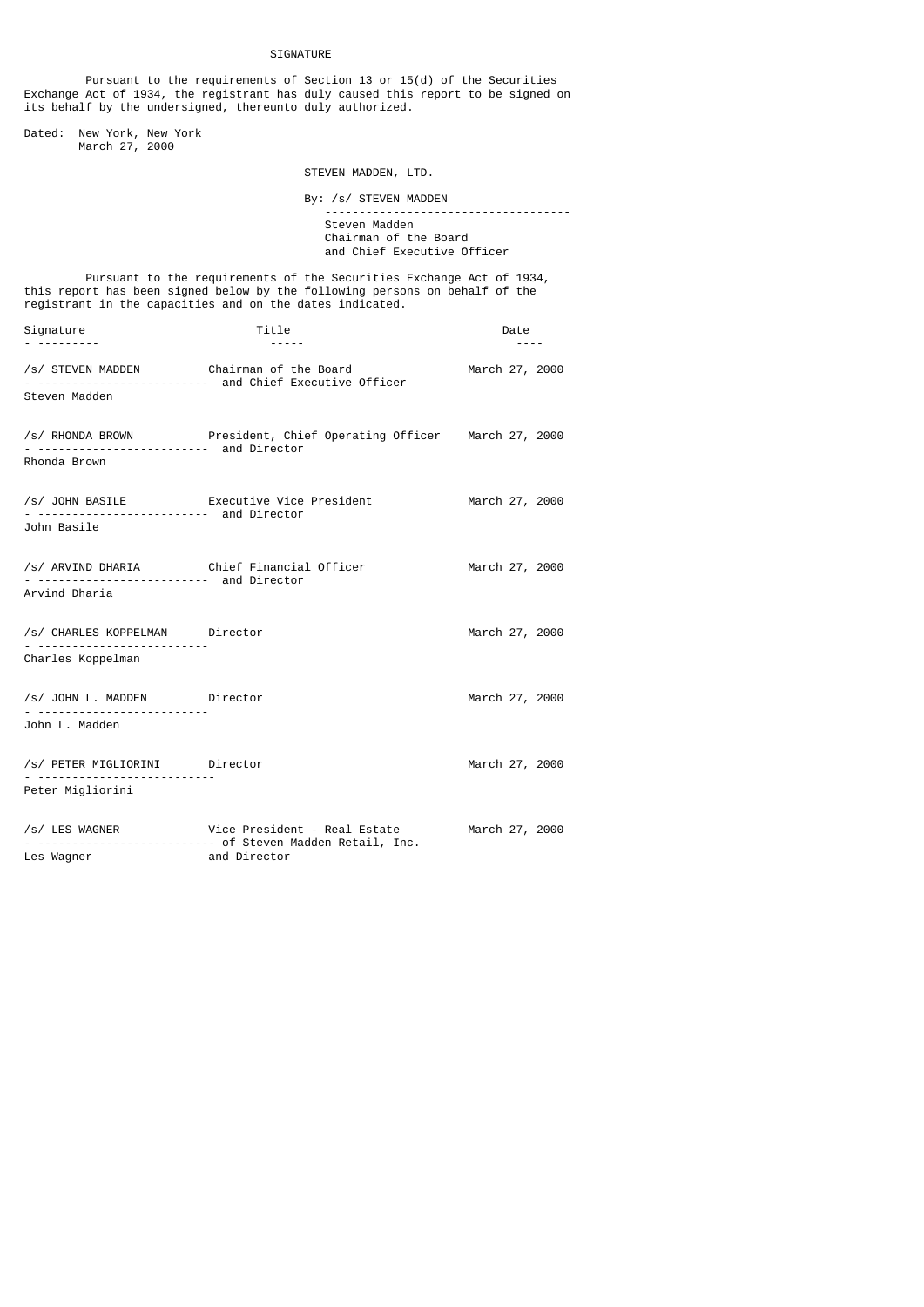# Subsidiaries of the Company

 ---- ---------------------- Diva International, Inc. Delaware Adesso-Madden, Inc. Delaware Steven Madden Retail, Inc. Delaware Shoe Biz, Inc. Delaware Stevies, Inc. Delaware

NAME STATE OF INCORPORATION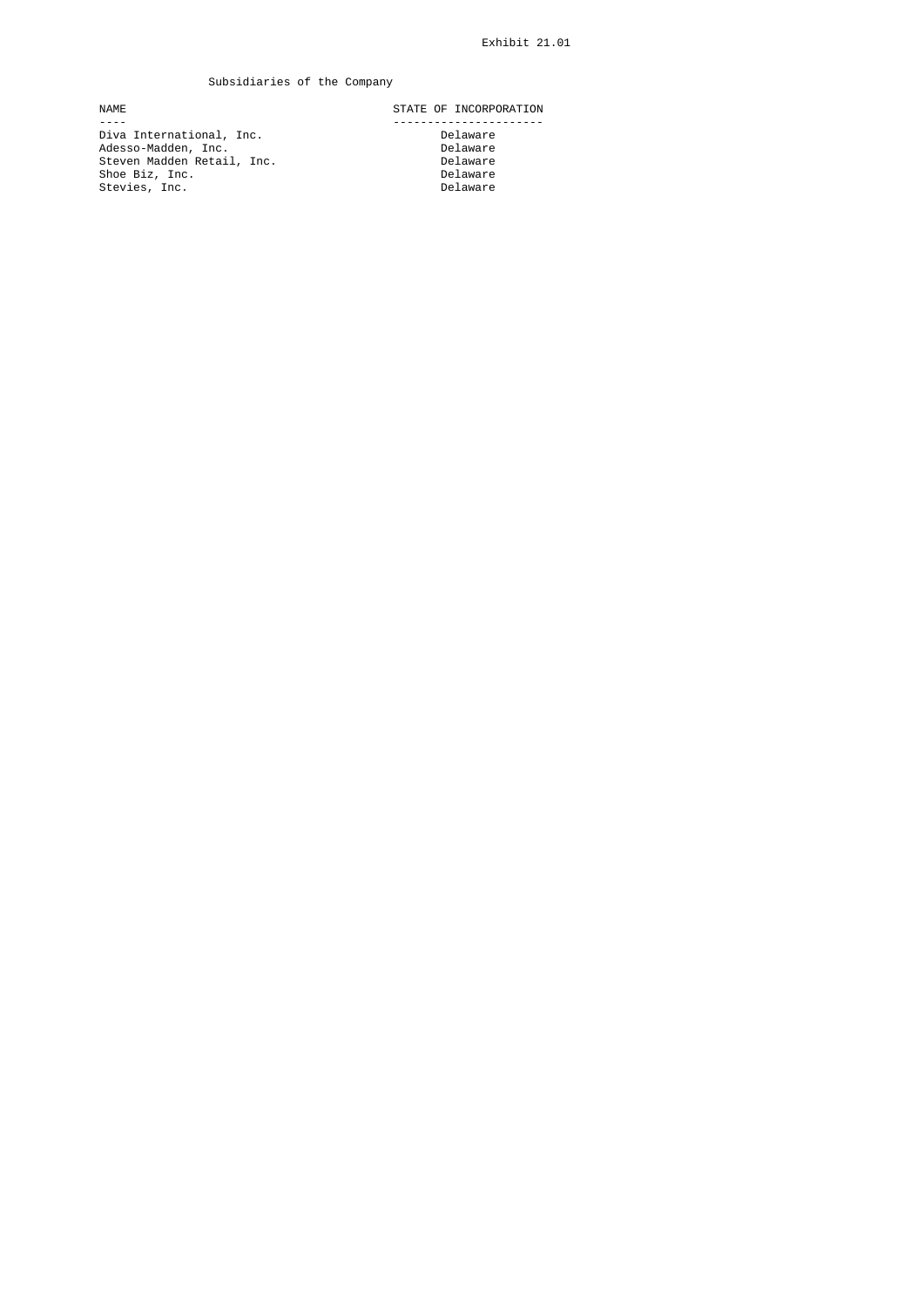INDEPENDENT AUDITORS' CONSENT

We consent to the incorporation by reference in the Registration Statements on Form S-3 (333-91127), Form S-8 (333-86903), Form S-8 (333-59995), Form S-3/A (333-59295), Form S-3/A (333-46441), Form S-8 (333-39335), Form S-8 (333-16381), and Form S-8 (333-05773) of our report dated February 16, 2000 on the consolidated financial statements of Steven Madden, Ltd. and subsidiaries included in its 1999 Annual Report on Form 10-K.

Richard A. Eisner & Company, LLP

New York, New York March 23, 2000